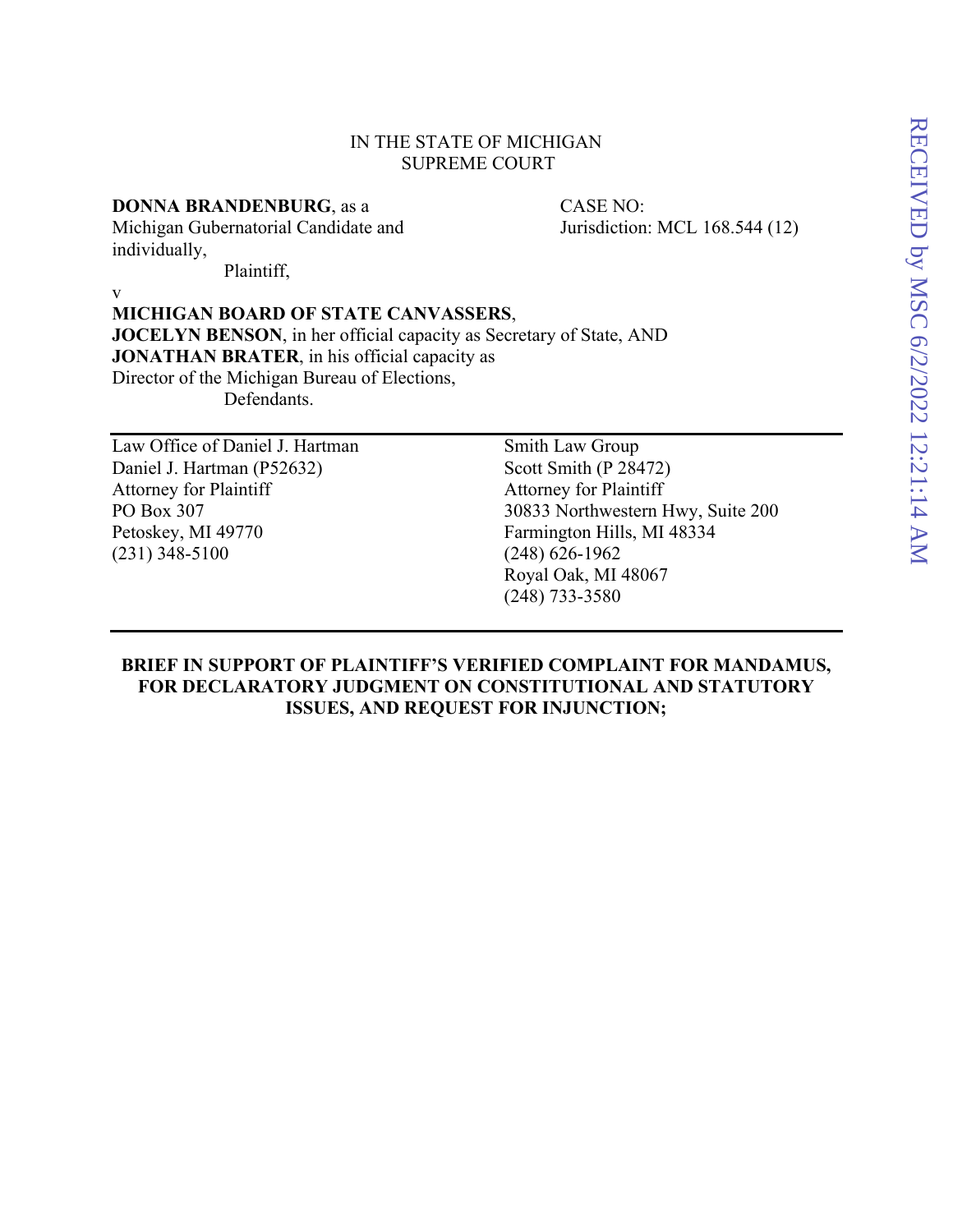# **Table of Contents**

| PLAINTIFF IS ENTITLED TO MANDAMUS BECAUSE THE BOARD OF CANVASSERS<br><b>FAILED TO COUNT ALL SIGNATURES SUBMITTED IN SUPPORT OF HER</b>        |  |
|-----------------------------------------------------------------------------------------------------------------------------------------------|--|
| PLAINTIFF IS ENTITLED TO A WRIT OF MANDAMUS BECAUSE THE BOARD OF<br><b>CANVASSERS DID NOT HAVE AUTHORITY TO CHALLENGE THE GENUINESS OF</b>    |  |
| <b>PLAINTIFF WAS DENIED PROCEDURAL AND SUBSTANTIVE DUE PROCESS IN</b>                                                                         |  |
| The Sanction for "Obviously Fraudulent Signatures": What does it really mean?  16                                                             |  |
|                                                                                                                                               |  |
|                                                                                                                                               |  |
| <b>DONNA BRANDENBURG IS ENTITLED TO DECLARATORY RELIEF AS TO WHETHER</b><br>THERE WAS SUFFICIENT EVIDENCE PRESENTED TO THE BOARD TO DETERMINE |  |
| THE DEADLOCK OF THE BOARD, ALTHOUGH IT IS INACTION, IS A<br><b>DETERMINATION THAT THE SIGNATURES ARE PRESUMED VALID.  23</b>                  |  |
|                                                                                                                                               |  |
| APPENDIX 1: A DETAILED REVIEW AND COMMENTARY ON MCL 168.552 THE                                                                               |  |
|                                                                                                                                               |  |
|                                                                                                                                               |  |
|                                                                                                                                               |  |
|                                                                                                                                               |  |
|                                                                                                                                               |  |
|                                                                                                                                               |  |
|                                                                                                                                               |  |
|                                                                                                                                               |  |
|                                                                                                                                               |  |
| <b>HEARINGS BEFORE THE BOARD OF CANVASSERS ON NOMINATING PETITIONS34</b>                                                                      |  |
|                                                                                                                                               |  |
|                                                                                                                                               |  |
|                                                                                                                                               |  |
|                                                                                                                                               |  |
| The ministerial role of the board of canvassers is clearly defined and limited by Statute 37                                                  |  |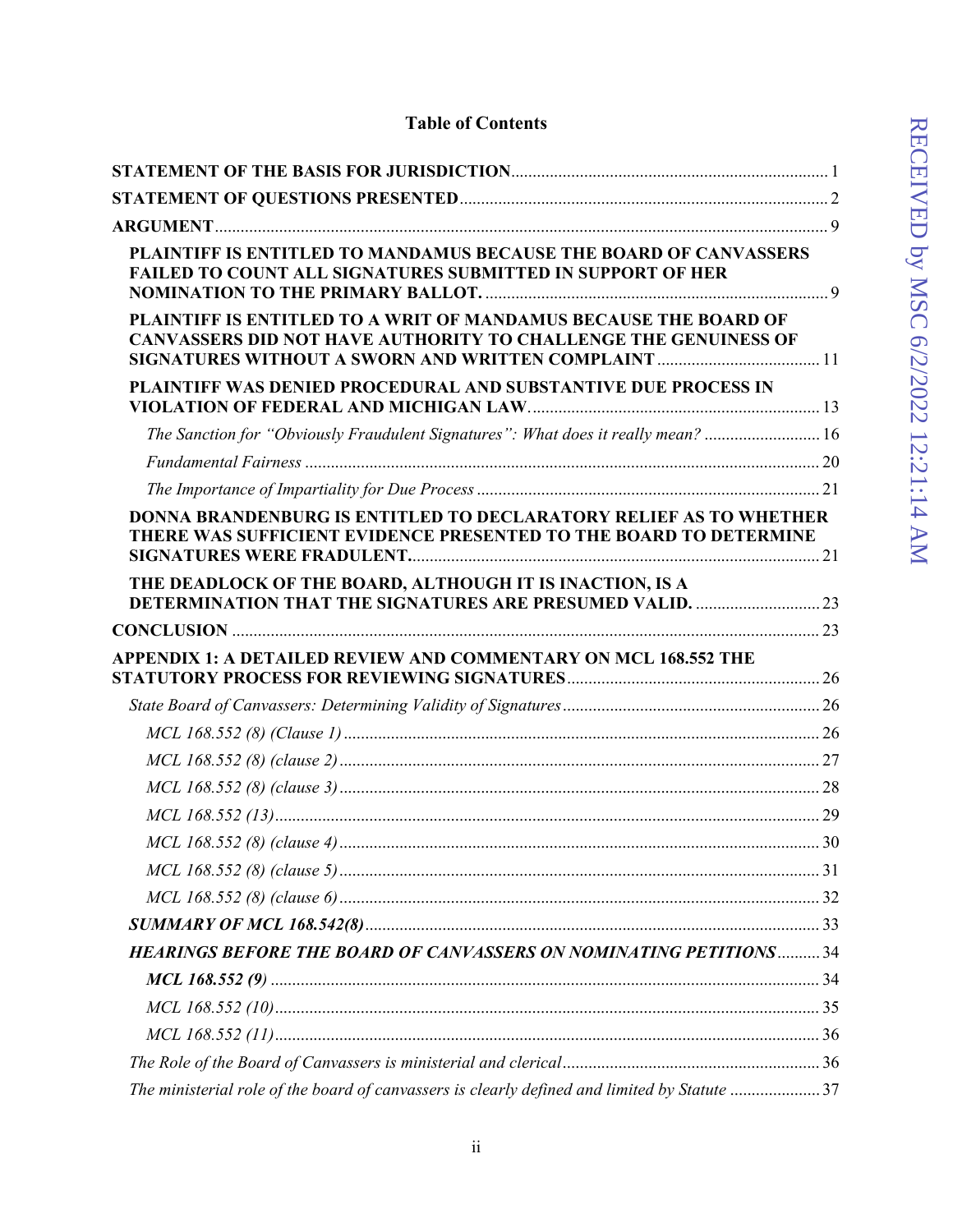| APPENDIX 3: A BRIEF CONTEXTUAL REVIEW OF OTHER REQUIREMENTS FOR FACIAL                                                                                                                                                                                                                                                   |  |
|--------------------------------------------------------------------------------------------------------------------------------------------------------------------------------------------------------------------------------------------------------------------------------------------------------------------------|--|
|                                                                                                                                                                                                                                                                                                                          |  |
|                                                                                                                                                                                                                                                                                                                          |  |
| 168.544c Nominating petition; type size; form; contents; circulation and signing; validity of elector's<br>signature; agreement of circulator to accept jurisdiction; service with legal process; violations;<br>misdemeanor; felony; sanctions; refusal of individual to comply with subpoena; applicability of section |  |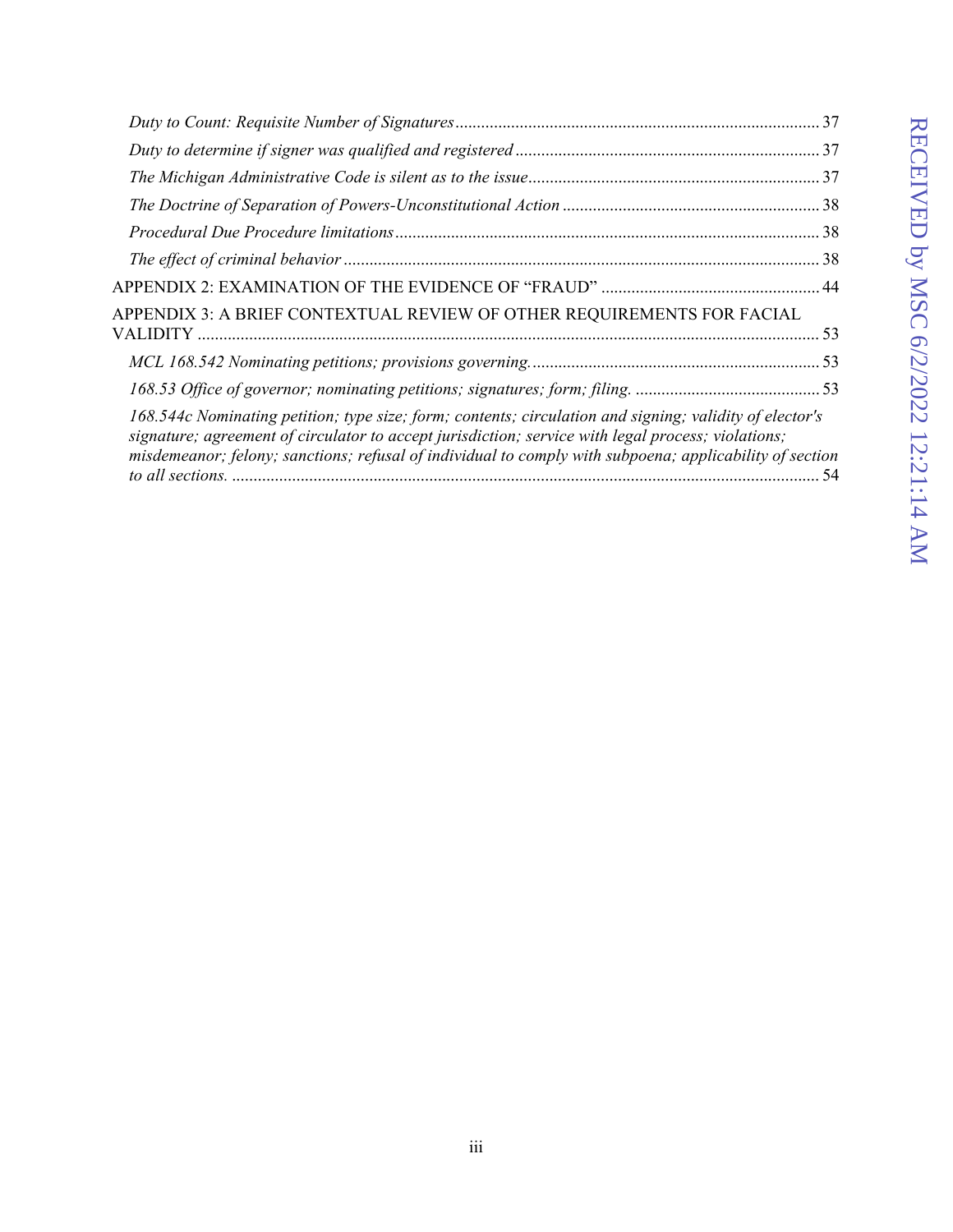# **Index of Authorities**

Cases

| Deleeuw v State Bd of Canvassers, 263 Mich App 497, 502; 688 NW2d 847 (2004) 8, 9 |  |
|-----------------------------------------------------------------------------------|--|
|                                                                                   |  |
|                                                                                   |  |
| <b>Statutes</b>                                                                   |  |
|                                                                                   |  |
|                                                                                   |  |
|                                                                                   |  |
|                                                                                   |  |
|                                                                                   |  |
|                                                                                   |  |
|                                                                                   |  |
|                                                                                   |  |
|                                                                                   |  |
|                                                                                   |  |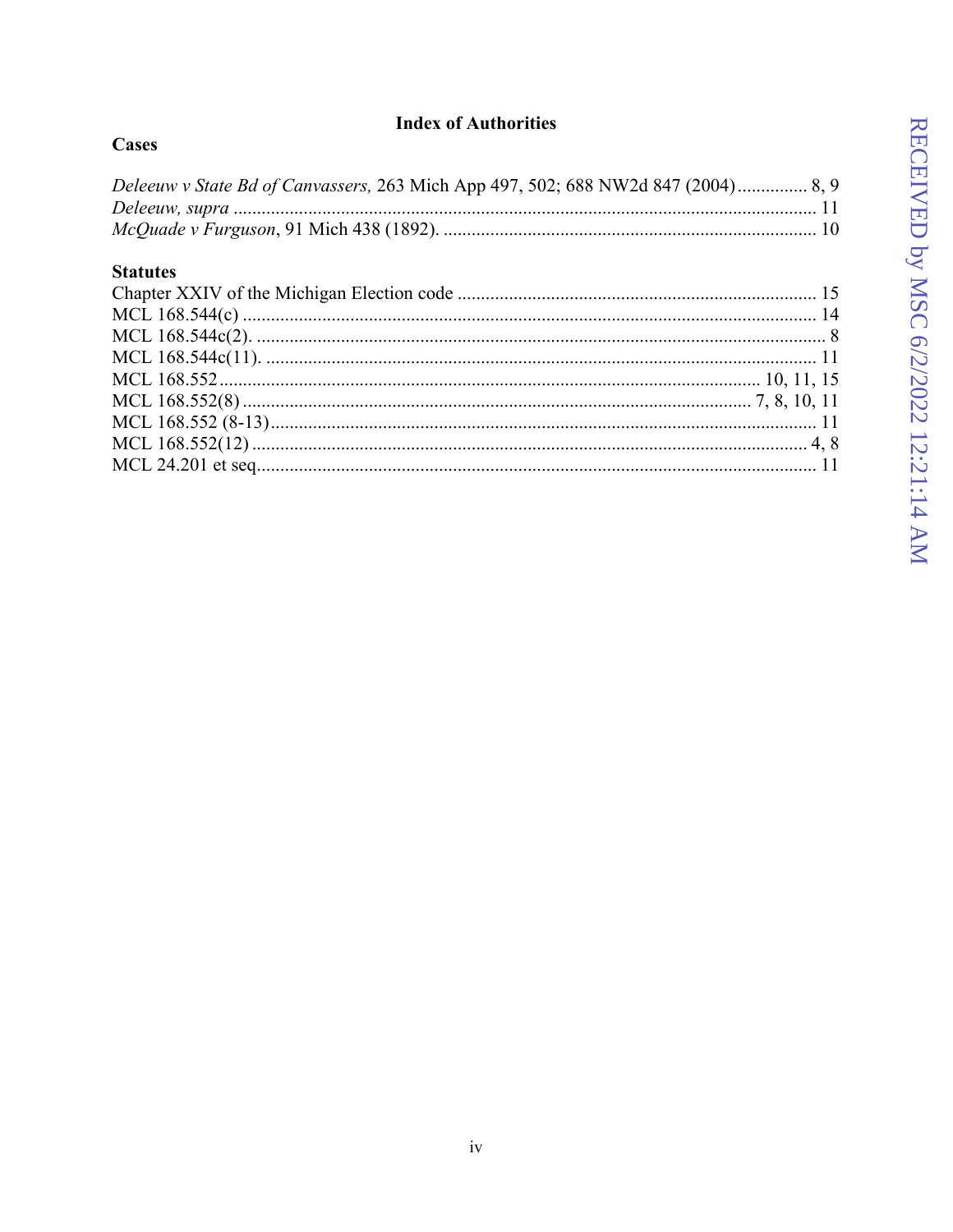# **STATEMENT OF THE BASIS FOR JURISDICTION**

<span id="page-4-0"></span>The Michigan Supreme Court has jurisdiction to have a determination made by the State Board of Canvassers and to obtain mandamus or other appropriate remedy. MCL168.479; MCL 168.552(12). MCL168.479 provides: "any person who feels aggrieved by any determination made by the state board of canvassers may have the determination reviewed by mandamus, certiorari, or other appropriate remedy in the supreme court."

.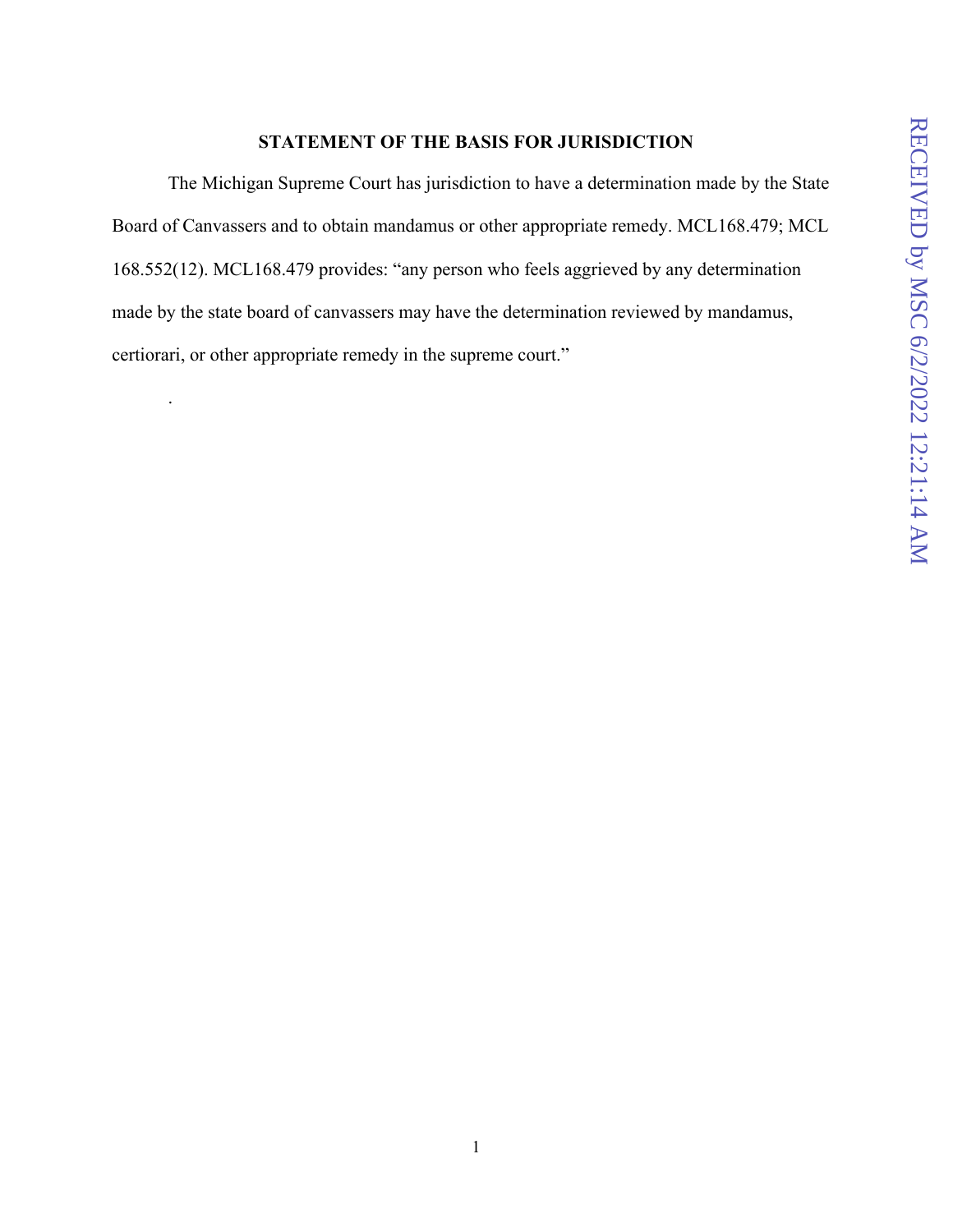# **STATEMENT OF QUESTIONS PRESENTED**

<span id="page-5-0"></span>I. Whether the Plaintiff is entitled to a writ of mandamus because the Board of Canvassers failed to count all signatures submitted in support of her nomination to the primary ballot?

Plaintiff Answers: YES

Defendants would: NO

II. Whether the Plaintiff is entitled to a writ of mandamus when the board of canvassers did not receive a sworn and written complaint?

Plaintiff Answers: YES

Defendants would: NO

III. Whether the Plaintiff was denied procedural and substantive due process in violation of Federal and Michigan law?

Plaintiff Answers: YES

Defendants would: NO

IV. Whether Donna Brandenburg is entitled to declaratory relief regarding her particular petitions are to be presumed valid ?

Plaintiff Answers: YES

Defendants would: NO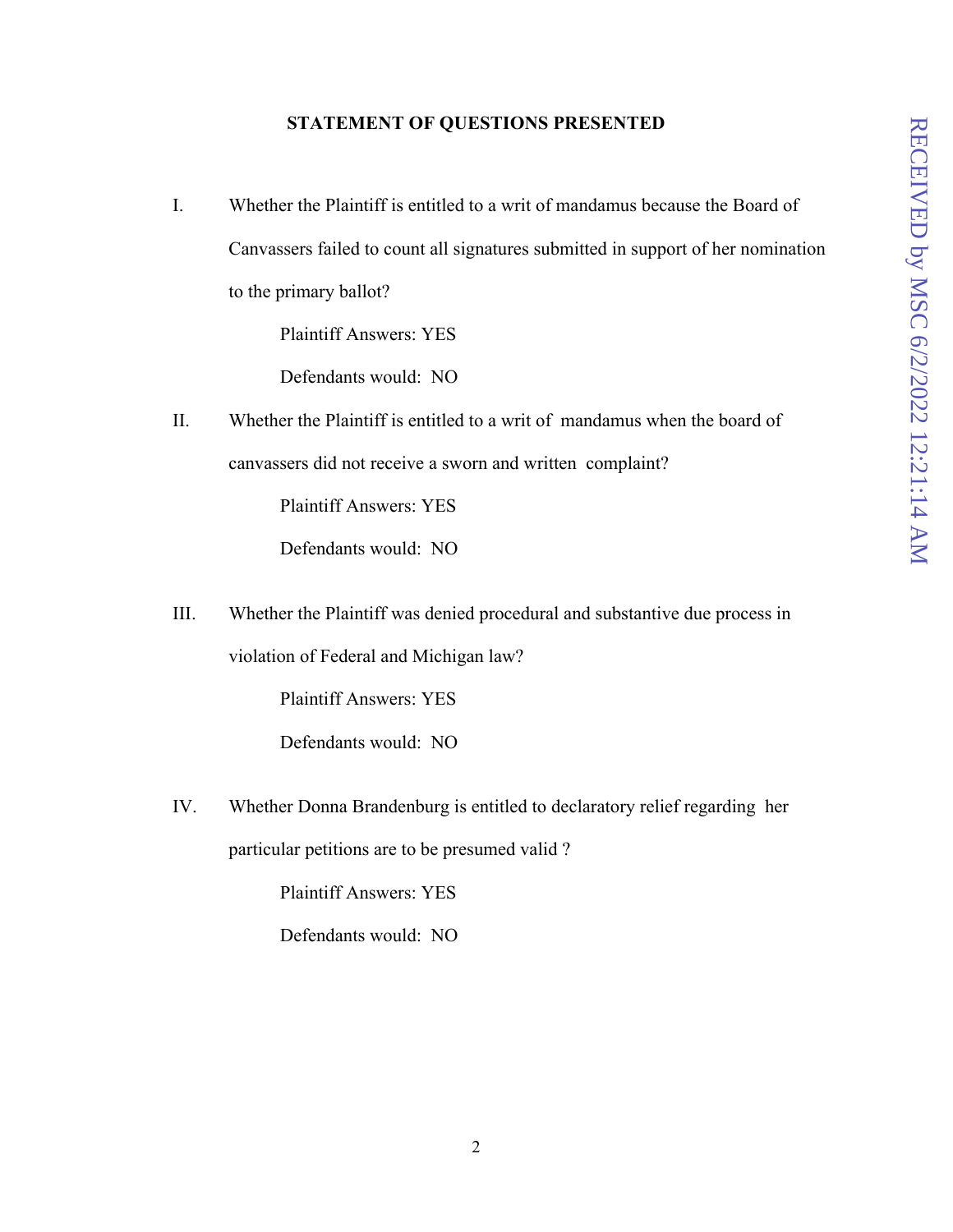#### **STANDARD OF REVIEW**

The Court of Appeals recently summarized the requirements to issue a writ of mandamus

to compel action by election officials stating:

**"Mandamus is the appropriate remedy for a party seeking to compel action by election officials."** *Attorney General v Bd of State Canvassers***, 318 Mich. App. 242, 248; 896 N.W.2d 485 (2016) (quotation marks and citation omitted).**

**"The plaintiff bears the burden of demonstrating entitlement to the extraordinary remedy of a writ of mandamus."** *Id.* **at 249 (quotation marks and citation omitted).**

**To be entitled to a writ of mandamus, a plaintiff must show that: "(1) the plaintiff has a clear, legal right to performance of the specific duty sought, (2) the defendant has a clear legal duty to perform, (3) the act is ministerial, and (4) no other adequate legal or equitable remedy exists that might achieve the same result."** *Rental Props Owners Ass'n of Kent Co v Kent Co Treasurer***, 308 Mich App 498, 518; 866 NW2d 817 (2014) (citation omitted).** *Barrow v Wayne Co Bd of Canvassers***, \_\_\_NW2d\_\_\_; 2022 Mich. App. LEXIS 2729, at \*12-13 (Ct App, May 12, 2022).**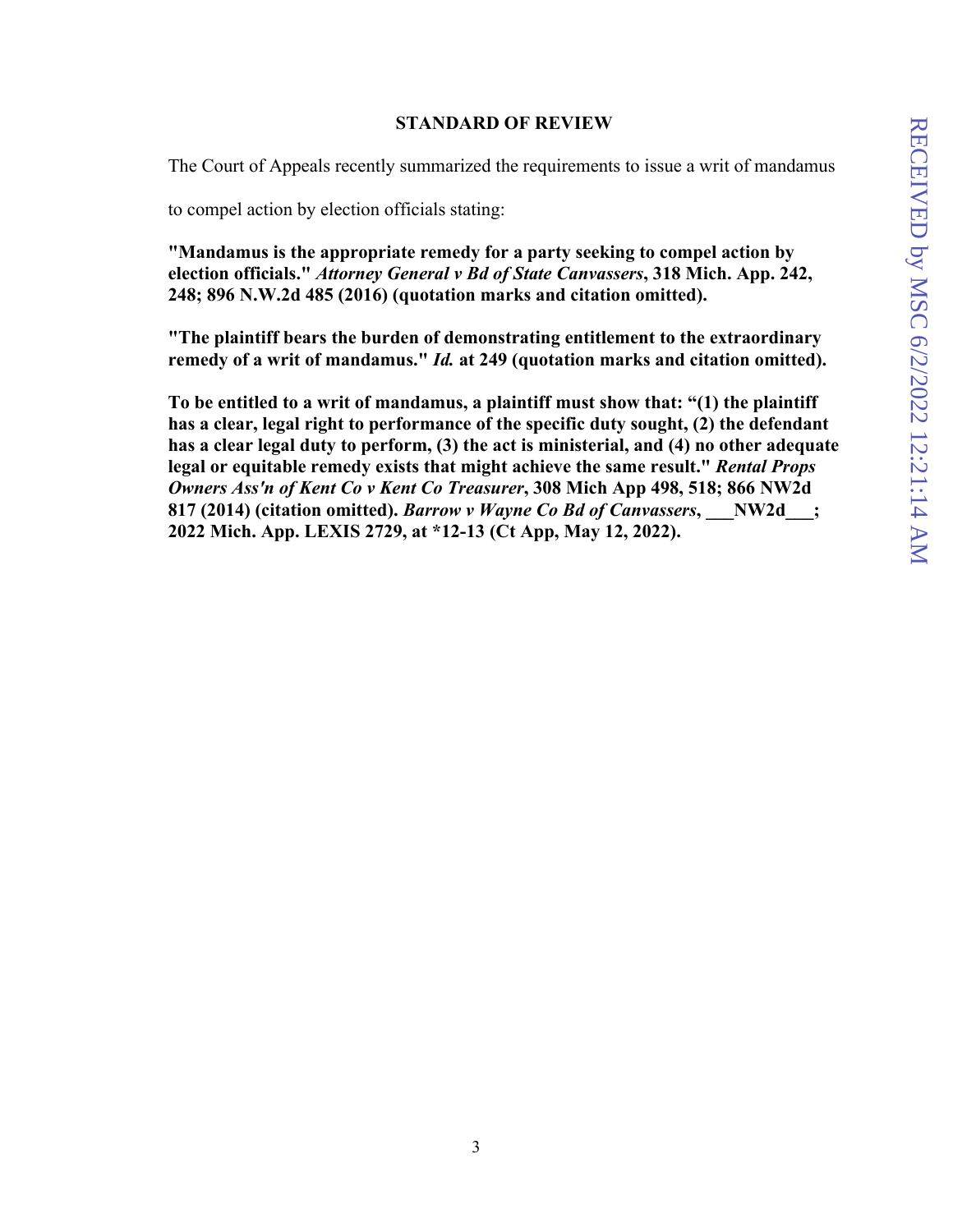#### **STATEMENT OF FACTS**

Republican Candidate for Governor Donna Brandenburg submitted approximately 27,500 signatures. The absence of counting of approximately 8,000-signatures was brought to attention of the state board of canvassers on May 26, 2022, which never reviewed the signatures. This is unconscionable as this is the first requirement that the Bureau of Election can accurately count all submitted signatures. The Bureau of Elections has still not addressed the missing signatures. Donna Brandenburg has suggested the Bureau of Elections merely overlooked her second submission and somehow discounted her original submission of 19,500 estimated signatures by 1800. This failure of a duty to identify the starting number correctly is a tremendous problem for the credibility of the entire *Review*.

The *Staff Report* focused on a novel process which was described in *Section III Processing Petition Sheets*. It was summarized by a member of the state board of canvassers as "unique and on the fly." The process was simply to remove all signatures submitted by certain circulators as fraudulent and then only canvass signatures that exceeded the 15,000-signature requirement. In short, they failed to either consider signatures individually or to canvass signatures which is why mandamus is required.

In the case of Donna Brandenburg, the application of this process per their *Review* removed 11,144 collected by 19 paid circulators.

The only material issue raised as to signatures on nominating petitions submitted by Donna Brandenburg was whether any of 19 of the identified circulators obtained fraudulent or invalid signatures. No evidence was presented of a signer signing a name other than their own in violation of MCL 168.544c (8) or signing multiple names in violation of MCL 168.544c (10) In addition, no evidence was presented of a circulator making a false certification in violation of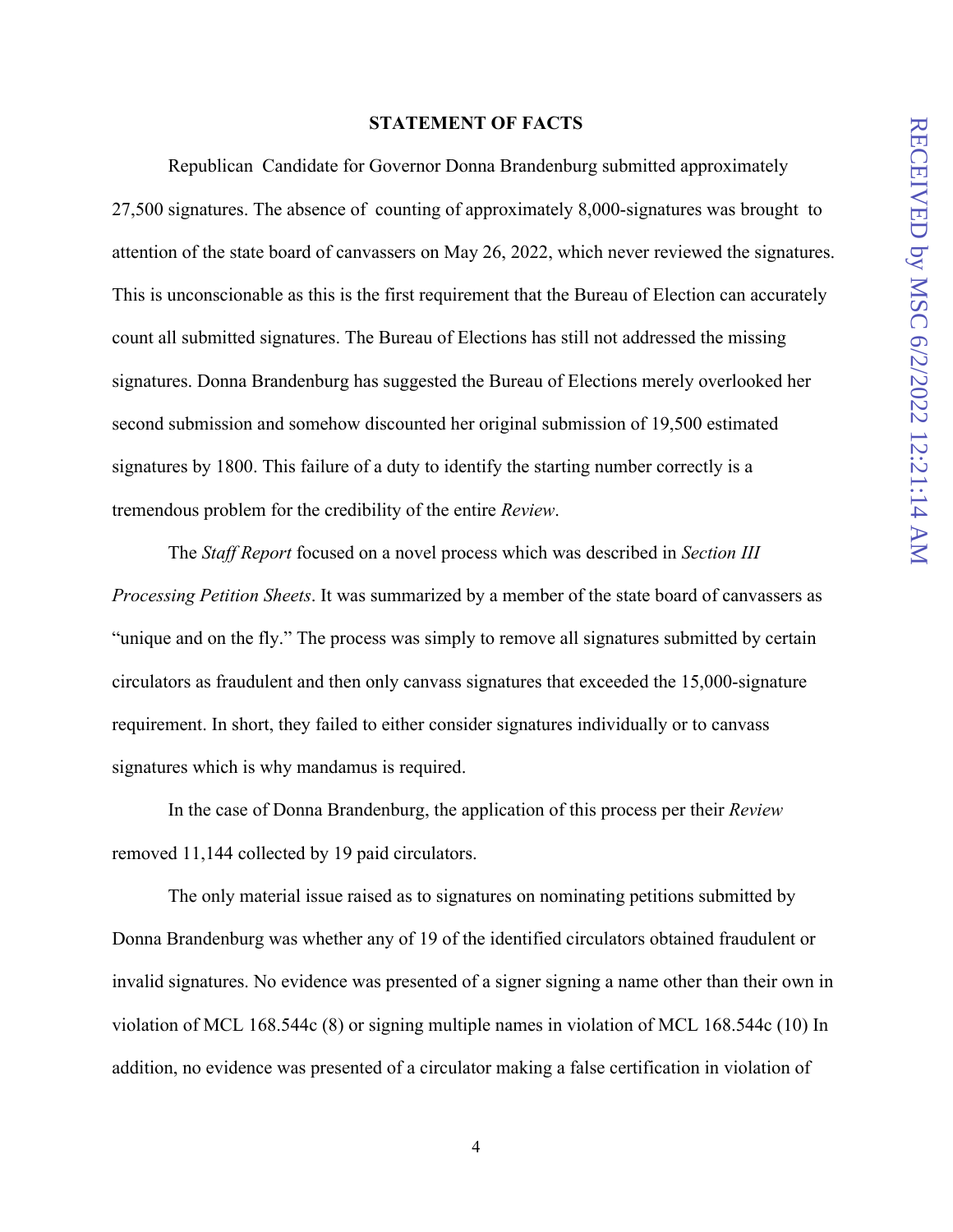MCL 168.544c (8). One signature was claimed as being associated with a deceased voter and another with a voter who had moved from the address. These two raised a suspicion that someone had signed the names inappropriately. No evidence was submitted of any comparisons between the signature on the nominating petitions and the signature on file in the QVF but the issue of qualified and properly registered was reported which likely came from information contained in the QVF.

All other issues, (1) facial validity or (2) qualification or (3) registration of electors, were not addressed (excluding the two voters identified in the *Review)*. These issues must be deemed as waived in that a canvass was not completed timely, and the election deadline looms.

In fact, no list of challenged signatures was ever provided and there seems to be no other records that signatures were even EVALUATED by individual comparison to the QVF or for failing to meet any other standard as to Donna Brandenburg. At the hearing, it was conceded that only 'representative signatures' were examined referred to as 'targeted reviews." To add insult to injury the Bureau of Elections Director then stated at the May 26, 2022 hearing that the total amount checked signatures against the QVF (7000 among all candidates) were determined invalid without providing evidence to support the claim that could be reviewed by the candidates. The *Staff Report* though states that there exist tally sheets which were not provided nor presented at the hearing. There was no evidence presented that any portion of the 7000 claimed comparisons were specifically to the Donna Brandenburg nominating petitions.

Of course, the opportunity for candidates to review the evidence started with a full fourday holiday weekend leaving less than a full week of notice before the primary petitions are scheduled to be certified and printed. The unfairness is the juxtaposition of two months to a few days to prepare for the resolution of the controversy.

5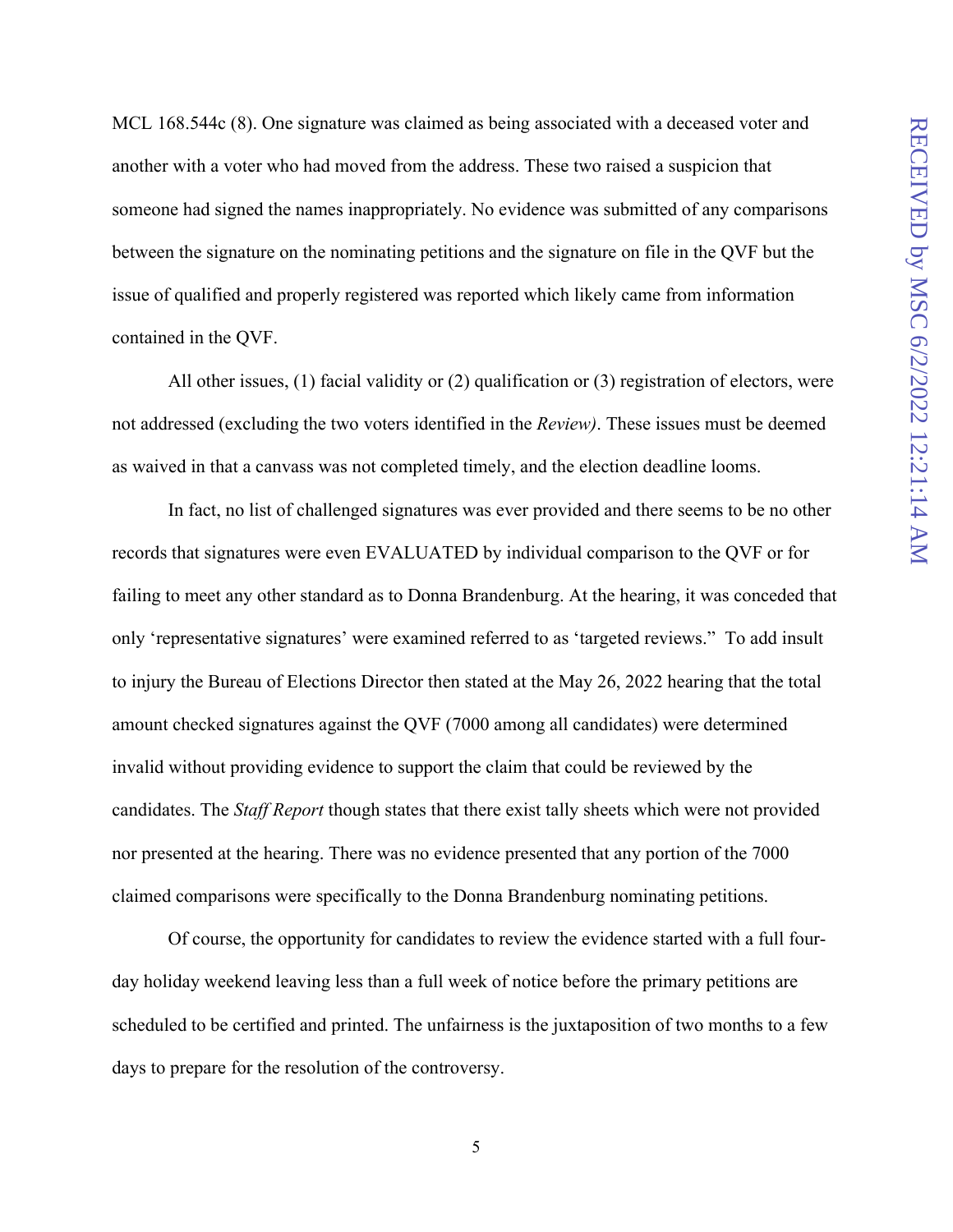No challenge was filed to any of the signatures on any nominating petition submitted by Donna Brandenburg. Any challenge to the signatures was made *sua sponte* by the staff of the board of elections based on their determination of fraud. There is no precedent for this action. A challenge on a doubtful signature has a legislative mandate procedure that was not followed. The challenge is to be filed with a written complaint sworn under oath before April 26, 2022, and specify the signatures which are challenged. Then an investigation or hearing to resolve the challenge is established by statute. Instead, the state board of canvassers acted like a court considering a lawsuit without a pleading being filed and without providing a fair opportunity to respond.

A single 8-hour hearing was held on May 26, 2022, to consider the nominating petitions of all candidates. No evidence was submitted related to any signature. Conclusions and general statements were made by the Director of the Bureau of Elections. The board of canvassers did not subpoena any witnesses and instead relied upon the summaries prepared by the staff and their comments. The sworn testimony was not of any witnesses to signature gathering but was instead comments made by the board, the Staff, candidates, challengers, and the public. These comments were then considered as evidence under oath.

The board deadlocked 2-2 on party lines. This deadlock was interpreted by the state board of canvassers, in deference to the Director of the Bureau of Elections, as a ruling that the petition was insufficient. This conclusion means that in effect, the Bureau of Elections made the determination. It is unclear how less than a majority supports the recommendation of staff rather than interpreting a deadlock to leave the issue to be submitted to the voters of the primary. To be clear, a 2-2 deadlock means merely that the board could not agree either that the signatures were invalid or that the candidates should be prevented from being on the primary ballot.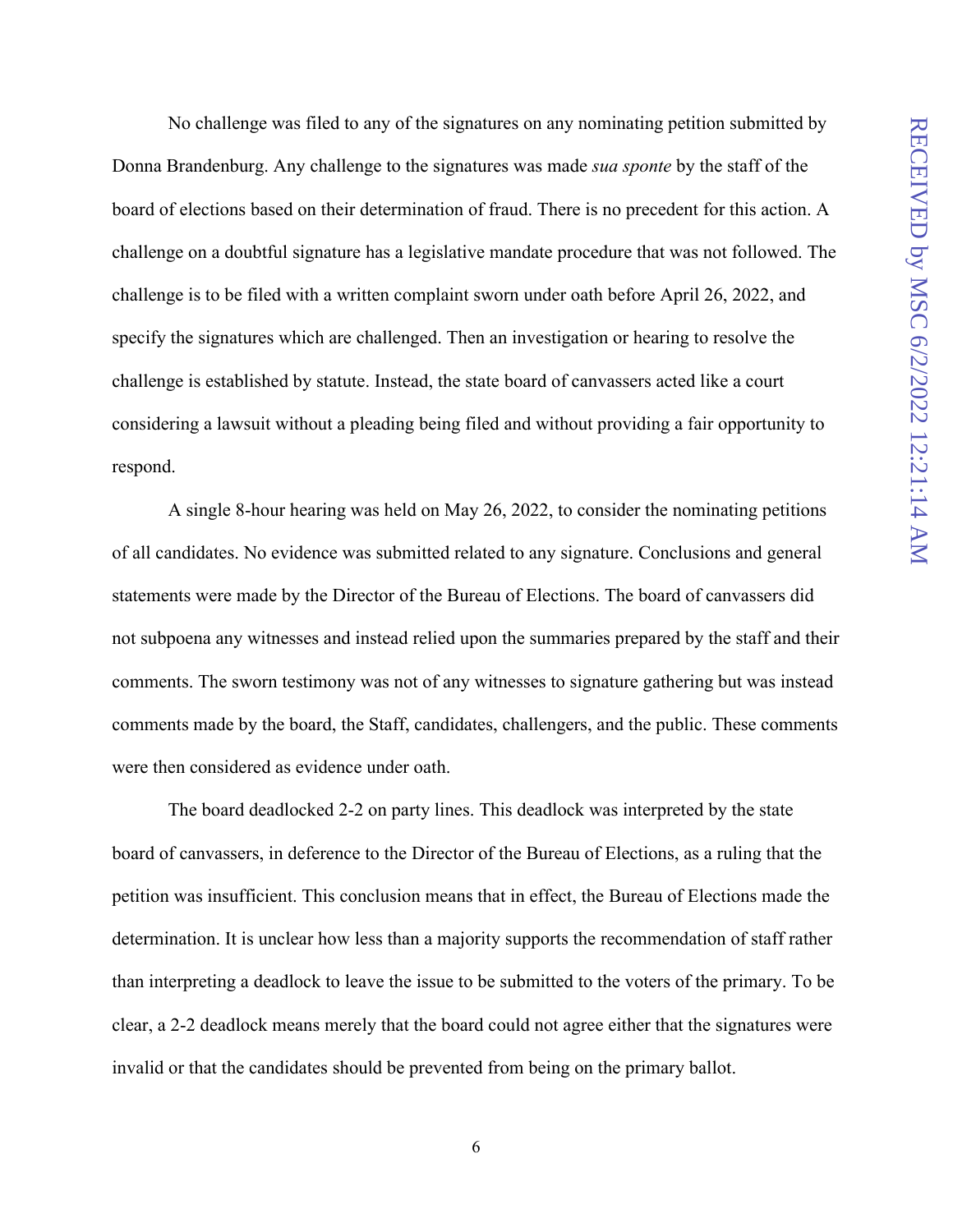During the hearing, the timeline was raised both in the conduct of the hearing and in the ability to resolve the issue of who should be on the primary ballot. The state board of canvassers began working in silence on the issue in March. Assuming a start date of April they had more than six weeks to prepare for the hearing. No subpoenas were sent. There was an abundance of time to issue a public advisory or other direct notice to known candidates which could have alerted candidates to the specific problem and could have been made more than 3 weeks before the deadline of April 19, 2022. At a much earlier time the campaigns of candidate Perry and candidate James were advised of issues, but no information was presented to Donna Brandenburg.

The Bureau of Election staff then issued the *Review* and *Staff Report* on May 23, 2022. This was then set for a hearing on Thursday, May 26, 2022, with extremely limited time for the presentation of argument and no time for the presentation of contrary evidence had there even been sufficient time to prepare for the hearing. The State Board of Canvassers who took more than six weeks to frame the issue left limited time and notice of about two working days to prepare for a hearing. This is not even an adequate amount of time to hire counsel and review the facts.

The board of state canvassers and the staff and Director of the Bureau of Elections know that the process of printing the PRIMARY BALLOTS occurs immediately after the certification of candidates. Now that 60 days has passed the board is giving candidates very little time in which to respond and no time to conduct an investigation to refute the claims. The delay and lack of notice to prepare has prejudiced Donna Brandenburg. An injunction on the printing of ballots must be entered. This primary election process needs to be halted until after resolution of these claims. Therefore, an expediated emergency hearing is required.

7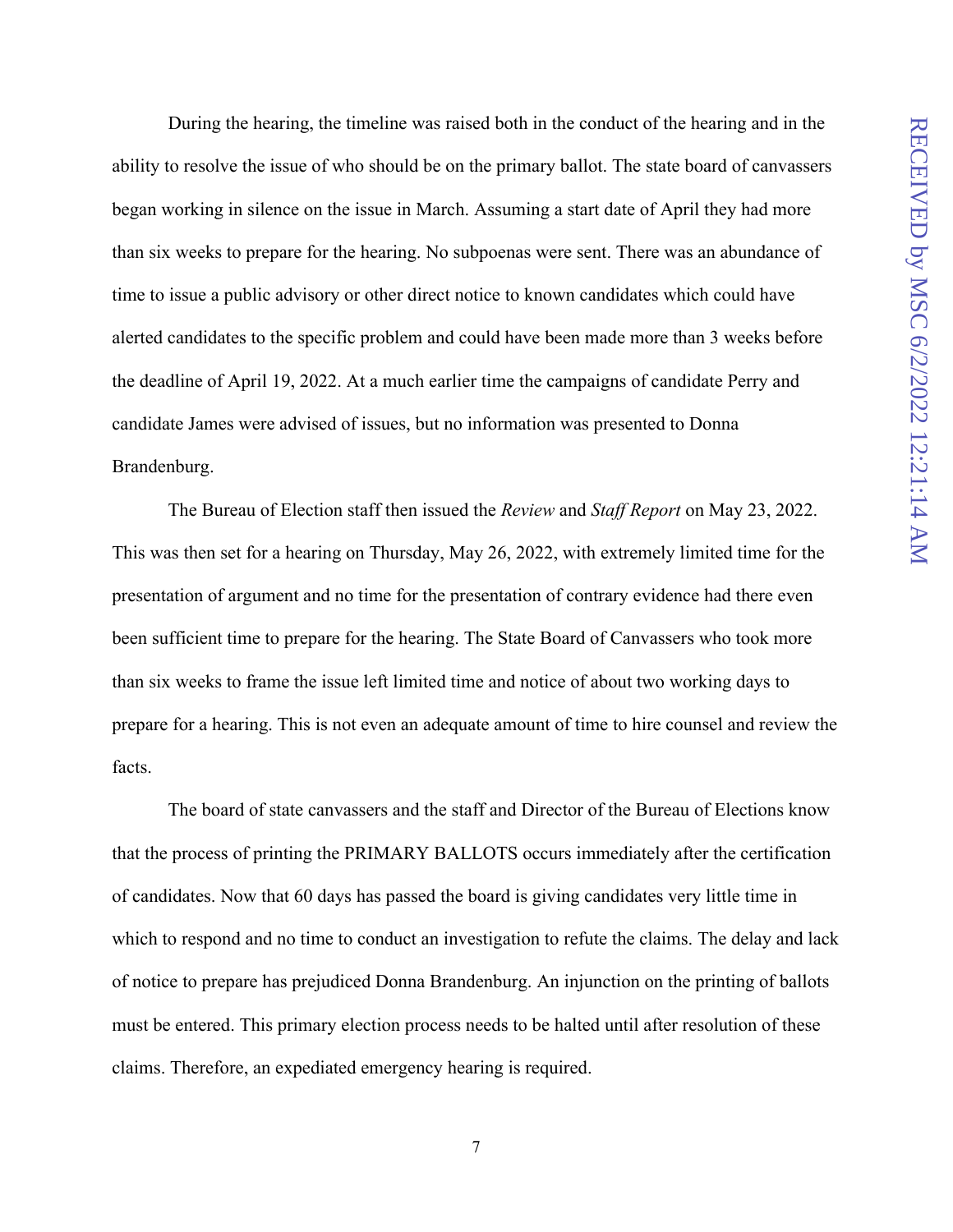RECEIVED by MSC 6/2/2022 12:21:14 AM RECEIVED by MSC 6/2/2022 12:21:14 AM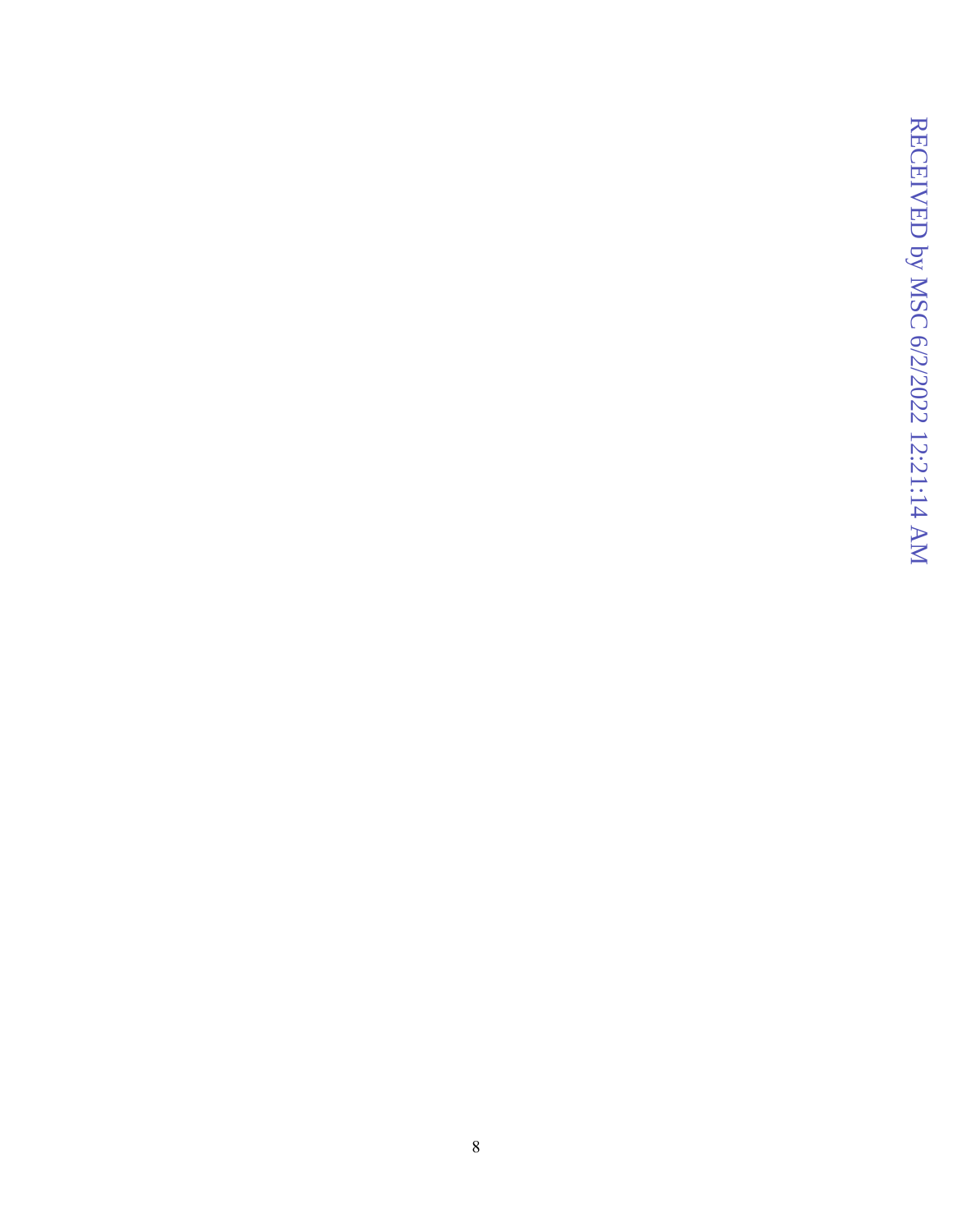#### **ARGUMENT**

# <span id="page-12-1"></span><span id="page-12-0"></span>**PLAINTIFF IS ENTITLED TO MANDAMUS BECAUSE THE BOARD OF CANVASSERS FAILED TO COUNT ALL SIGNATURES SUBMITTED IN SUPPORT OF HER NOMINATION TO THE PRIMARY BALLOT.**

Donna Brandenburg raised the issue to the board of state canvassers that the Bureau of Election staff report failed to address the estimated additional 10,000 signatures and inquired as to whether the second submission was even examined. The board of canvassers never addressed or resolved this discrepancy--which is their first duty to accurately count the signatures.

The failure to properly count the signatures is a clear breach of a statutory duty found in MCL 168.552(8).

Upon the receipt of the nominating petitions, the board of state canvassers shall canvass the petitions to ascertain if the petitions have been signed by the *requisite number* of qualified and registered electors.

The failure to examine the signatures means that they are presumed valid. There is no presumption of invalidity. The burden cannot be flipped to the candidate.

As to the issue of *qualified elector,* the report contains only one signature on page 233 and line 4 was unqualified as reported dead. Donna Brandenburg has no knowledge as to whether this is true or false as she lacks access to the QVF and had a statutory right to rely upon the attestation of the signer and affidavit of the circulator.

As to the issue of *registered elector*, the report contains only one signature on page 302, line 4 which reportedly moved from the address the signer reported. Donna Brandenburg has no knowledge as to whether this is true or false as she lacks access to the QVF and had a statutory right to rely upon the attestation of the signer and affidavit of the circulator.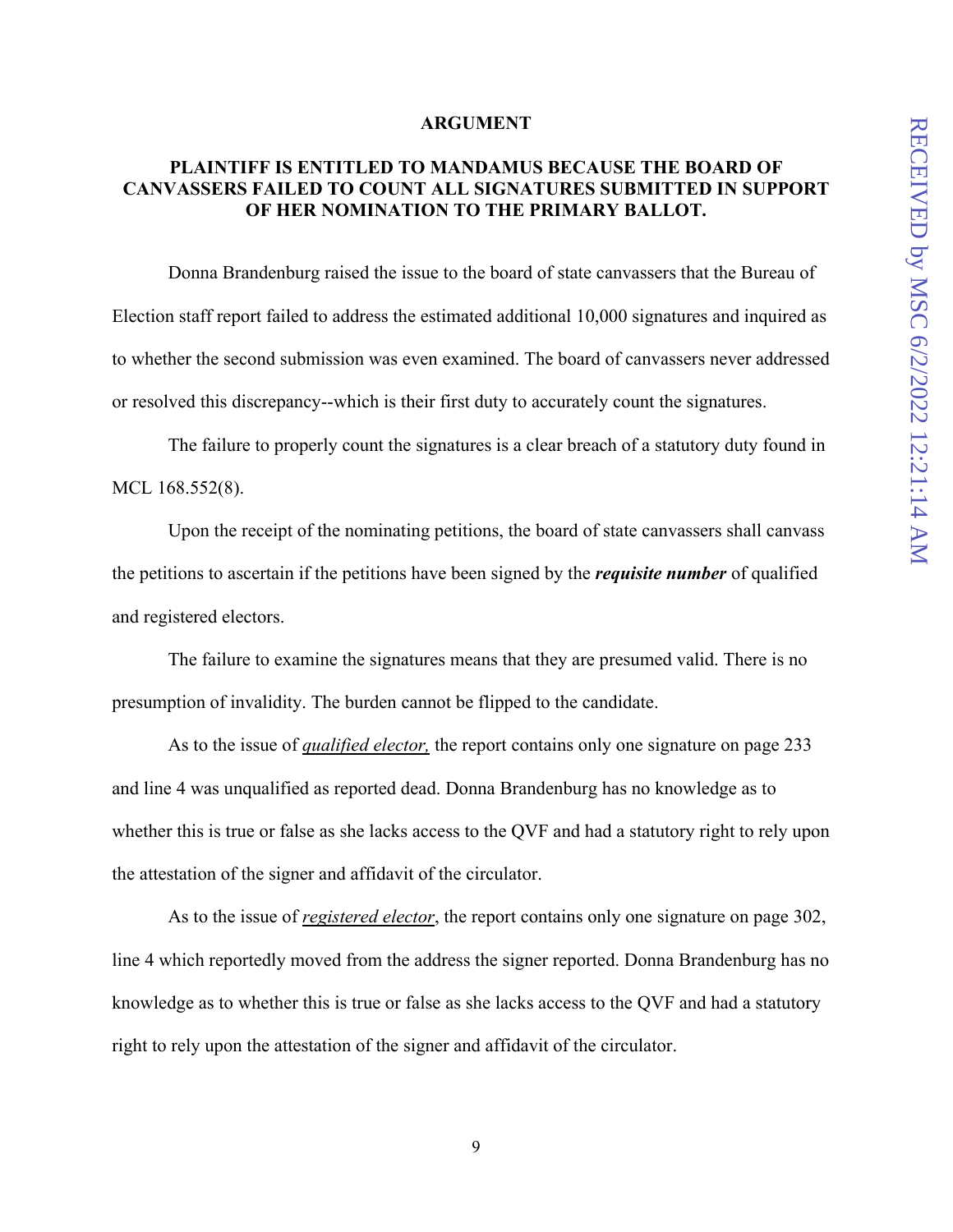To resolve this issue the Supreme Court should consider that the record of the canvass is incomplete. Therefore, the presumption of validity controls. The submission of 27,500 estimated signatures in which only 17,778 are identified and the Bureau of Elections cannot, will not, and/or did not answer at the hearing as to whether they considered the second submission of April 19 and the 886 additional sheets.

Even assuming there were in fact only 17,778 signatures, there is only a record of one sheet of ten (10) additional signatures being challenged as "doubtful" in the report and reliance upon a claimed 'targeted review' process that disqualified in entirety the 11,144 other signatures. Of which these there encompassed a mere 2-3 actual signatures were not "properly qualified or registered" from Brandenburg Petitions.

# *The invalidity of 1 or more signatures on a petition does not affect the validity of the remainder of the signatures on the petition.* MCL 168.544c(2).

Michigan election law allows an individual who filed a nominating petition and is aggrieved by a decision of the Board of Canvassers to seek mandamus relief. MCL 168.552(12); A plaintiff has the burden of establishing entitlement to the extraordinary remedy of a writ of mandamus. The plaintiff must show that (1) the plaintiff has a clear legal right to the performance of the duty sought to be compelled, (2) the defendant has a clear legal duty to perform such act, (3) the act is ministerial in nature such that it involves no discretion or judgment, and (4) the plaintiff has no other adequate legal or equitable remedy. Deleeuw v State Bd of Canvassers, 263 Mich App 497, 502; 688 NW2d 847 (2004).

Applying the requirements: First, the plaintiff as evidenced by exhibit 1 and 2 submitted the signatures in support of her nomination and is established a clear legal right to have the signatures counted. Second, the defendant had a clear duty by statute to count all the signatures submitted in satisfaction of the third element under MCL 168.552(8). Third, the acts are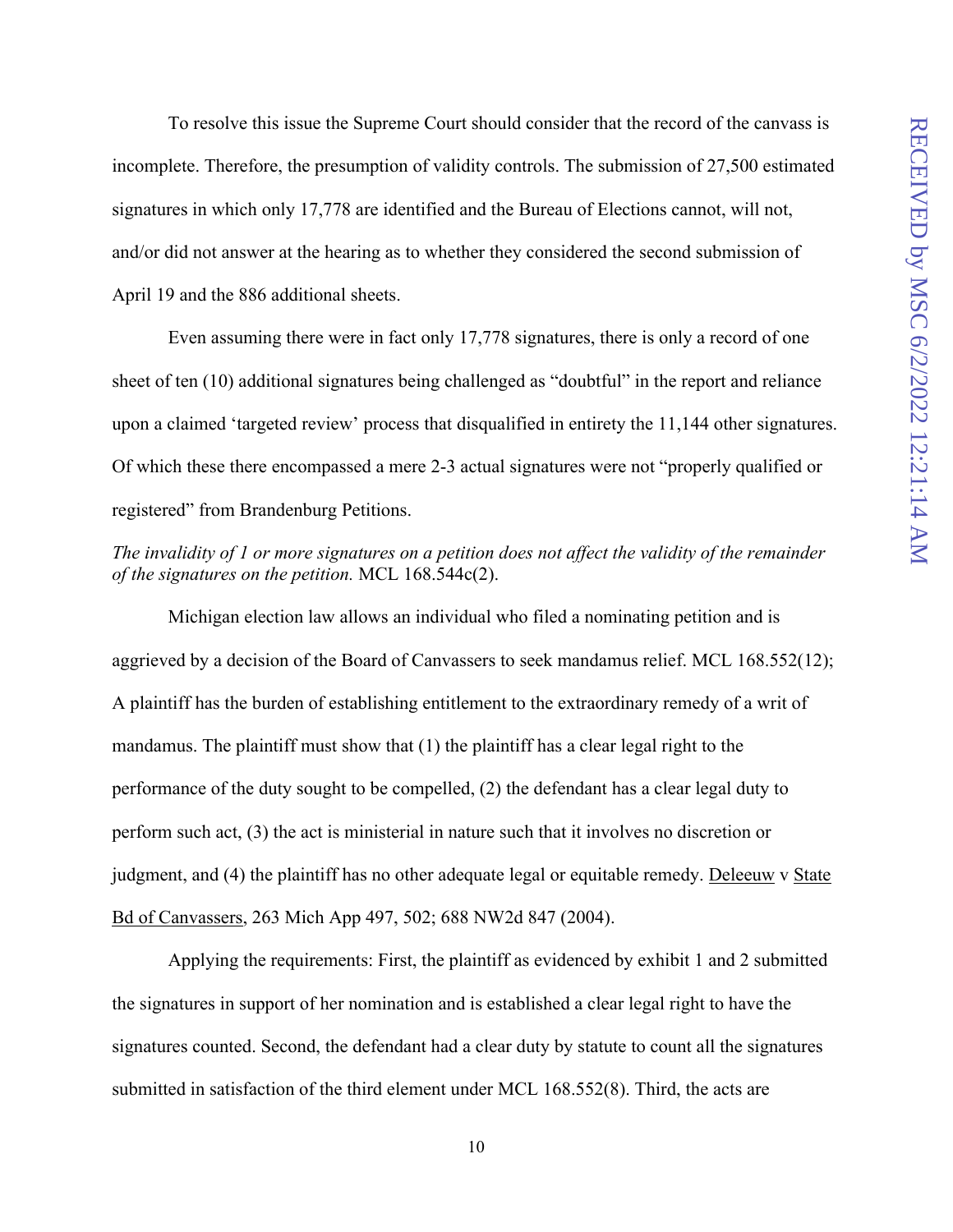ministerial in nature and is merely counting and reporting. Fourth, there is no other adequate legal remedy as there must be mandamus to accomplish an accurate count.

# <span id="page-14-0"></span>**PLAINTIFF IS ENTITLED TO A WRIT OF MANDAMUS BECAUSE THE BOARD OF CANVASSERS DID NOT HAVE AUTHORITY TO CHALLENGE THE GENUINESS OF SIGNATURES WITHOUT A SWORN AND WRITTEN COMPLAINT**

Without a complaint there is no authority or requirement for the board of state canvassers to act to remove any signatures by investigation. If there is no authority to remove the signatures because a discretionary review was abandoned for failure to follow the process mandated by the statute, then there are sufficient signatures submitted by Donna Brandenburg regardless of whether the additional 10,000 signatures are counted. With sufficient signatures presumed to be valid, the Plaintiff Donna Brandenburg is entitled to mandamus or injunction.

As to the required showing for mandamus: First, the submission of more than 15,000 valid signatures entitles Donna Brandenburg to be certified and placed on the August 2, 2022, primary ballot. This is a clear legal right. Second, the defendant has a clear legal duty to certify and place Donna Brandenburg if there are 15,000 valid signatures. Third, the act of certifying and placing the candidate on the ballot is a purely ministerial duty. Fourth, the plaintiff has no other remedy except mandamus or injunction to be certified and ballot.

The board of state canvassers recognized 17,778 of the estimated 27,500 signatures submitted which is more than the 15,000 minimum requirement. If the signatures are presumed to be valid, then Donna Brandenburg is entitled to mandamus.

There is a presumption of validity of the signatures. The presumption remains until that presumption is overcome.

In *Deleeuw v State Bd of Canvassers*, 263 Mich App 497, 502; 688 NW2d 847 (2004), the Court of Appeals granted mandamus. The Court stated,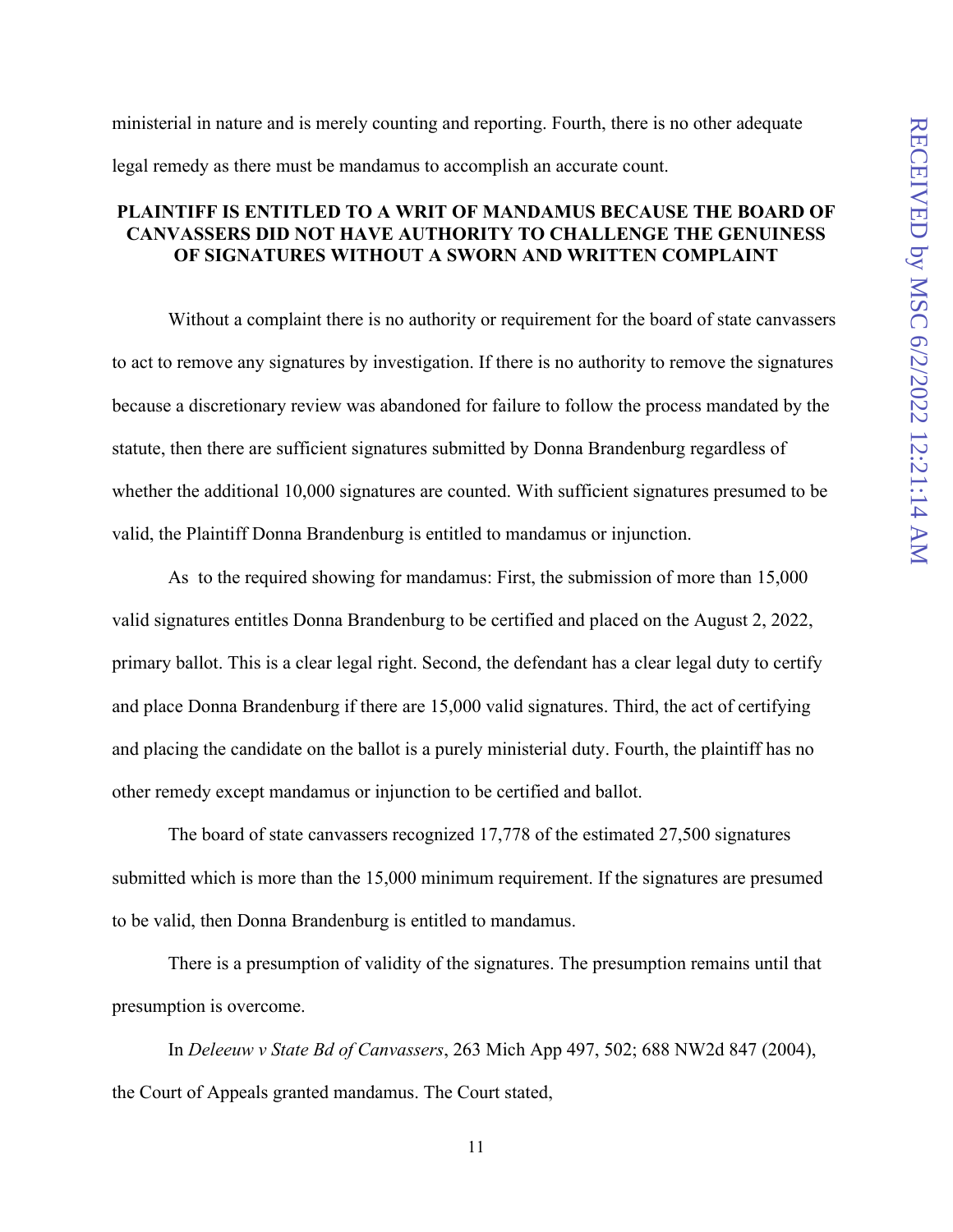The Board of State Canvassers' sole duty with regard to qualifying petitions is to determine whether the signatures on the petition are valid, including that of the person who circulates the petition, whether they are the signatures of registered voters, and whether they are sufficient valid signatures to certify the petition. MCL 168.590f; MCL 168.552(8); *Gillis v Bd of State Canvassers,* 453 Mich 881, 554 NW2d 9 (1996). Because the challenge to the petition failed to establish that were *not at least 30,000 valid signatures* filed in support, the board breached its clear legal duty to certify the petition. [emphasis added]

The presumption in the *Deleeaw* was applied when the board of state canvassers failed to

establish that there were NOT sufficient signatures. The candidate Ralph Nader was from a

minor party and hard a 30,000 requirement while Donna Brandenburg as a Republican is merely

required to have 15,000. However, the presumption is clear that the burden is on the board.

The *Deleeuw* Court also found:

The Board of State Canvassers comes within the definition of an 'agency' in the Administrative Procedures Act. M.C.L. § 24.203(2). 'An agency has no inherent power. Any authority it may have is vested by the Legislature, in statutes, or by the [C]onstitution.' *Belanger & Sons, Inc v Dep't of State,* [176 Mich App 59,](https://www.leagle.com/cite/176%20Mich.App.%2059) 62-63, [438](https://www.leagle.com/cite/438%20N.W.2d%20885)  [NW2d 885](https://www.leagle.com/cite/438%20N.W.2d%20885) (1989); *Pharris v Secretary of State,* [117 Mich App 202,](https://www.leagle.com/cite/117%20Mich.App.%20202) 204, [323 NW2d 652](https://www.leagle.com/cite/323%20N.W.2d%20652) (1982). The Board of State Canvassers' authority and duties with regard to qualifying petitions are set forth at MCL 168.552(8), which provides that the *board's sole duty with regard to qualifying petitions is to determine whether the signatures on the petitions are valid*, including those of the people who circulate the petitions, whether they are the signatures of registered voters, and whether there are sufficient valid signatures to certify the petitions. See *Gillis v Bd of State Canvassers,* 453 Mich 881, 554 NW2d 9 (1996). *There is nothing in the statute that would permit the board to look behind the signatures to determine the motives of the individual signatories or the motives or desires of the candidate*. The Secretary of State found that there were sufficient valid signatures to warrant certification of the petition to place Nader on the November ballot as an independent candidate.

Under MCL 168.552(8), challenges to the sufficiency of the petition are limited to 'questioning the registration or the genuineness of the signature of the circulator or of a person signing a ... petition filed with the secretary of state....' **The board had no authority to consider any issues other than those identified in MCL 168.552(8).** The challenge to the petition failed to establish that there were not at least thirty thousand valid signatures filed in support of Nader's candidacy, and, in fact, the board never disputed the genuineness of the signatures or the registration status of the people who signed the petitions. Rather, the challenge alleged various violations of election law, a subject that is not within the scope of the board's review. See M.C.L. § 168.31 (requiring the Secretary of State to report election fraud to the Attorney General or prosecutor) and M.C.L. § 168.943 (conferring on circuit court's jurisdiction over offenses committed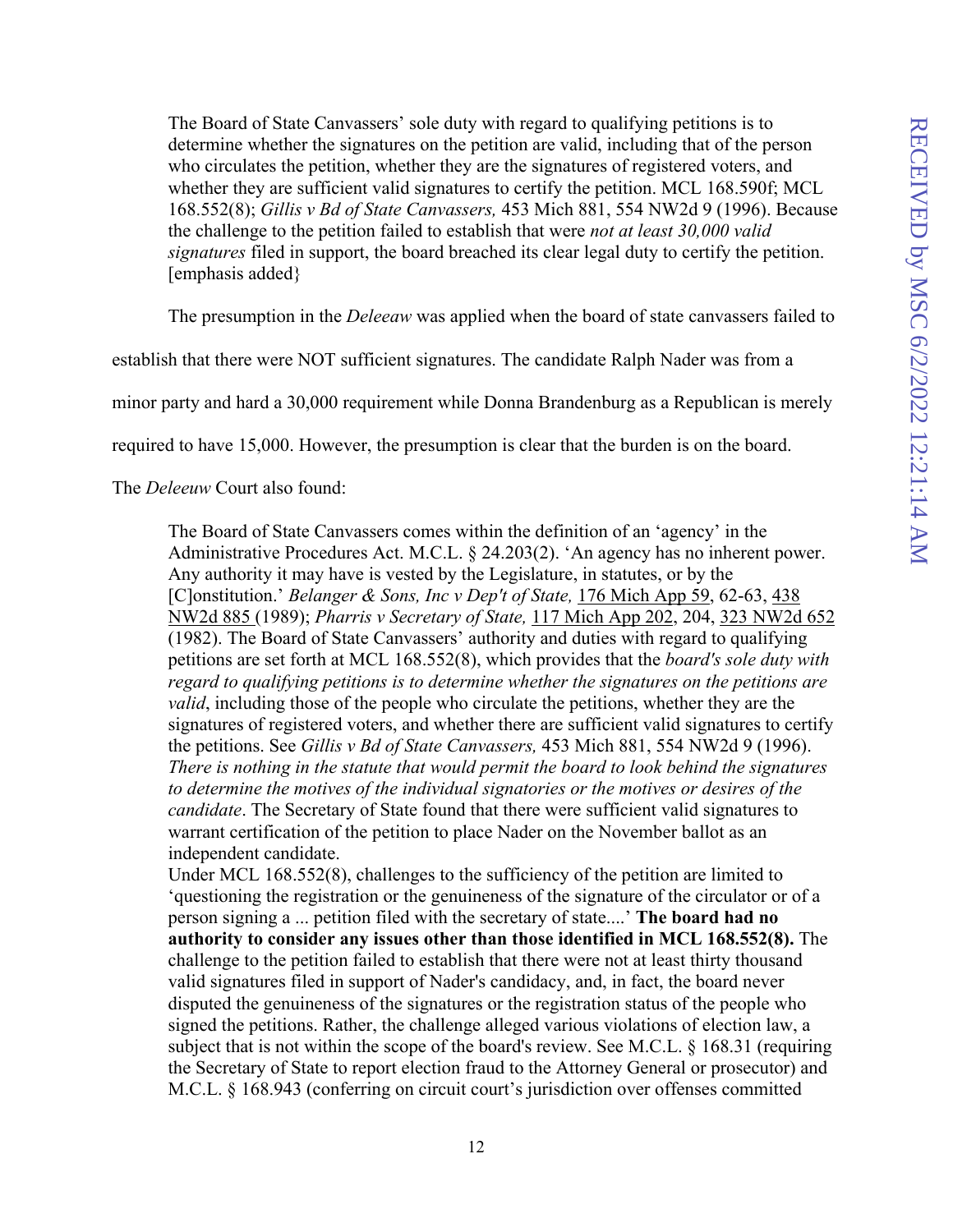under the act). Consequently, because the challenge to the petition failed to establish that there were not at least thirty thousand valid signatures filed in support, the board breached its clear legal duty to certify the petition. **See MCL 168.552(8), which allows the board to investigate only if the board 'receives a sworn complaint, in writing, questioning the** *registration of* **or the** *genuineness of* **the signature of the circulator or of a person signing a [qualifying] petition**....' (Emphasis added.)

The *Deleeuw* Court stated in footnote 4. "The board's inaction, through its deadlock, in our view constitutes an action, which is the equivalent of a determination."

Applying this clear precedent to the case at bar there is no ability to investigate without a sworn complaint in writing under MCL 168.552(8). Any action taken is ultra vires and beyond the ministerial duties of the board. The duties of the board of canvassers have been limited to ministerial for more than 130 years as established in *McQuade v Ferguson*, 91 Mich 438 (1892).

The candidate is entitled to mandamus and declaratory relief that the board of canvassers exceeded their statutory authority and violated the substantive and procedural due process rights of Donna Brandenburg by a clear unauthorized act of malfeasance.

# <span id="page-16-0"></span>**PLAINTIFF WAS DENIED PROCEDURAL AND SUBSTANTIVE DUE PROCESS IN VIOLATION OF FEDERAL AND MICHIGAN LAW**.

The fact that not all of the submitted signatures have been located or considered is an unconscionable and is a violation of substantive due process. There are two receipts attached as Exhibit 1 and 2.

The Bureau of Election claimed that the circulators provided candidates with fraudulent signature sheets.

The determination of fraud is beyond the statutory authority of MCL 168.552 which states that the board is able to identify signatures as *doubtful* signatures. There is a statutory process to determine *genuineness* which permits an investigation and hearing on genuineness. MCL 168.552 (8-13).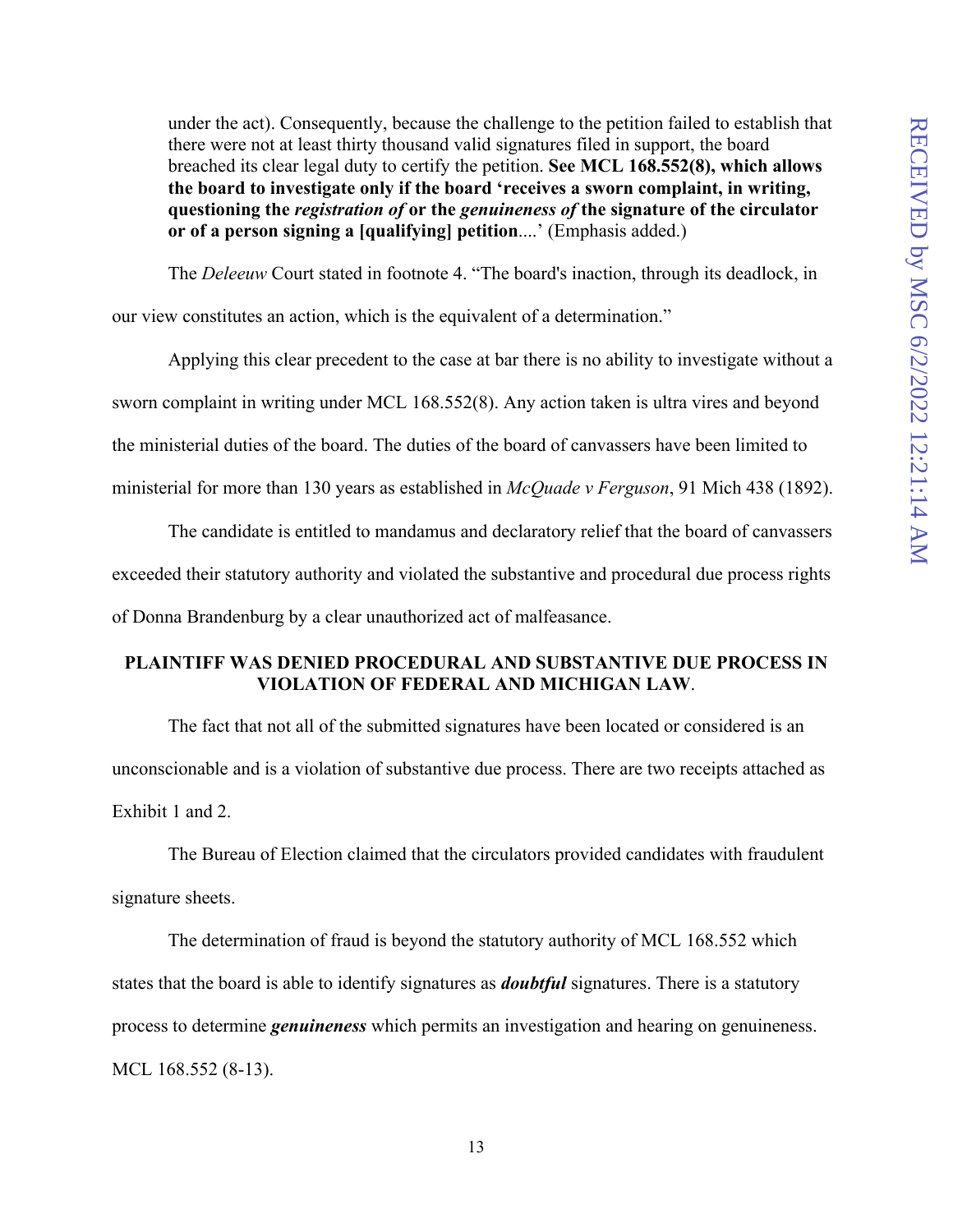There is no statutory authority to declare fraud as established in Deleeuw, supra.

The Bureau of Election as an agent of the Board of State Canvassers providing staff recommendations and made an unlawful conclusion as to fraud. Their inquiry is one of genuineness and is limited by MCL 168.552. A "plain" reading of the statute states that the board of state canvassers only has the authority to verify. Any signature that the state board of canvassers is unable to verify is to remain doubtful and to be referred to the local jurisdiction to investigate or recheck. MCL 168.552 (8-13). However, the investigation is ONLY triggered by a sworn written complaint filed pursuant to MCL 168.552(8). This was confirmed in *Deleeuw, supra.* 

As was raised by many of the candidates for governor, the signatures are to be considered by themselves and any invalid signature does not affect the other submitted signatures. MCL 168.544c(11).

Even assuming there was authority to investigate (there is not as to Donna Brandenburg as there was no sworn written complaint) the process used was also in violation of the procedural requirements of the statute in that the board did not consider the signatures individually and struck them en mass. MCL 168.544c(11). As was raised by many of the candidates for governor, the signatures are to be considered by themselves and any invalid signature does not affect the other submitted signatures. MCL 168.544c(11).

The Bureau of Elections created a new process. This process was made on the fly. At the hearing on May 26, 2022, a member of the public commented before the hearing from Marquette Michigan that the procedural rules were outdated.

The Bureau of Elections and the Board of Canvassers are Executive Branch Administrative agencies. The procedures are governed by the Administrative Procedures Act 306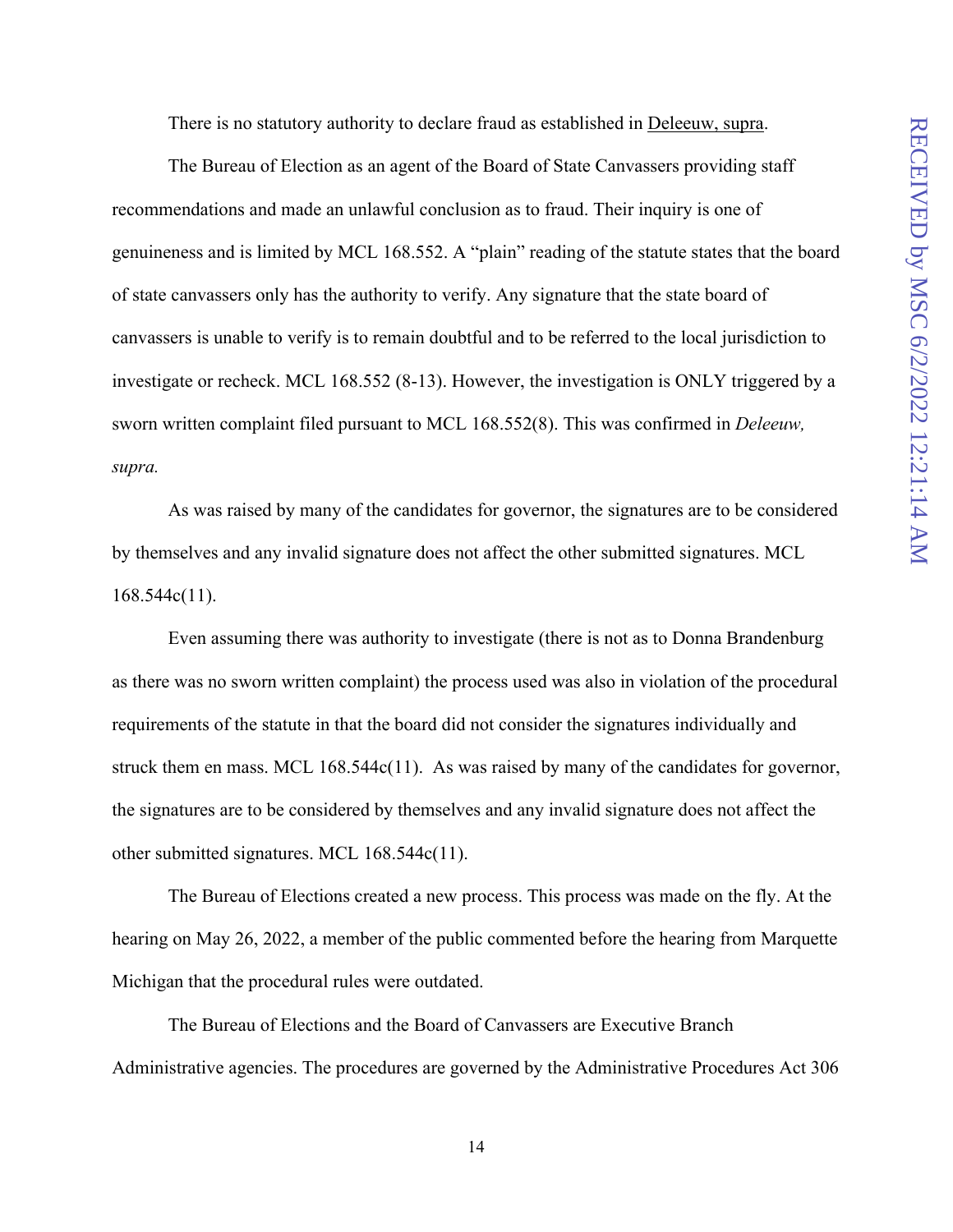of 1969 found at MCL 24.201 et seq. There is a process for promulgating rules which includes notice and public comment. Administrative decisions are not to be created based on new procedures created in response to the controversy. In fact, there is even a process for promulgating emergency rules, but these cannot be applied *ex post facto*.

In the present case, the *State Report on Fraudulent Nominating Petitions Section III and IV* must be deemed unconstitutional and an overreach by the Bureau of Elections. In section III, the Bureau of Elections outlined their new procedure. In Section IV the Bureau of Elections staff created a new remedy. This is a procedural due process violation on its face in that they did not follow the process of creating in section III administrative rules that are aligned with the statute and in section IV a new remedy which is both not permitted by the law and the providence of the legislature in a double whammy as a violation also of the Separation of Powers Doctrine.

The Procedural Due Process violations as to the new and novel process in Section III are:

- The new process used *limited selection and representation* when the statute expressly requires each signature to be evaluated. This was presented without identifying which of the candidates' signatures were examined and left to wonder with a report of 7000 signatures of 68,000 suspected signatures were checked by the QVF
- The process failed to create a record that a candidate or member of the public could check the work and a hearing on the 'evidence' could review the actual evidence before the conclusion was presented as an established fact.
- The process did not go thru the Administrative Procedures Act. There was no public comment
- The process varies from the statute which requires individual signature verification
- The process transferred the burden of proof from the challenger (in this case the Bureau of Elections) to the Candidate.
- The deadlocked vote was misinterpreted as to the effect by presumptively supporting the Bureau Recommendation instead of determining if there was sufficient cause to disqualify the signatures under the law.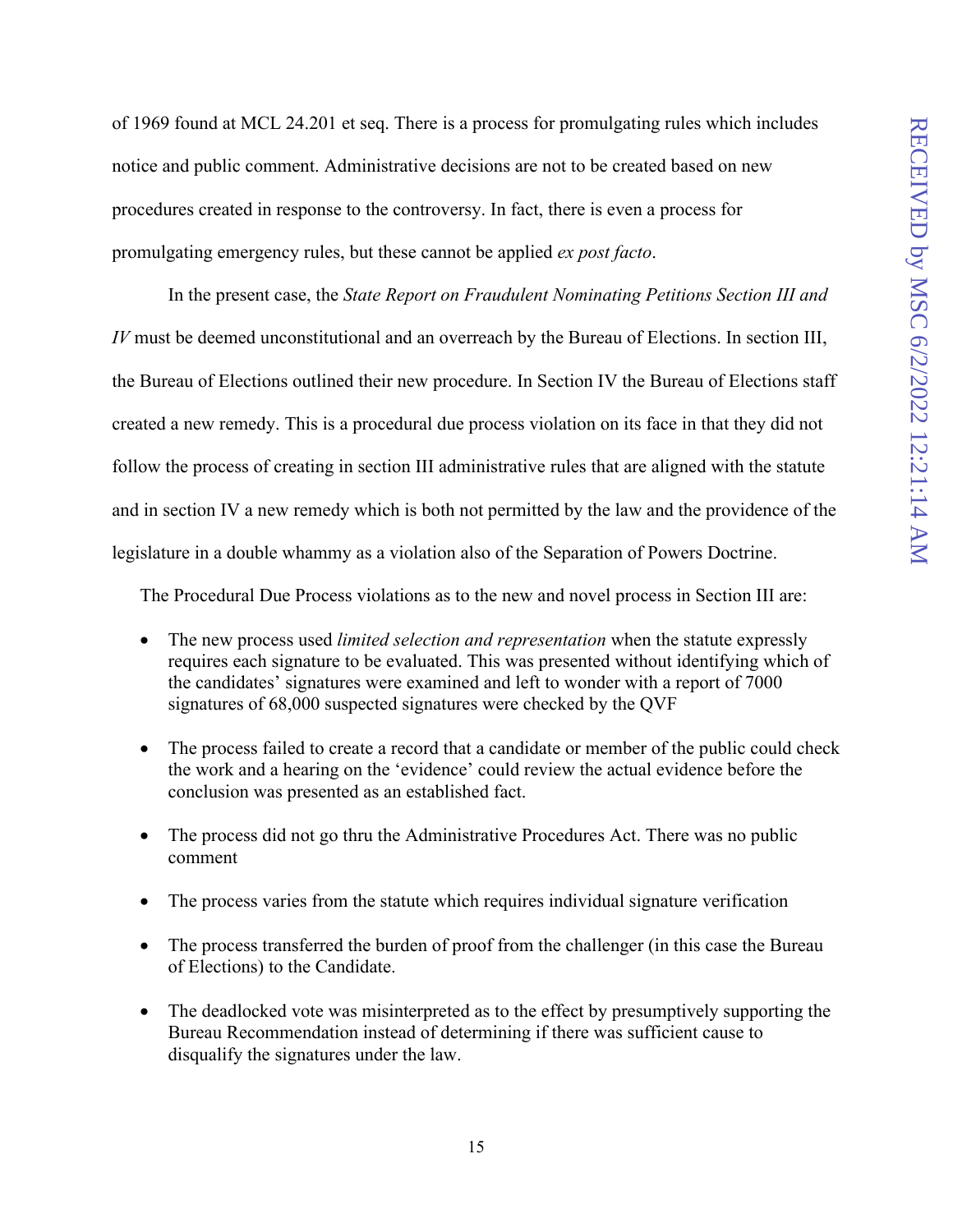- The process failed to reconcile the estimated submission of 27,500 signatures to the reported 17,788
- The process failed to comply with Michigan law
- There is no statutory grant of authority *sua sponte* for the Bureau to initiate a review of the genuineness of signatures.

In addition, the statutory and administrative regulatory scheme both in concept and as applied

is unconstitutional and resulted in a denial of procedural and substantive due process.

- The candidate was not provided adequate notice of the challenge. When a challenge is filed it is due by April 26, 2022, which is seven days after the filing deadline. No written sworn challenge complaint was ever filed hence no notice and opportunity for four weeks to respond while the Bureau of Elections *sua sponte* prepared a report issued and received late in the day on May 23, 2022
- The Bureau of Elections claimed it suspected or had reasonable suspicion of fraud but issued no subpoenas and presented no sworn testimony of facts. Only conclusions and arguments were heard on the Donna Brandenburg nominating petitions that were generalized from other candidate submissions.
- The candidate was not given adequate opportunity
	- o to investigate
	- o to check the investigation of the Bureau of Elections
	- o to review and comment on the procedures of the Bureau of Elections
	- o to present evidence at the hearing.
- The process in MCL 168.544 which provides for the ministrial function of verifying signatures for genuineness is controlling. The process in MCL 168.544

<span id="page-19-0"></span>*The Sanction for "Obviously Fraudulent Signatures": What does it really mean?*

There is a provision in MCL 168.544c (11) to remove *obviously fraudulent signatures*

without comparing those signatures *against local registration records* which is described as a

"sanction".

MCL 168.544 (11) **If after a canvass and a hearing on a petition** under section 476 or **552** the board of state canvassers **determines** that an individual has knowingly and intentionally failed to comply with **subsection (8) or (10**), the board of state canvassers may impose 1 or more of the following **sanctions**: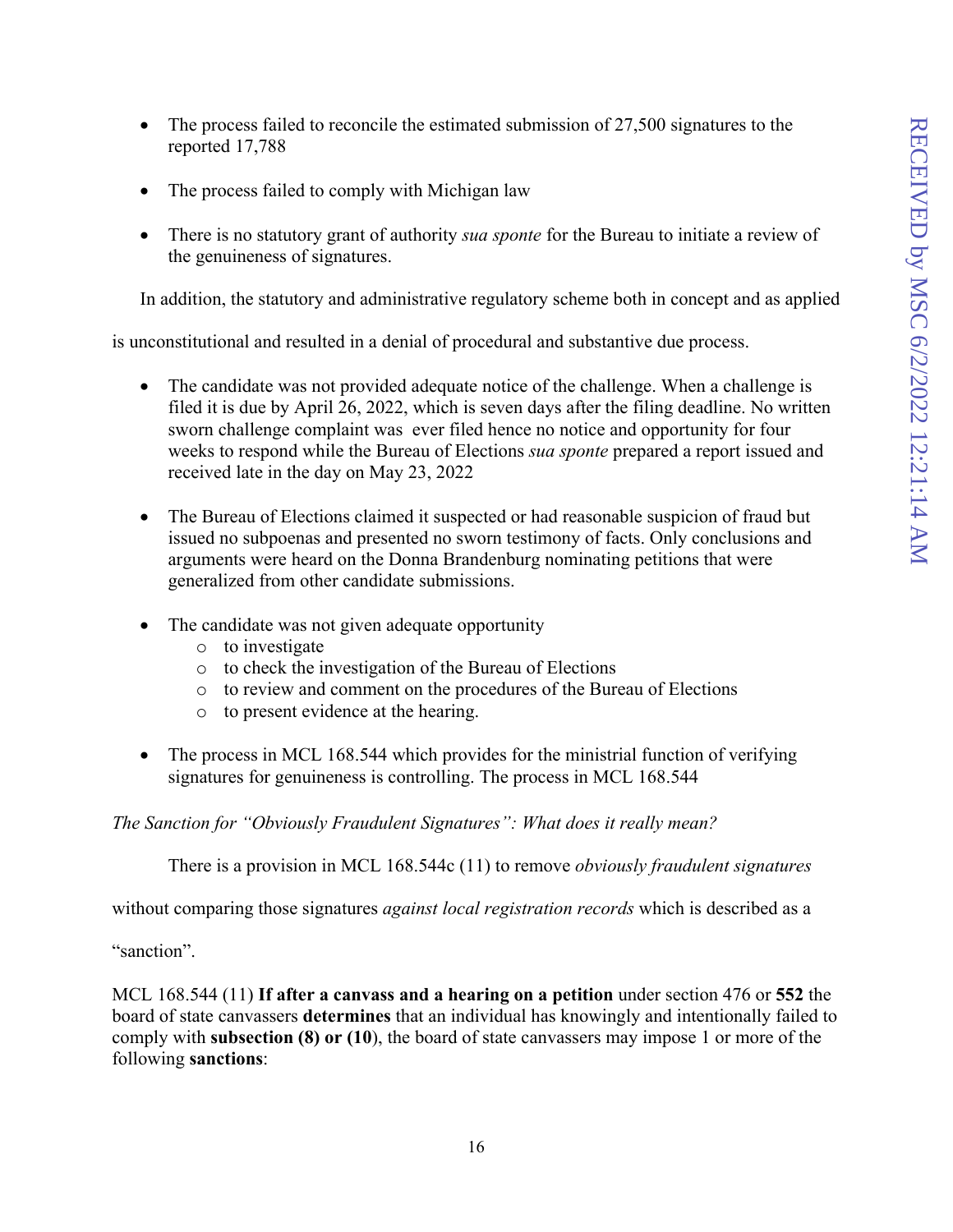(a) Disqualify **obviously fraudulent signatures** on a petition form on which the violation of subsection (8) or (10) occurred, **without checking the signatures** against **local registration records.**

*[The relaxation sanction of the direct comparison can also be reached under MCL 168.54c(13) upon the violation of MCL 168.544c(12) which requires the same elements of finding under sections (8) and (10) plus additional evidence to support the knowledge requirement of section (12) and is therefore not discussed as it is even further out of reach to the board of canvassers]* The *relaxation sanction* does not relieve the duty to compare to the QVF—just *local registration*

records. Please review the requirements of MCL 168.552(13).

 (13) The qualified voter file may be used to determine the validity of petition signatures by verifying the registration of signers. If the qualified voter file indicates that, on the date the elector signed the petition, the elector was not registered to vote, there is a rebuttable presumption that the signature is invalid. If the qualified voter file indicates that, on the date the elector signed the petition, the elector was not registered to vote in the city or township designated on the petition, there is a rebuttable presumption that the signature is invalid. The qualified voter file shall be used to determine the genuineness of a signature on a petition. *Signature comparisons shall be made with the digitized signatures in the qualified voter file.* The county clerk or the board of state canvassers shall conduct the signature comparison using digitized signatures contained in the qualified voter file for their respective investigations. **If the qualified voter file does not contain a digitized signature of an elector, the city or the township clerk shall compare the petition signature to the signature contained on the master card**. [Emphasis added]

There is a mandatory requirement to compare to the QVF but there is only a contingent requirement to compare to local records. The sanction does NOT relieve the duty to compare to the QVF.

BEFORE applying the sanction and being relieved of the "direct comparison"

requirement there are conditions precedent. These conditions precedent are listed in the

subsection (11) which references that a finding must have occurred after a hearing pursuant to

MCL 168.552 and that there is that determination of a violation of MCL 168.544c(8) or (10).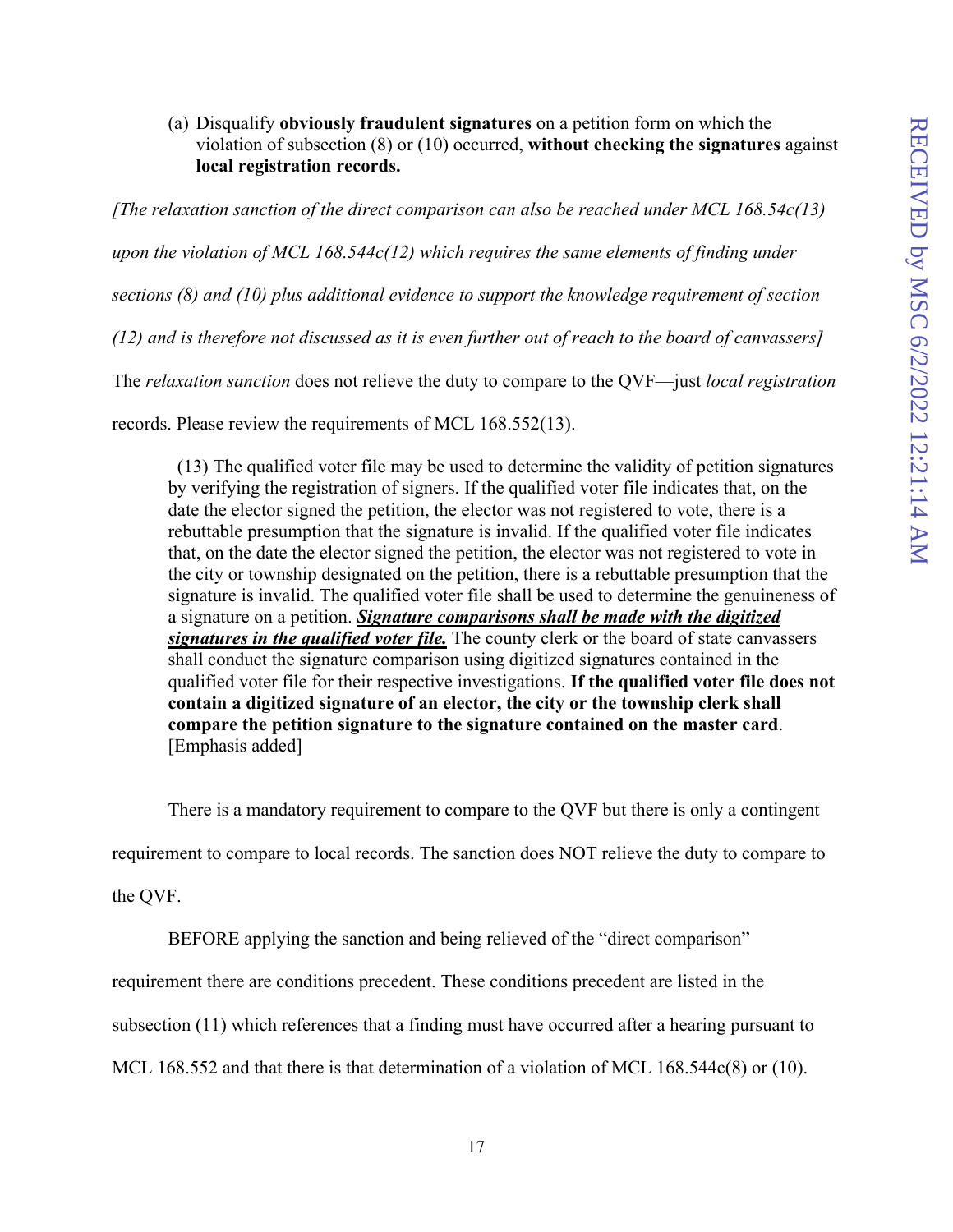Examining the condition precedent to the relief of direct comparison and determining when a hearing pursuant to MCL 168.552 is authorized and we are back to a requirement that the hearing requires a sworn written complaint pursuant to MCL 168.552(8). There was no complaint and therefore no statutory authority for a hearing regarding the Brandenburg nominating petitions signatures.

Examining the condition precedent further, AT THE HEARING there must be a determination. There was a deadlock and so the board of state canvassers did not make any "determination" and as argued previously abdicated their authority to the director of the Bureau of Elections. There does not have to be a majority vote to overturn his personal conclusion which was the effect of the deadlock and the Board of state canvassers' interpretation of the effect of the deadlock.

Examining the condition precedent further there must be a determination that a violation of penal statutes listed as MCL 168.544c(8) or (10). The hearing IS NOT about finding obviously fraudulent signatures. The elements of these crimes require a person to sign another person's name or certify fraud as a circulator. These penal statutes (8) and (10) require sufficient evidence to overcome a presumption of innocence and proof beyond a reasonable doubt and a unanimous decision of a jury in a criminal trial. The hearing does not set forth a standard of evidence as reasonable suspicion, probable cause, the preponderance of the evidence, clear and convincing evidence or beyond a reasonable doubt and is therefore void for vagueness and leaves to much discretion to the board. I am certain that it any quantum of evidence is not met with a deadlocked board.

Finally, when these conditions precedent have been met, the initial determination of fraud after a hearing after a written sworn complaint then permits an EXTENSION of the removal of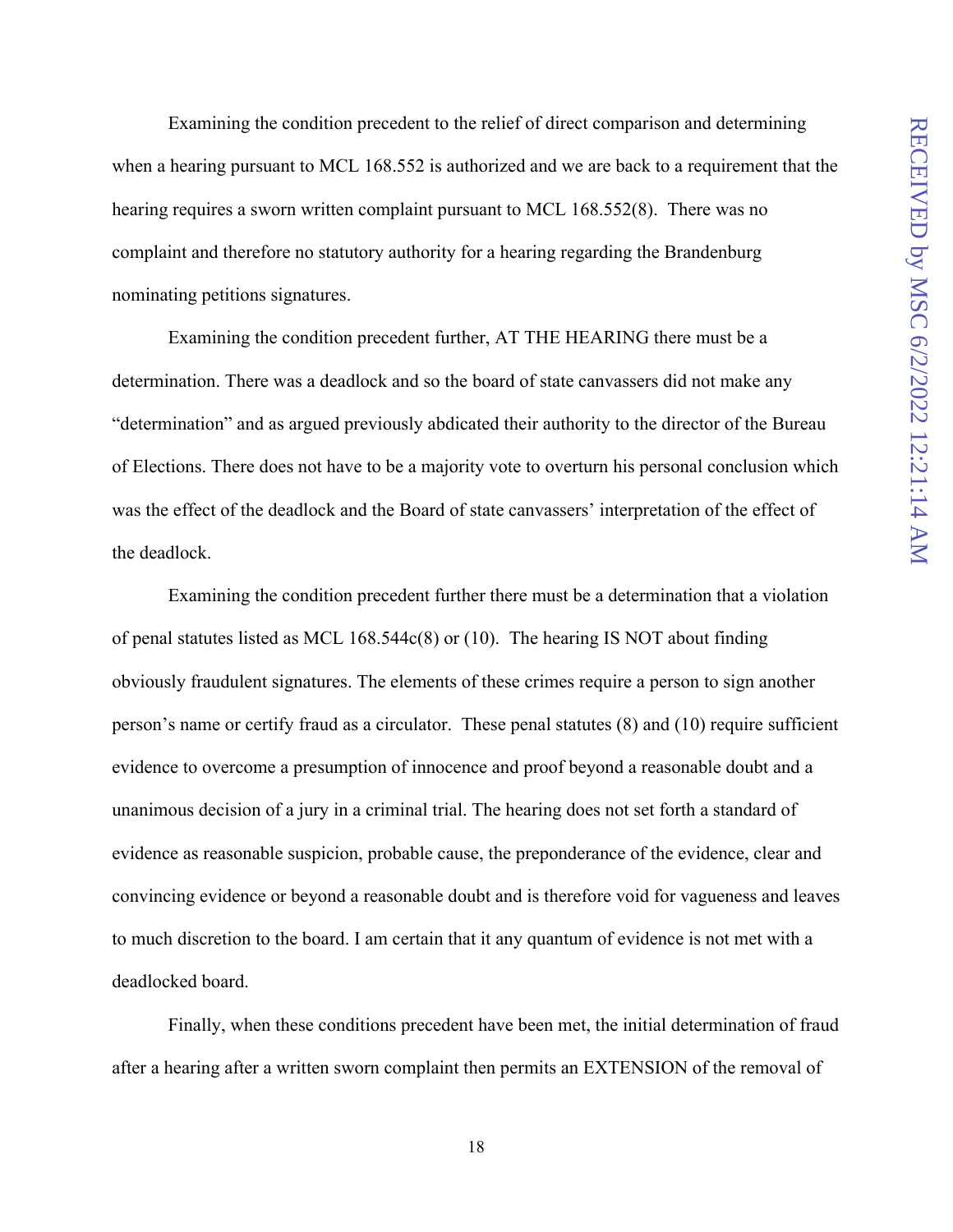signatures to signatures that are obviously fraudulent without the need for direct comparison. The hearing on the investigation also requires a direct comparison of signatures under MCL 168.552(13) for the *initial* determination and only relieves the requirement as an extension to other signatures that are obviously fraudulent.

The term "obviously fraudulent" is subjective. There is no constitutional sufficient standard that can be applied equally, and it leaves too much to the discretion of the person applying the standard. In a ministerial activity undertaken by the administrative board of state canvassers, the lack of clarity means this statute is unconstitutionally void for vagueness. The application of the standard is like "beauty in the eye of the beholder and will result in a denial of equal protection. The term invites controversy and can be applied arbitrarily and capriciously.

The standard of "Obviously Fraudulent" is promoted to justify a departure from the comparison of each signature in the consideration of the signatures submitted by Donna Brandenburg. They did not just remove local comparison but the mandatory QVF comparison.

In reviewing the disposition of claims asserted in the Court of Appeals related to other candidates, there was a deference given to discretion exercised by the board of state canvassers as to being relieved of the requirement to examine every signature. Donna Brandenburg states that in discretion exceeds the ministerial authority granted, the discretion was delegated in effect to the staff to exercise in violation of statutory conditions and was applied broader than authorized by the statute as to her signatures. The declaration of signatures which are obviously fraudulent to be discounted should be allowed—but there needs to be a standard that is not arbitrarily applied. In examination of the few examples cited to Donna Brandenburg there was no signature that was declared to be obviously fraudulent under any standard. Instead, all signatures by certain individuals were disqualified. This unconstitutional process violates substantive and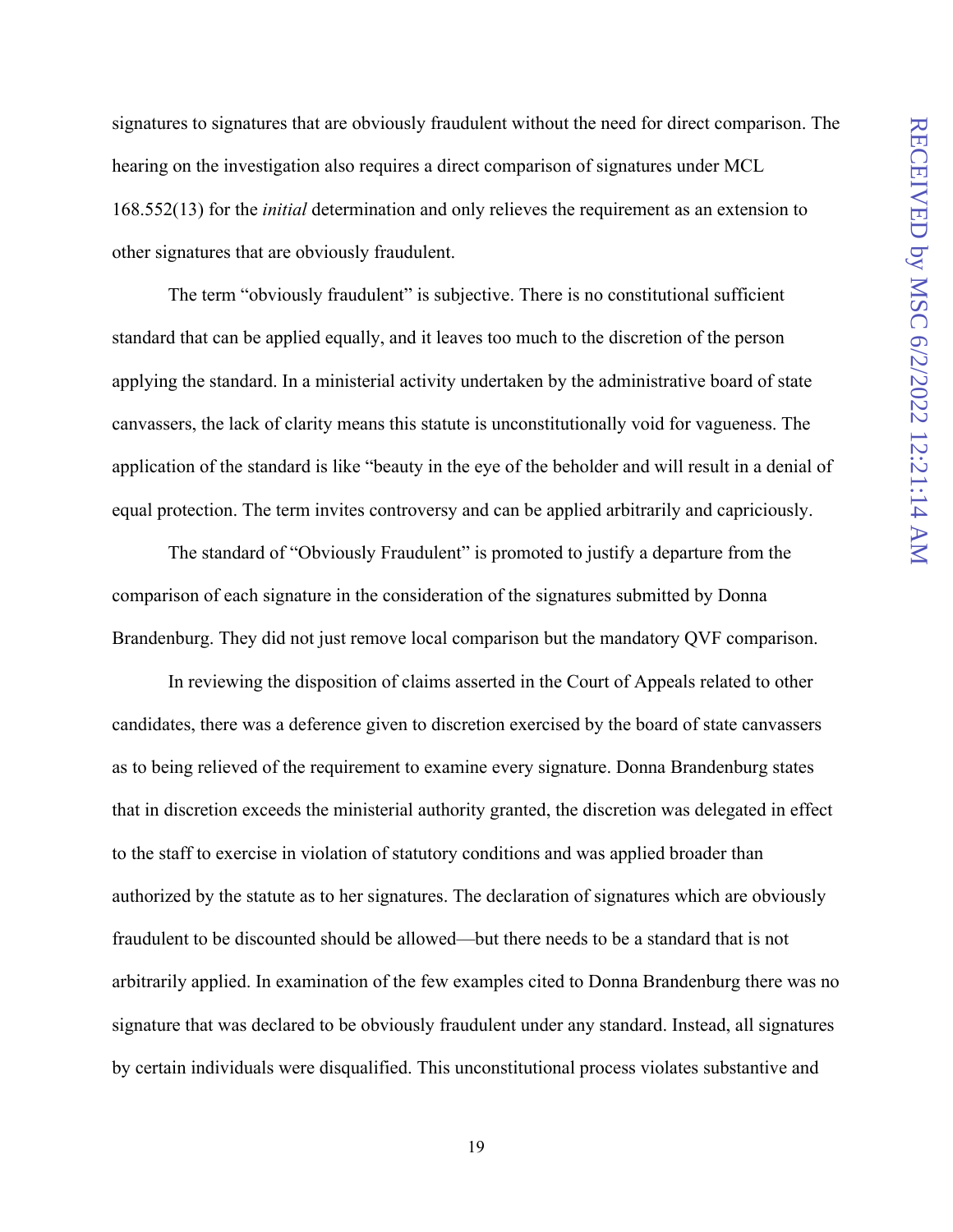procedural due process when the conditions precedent were not satisfied. Further, it is a denial of equal protection in that it is arbitrary and capricious, it is overbroad as applied, and the term 'obviously fraudulent' is void for vagueness. There appears to be an improper delegation of authority and a separation of powers violation when the Bureau of Elections is granted deference to determine any issue with a deadlocked board—especially this action.

#### <span id="page-23-0"></span>*Fundamental Fairness*

Donna Brandenburg stated that she had no knowledge of any fraudulently gathered signatures. The *State Report on Fraudulent Nominating Petitions* (Attached as Exhibit 4) on page 5 states that "At this point, the Bureau does not have reason to believe that any specific candidate or campaigns were aware of the activities of the fraudulent petition circulators."

It was raised by counsel for Donna Brandenburg that the Bureau staff began canvassing the governor nominating petitions in late March per their own report on page 2 paragraph 2 of the *State Report on Fraudulent Nominating Petitions* (Attached as Exhibit 4) in *Section 2 Timeline of Detection and Response* which states "Bureau staff began to review nominating petitions at the end of March after several gubernatorial candidates had submitted nominating petitions. During this review, Staff noticed a large number of petition sheets, submitted by certain circulators, appeared fraudulent and consisted entirely of invalid signatures."

The objection to the process was that the Bureau failed with inexcusable neglect to inform candidates prior to April 19, 2022, deadline so they would have a fair opportunity to remedy with additional signatures. In fact, this issue was dormant for almost 60 days as the Bureau continued to work until the staff report was released on May 23, 2022. A mere two days were given to respond. The initial notice to Donna Brandenburg was in the form of press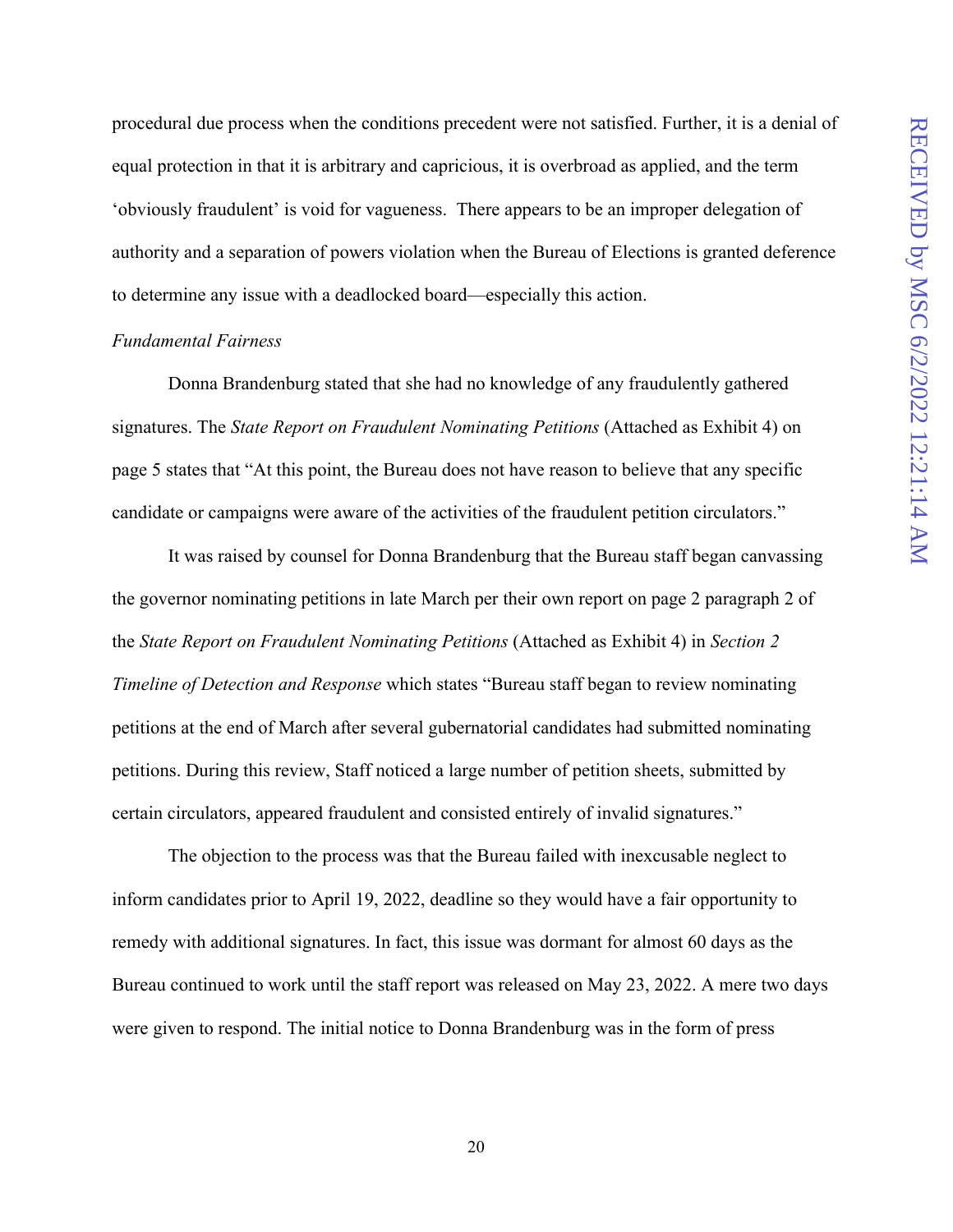questions on May 23, 2022, and in checking her email she received notice of the 17-page report *State Report on Fraudulent Nominating Petitions.* 

There was limited time to secure counsel, review the reports and present at the May 26, 2022, hearing. This opportunity was after any meaningful chance to investigate and even after the opportunity to subpoena witnesses had passed which is generally three (3) days. Further, her time to present and be heard on the issues at the hearing was severely limited by the board who claimed they had insufficient time to hear comments from all affected candidates.

The summary nature of the hearing was described properly as a goat rodeo.

# <span id="page-24-0"></span>*The Importance of Impartiality for Due Process*

The Director of the Bureau of Elections is appointed by a Democrat Secretary of State. In this case, there are many claims of partisan activity but review the facts of this case. All of the nominating petitions that are challenged are from the Republican party. There was no allegation or investigation of any Democratic candidate being affected by the challenged circulators.

The Board of Canvassers which is made up of two Republicans and Two Democrats (One Republican was even appointed by the Democratic Governor) was deadlocked on party grounds.

No *impartial judiciary* considered actual evidence, enforced any *rules of evidence*, or determined that evidence met a *standard of proof* to determine if the circulators committed fraud or the signatures are invalid.

Without these safeguards, the process is arbitrary and capricious.

# <span id="page-24-1"></span>**DONNA BRANDENBURG IS ENTITLED TO DECLARATORY RELIEF AS TO WHETHER THERE WAS SUFFICIENT EVIDENCE PRESENTED TO THE BOARD TO DETERMINE SIGNATURES WERE FRADULENT.**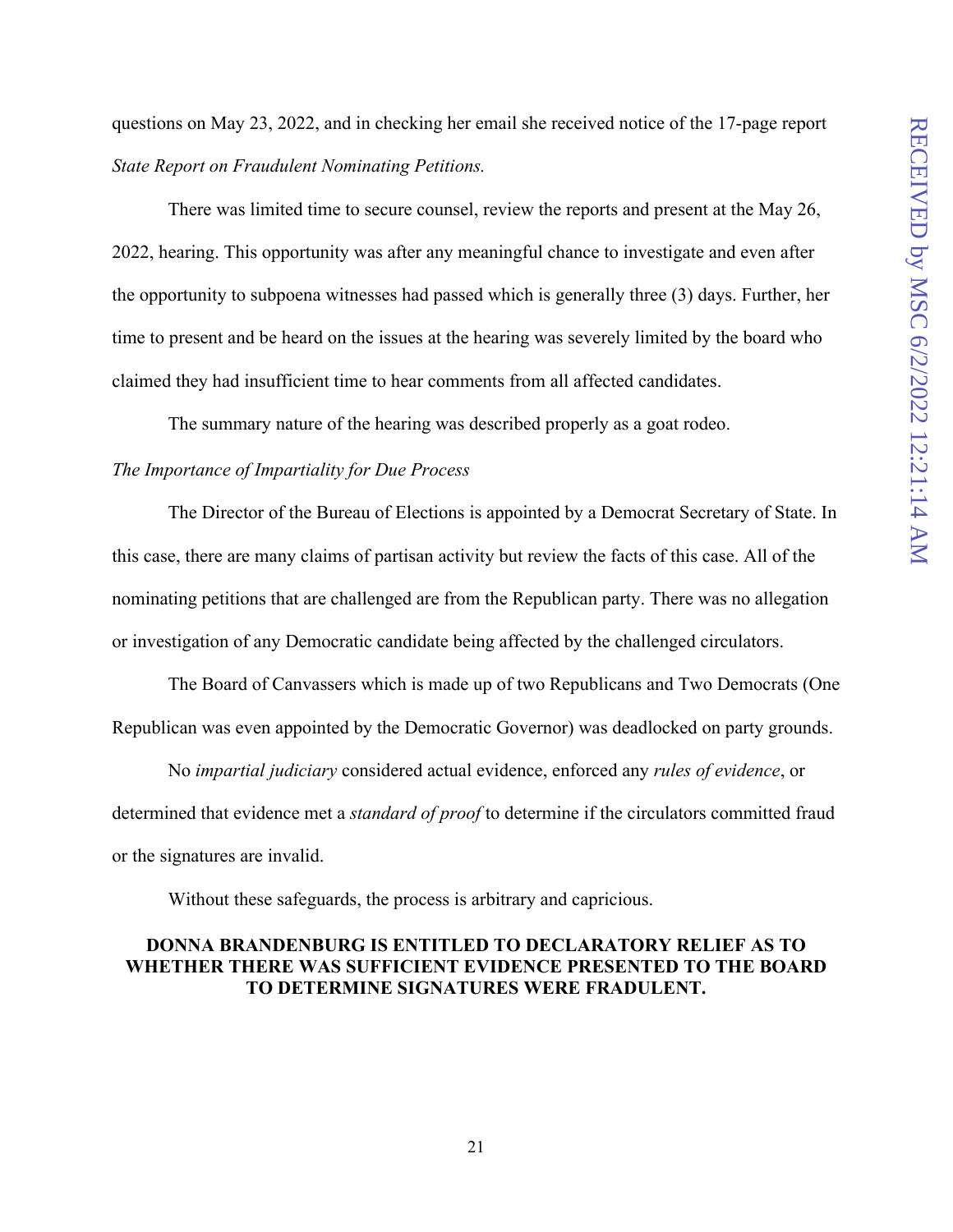The point is already made that this inquiry is beyond the authority granted to the board of state canvassers. However, was there premise supported by competent and material evidence? Or is it mere suspicion which has materially prejudiced a candidate?

The conclusion by the Bureau of Election that there was fraud is not conceded by Donna Brandenburg and requires both investigation and the presentation of evidence. There is a presumption of validity as the signatures on their face are attested to and the circulator signed an affidavit that the signatures were gathered in the presence of the circulator.

This determination of fraud will likely happen sometime after the abbreviated timeline and the primary election in the course of criminal proceedings. Fraud requires proof in the form of evidence. The Bureau may have raised reasonable suspicion of fraud but did not even investigate or present evidence at a hearing to determine whether there was fraud. The statute requires a finding of "obvious fraudulent signatures" after a determination that a crime was committed pursuant to MCL 168.544(c)

Fraud is a serious allegation. The taint of this conclusion is very damaging both to a reputation of an individual and especially to a campaign. This determination is not even within the authority of the state board of canvassers. The role of signature verification which will be examined in detail is limited to ministerial duties to determine facial validity, qualification, and registration.

There is a limited ability to resolve challenges when raised by a challenger as to the genuineness of a signature on a signature-by-signature basis. The board can only verify a signature or refer the signature to the jurisdictional election clerk per the statute. Nowhere does the failure to determine a signature as genuine or verified create the ability to make a declaration

22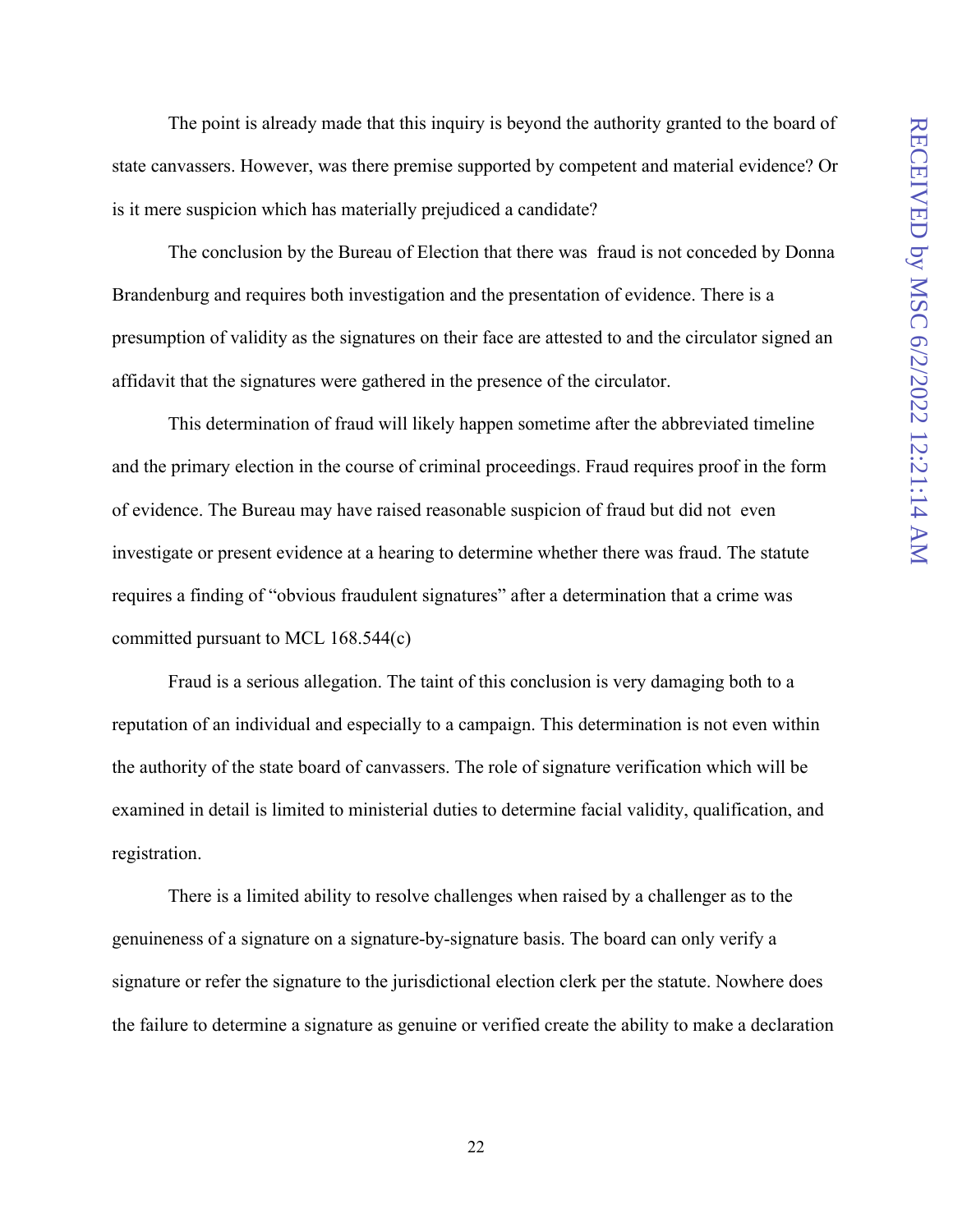of fraud. The maximum finding permissible was that the board considered the signatures doubtful and referred them individually—which was not done.

Instead, a declaration of fraud and declaration that candidacy was invalid was made to the public. This declaration was presented as a conclusion of fact. While it might be true it has not been established by evidence. Allegations are often exaggerated, misconstrued or even incorrect and that is what the due process and presentation of facts to an impartial factfinder require.

Candidate Donna Brandenburg is entitled to Declaratory Relief determining that there has been no competent evidence of fraudulent signatures, that the statutory process was not followed to check the validity of signatures and that the investigation of genuineness was not even permitted under the law.

# <span id="page-26-0"></span>**THE DEADLOCK OF THE BOARD, ALTHOUGH IT IS INACTION, IS A DETERMINATION THAT THE SIGNATURES ARE PRESUMED VALID.**

The *Deleeuw* Court*, supra* stated in footnote 4. "The board's inaction, through its deadlock, in our view constitutes an action, which is the equivalent of a determination."

The board deadlocked 2-2. Donna Brandenburg states the effect of this inaction is a final determination. What was determined? It has been interpreted by the board of state canvassers in conjunction with the advice of the Director of the Bureau of Elections that the effect is that the staff recommendations are accepted. This has the effect of delegating the duty to make all decision to the Bureau of Elections when the board deadlocks. This is absurd.

<span id="page-26-1"></span>The board was unable to declare the signatures submitted by Donna Brandenburg were insufficient and therefore a deadlock means the presumption of validity prevails. There is no other interpretation when 17,778 signatures were counted and none of them were challenged facially as invalid or challenged by a sworn written complaint.

# **CONCLUSION**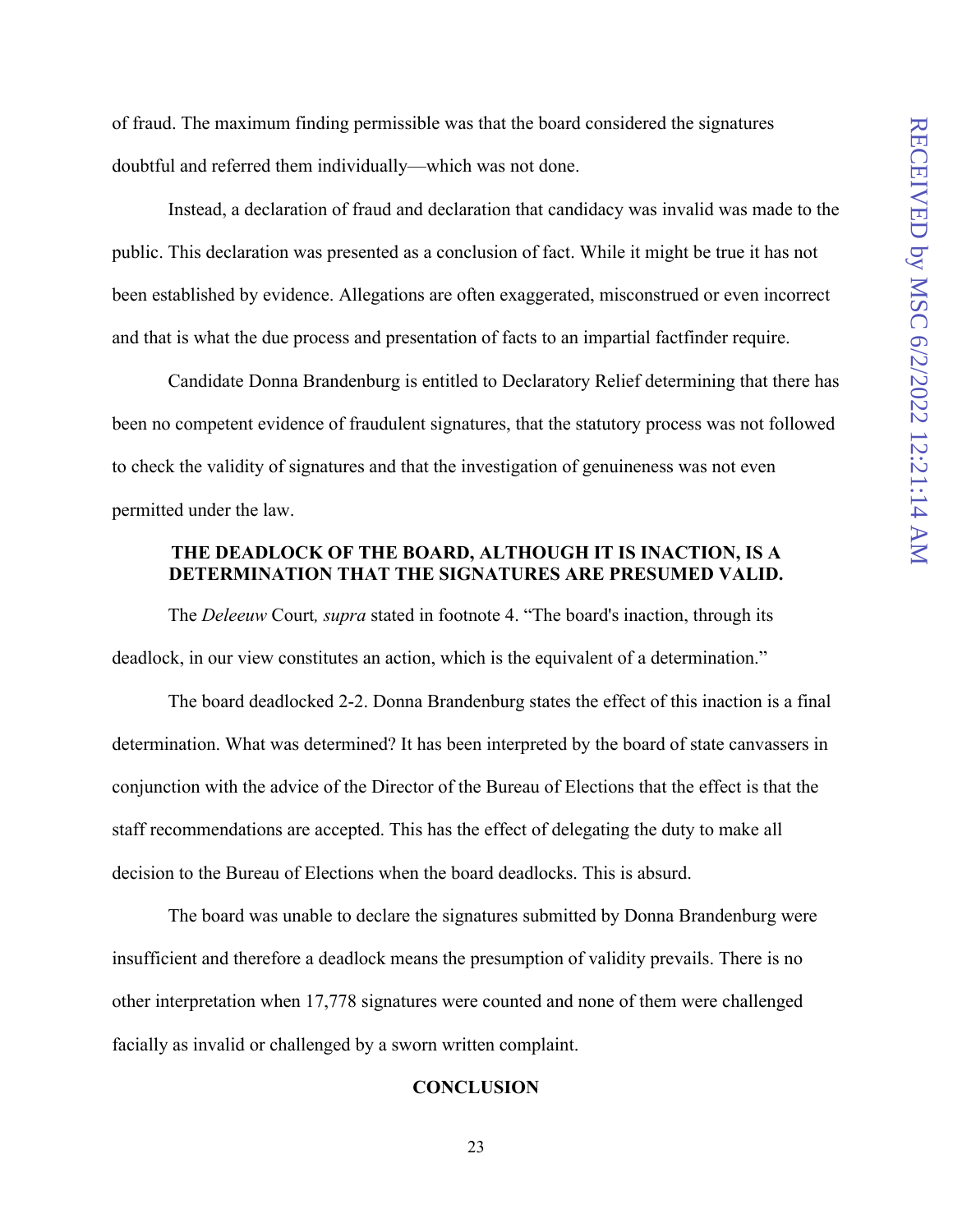The Defendants failed the citizens of Michigan, the electors who signed the nominating petitions and the Republican Candidate Donna Brandenburg in the process described by Donna as a goat rodeo. An impromptu process was changed resulting in unnecessary damage to a campaign. Actions were taken that exceeded statutory authority, conclusions were made and publicized that were harmful to candidates that are both unsupported by the evidence and a product of assumption and conclusions.

Donna Brandenburg is entitled by law to have mandamus granted and to be certified and added to the August 2, 2022, ballot. The issue is time sensitive and so expediated relief has been requested before June 7, 2022. The relief requested is that the submission of signatures which was unchallenged be deemed sufficient by the Supreme Court by operation of the presumption of validity.

Donna also requests that in the alternative, the Supreme Court would order the Board of State Canvassers to consider all of the signatures she submitted.

Further, Donna Brandenburg requests the Supreme Court enter declaratory relief that the Board of Elections as staff for the board of state canvassers is NOT permitted to investigate signatures that are unchallenged pursuant to MCL 168.552. The Director of Elections could have filed its own timely challenge but chose not to do so.

Further, Donna Brandenburg requests the Supreme Court enter declaratory relief determining that the *ultra vires* actions were in violation of Chapter XXIV of the Michigan Election code and deprived her of her constitutional rights.

Finally, Donna Brandenburg asks the court to issue injunctive relief preventing the printing of primary ballots until the court schedules and resolves the issues present.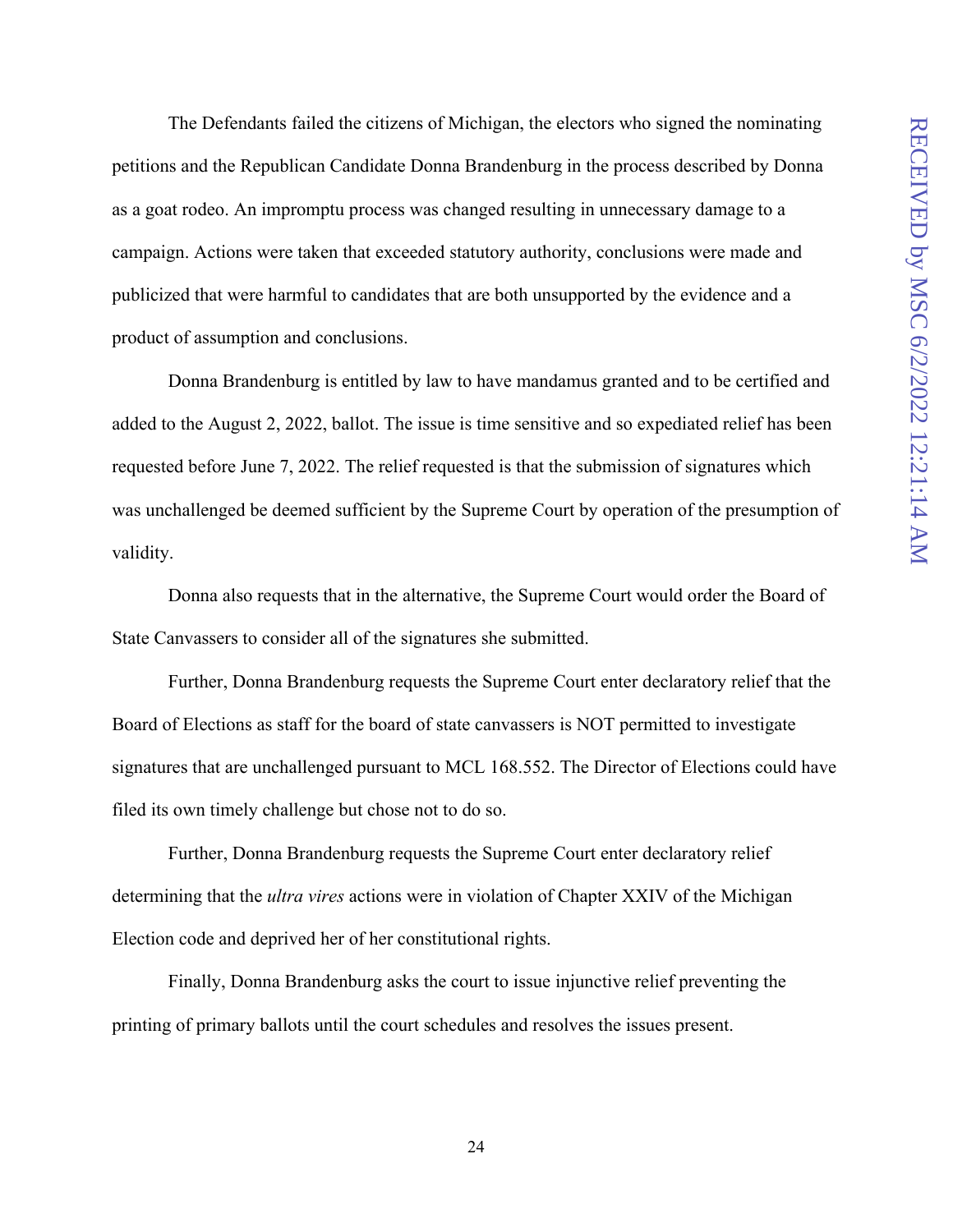Please consider the three appendixes as in-depth presentations on certain statutory sections.

In Appendix 1 there is an in-depth statutory review of the processes in MCL 168.544c and MCL 168.552 with a focus on the interplay of the rules for reviewing signatures

In Appendix 2, there is a focused Review of the Evidence of Fraud that was contained in both the Staff Reports that were filed on May 23, 2022 and interpreted as to Donna Brandenburg.

In Appendix 3. There is a review of the requirements of MCL 168.544c as to facial sufficiency and the qualifications and registration requirements—even though these requirements of the canvass raised only concerns as to only 2-3 signatures.

Respectfully submitted

Dated :June 1, 2022

Law Office of Daniel J. Hartman

 By: /s/Daniel J. Hartman Daniel J. Hartman (P52632) Attorney for Plaintiff

By:/s/Scott F. Smith Scott Smith (P 28472) Attorney for Plaintiff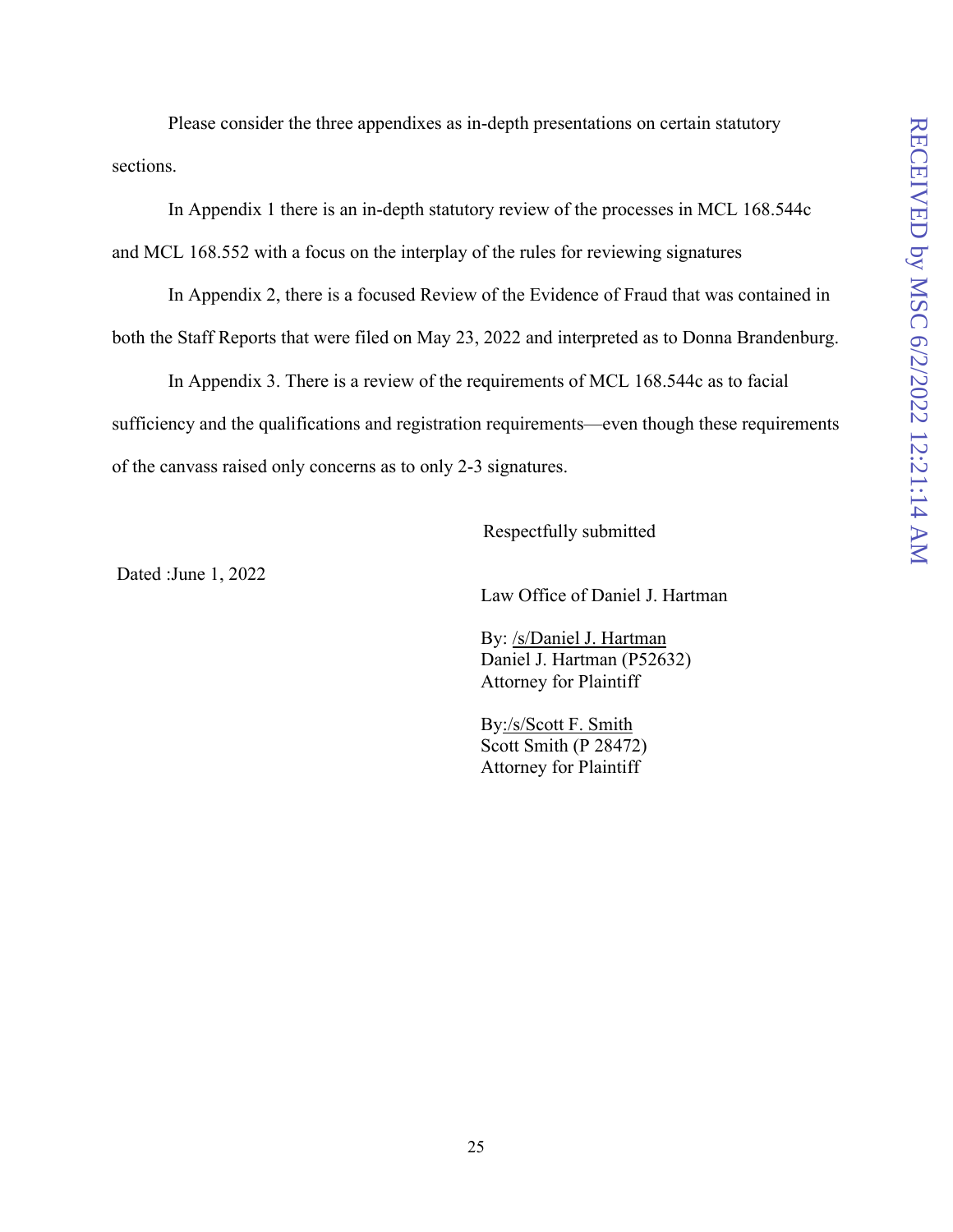# <span id="page-29-0"></span>**APPENDIX 1: A DETAILED REVIEW AND COMMENTARY ON MCL 168.552 THE STATUTORY PROCESS FOR REVIEWING SIGNATURES**

The first seven sections of MCL 168.552 describe the process that the local jurisdiction uses to determine the validity of a nominating petition. The remainder of the statute deals with the role of the state board of canvassers.

# <span id="page-29-1"></span>*State Board of Canvassers: Determining Validity of Signatures*

MCL 168.552(8) is the main provision that addresses the validity of signatures. Excerpts with all material and relevant portions of the statute are discussed herein. There is NO mention of fraud anywhere in this verification process rather the words used are verified, valid and invalid signatures*.*

# <span id="page-29-2"></span>*MCL 168.552 (8) (Clause 1)*

**Subject to subsection (13), for the purpose of determining the validity of the signatures, the board of state canvassers may cause a doubtful signature to be checked against the qualified voter file or the registration records by the clerk of a political subdivision in which the petitions were circulated.** 

APPLICATION: The issues to consider are: (1) use of the permissive term "may", (2) the provision for the board of state canvassers to "cause" a doubtful signature to be checked, (3) the use of the phrase 'doubtful signature' (4) the phrase "by the clerk"

First, addressing "may" mean that it is discretionary and not required. This implies that when discretion is NOT invoked that doubtful signatures may go unchecked against the QVF or registration records of the clerk of the political subdivision where the petitions were circulated.

Second, addressing "cause" which means that the state board of canvassers initiates the act of checking. It also means that they do not do the act of checking.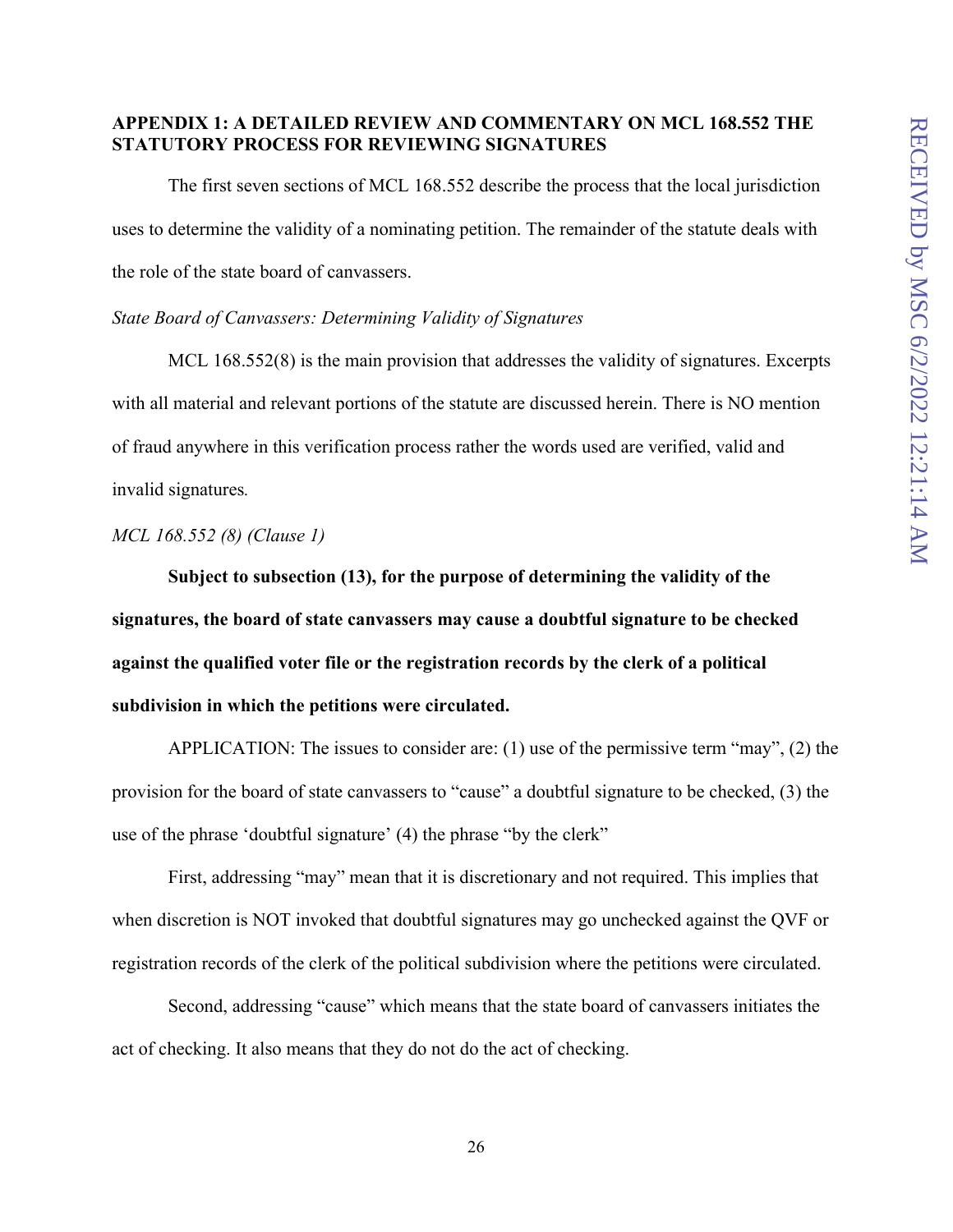Third, the signature is still presumed valid before being checked and is only labeled as doubtful. There is no ability to declare a signature fraudulent under MCL 168.552 It is now under suspicion that will be resolved.

Fourth, 'by the clerk" of a political subdivision in which the petitions were circulated. The discretionary check is not done by the state board of canvassers rather it is caused to be done and executed by the clerk.

This discretion requires that the signature is determined to be doubtful. This is not an "investigation" but rather a check against the registration records in the QVF or clerk's office. The clerk conducts the review. In the present case, no clerks were involved. The state board of canvassers did not follow the statute and instead, the bureau of elections (who claimed to be overwhelmed) usurped the local clerks' authority and circumvented the intent of the legislature.

While there was reported that 7000 signatures were checked by the Bureau of Elections out of the 68,000 signatures declared improperly by them to be fraudulent, there was no identification of which of these estimated signatures related to which candidate as the signatures were part of a 'targeted' and selected by the Bureau of Elections. Overall, not even the tally sheets were presented for review to the candidates.

#### <span id="page-30-0"></span>*MCL 168.552 (8) (clause 2)*

**If the board of state canvassers receives a sworn complaint, in writing, questioning the registration of or the genuineness of the signature of the circulator or of a person signing a nominating petition filed with the secretary of state, the board of state canvassers shall commence an investigation.** 

Application: The word "if" is controlling. The board of state canvassers must be triggered by a sworn complaint in writing that questions the registration of or genuineness of the signature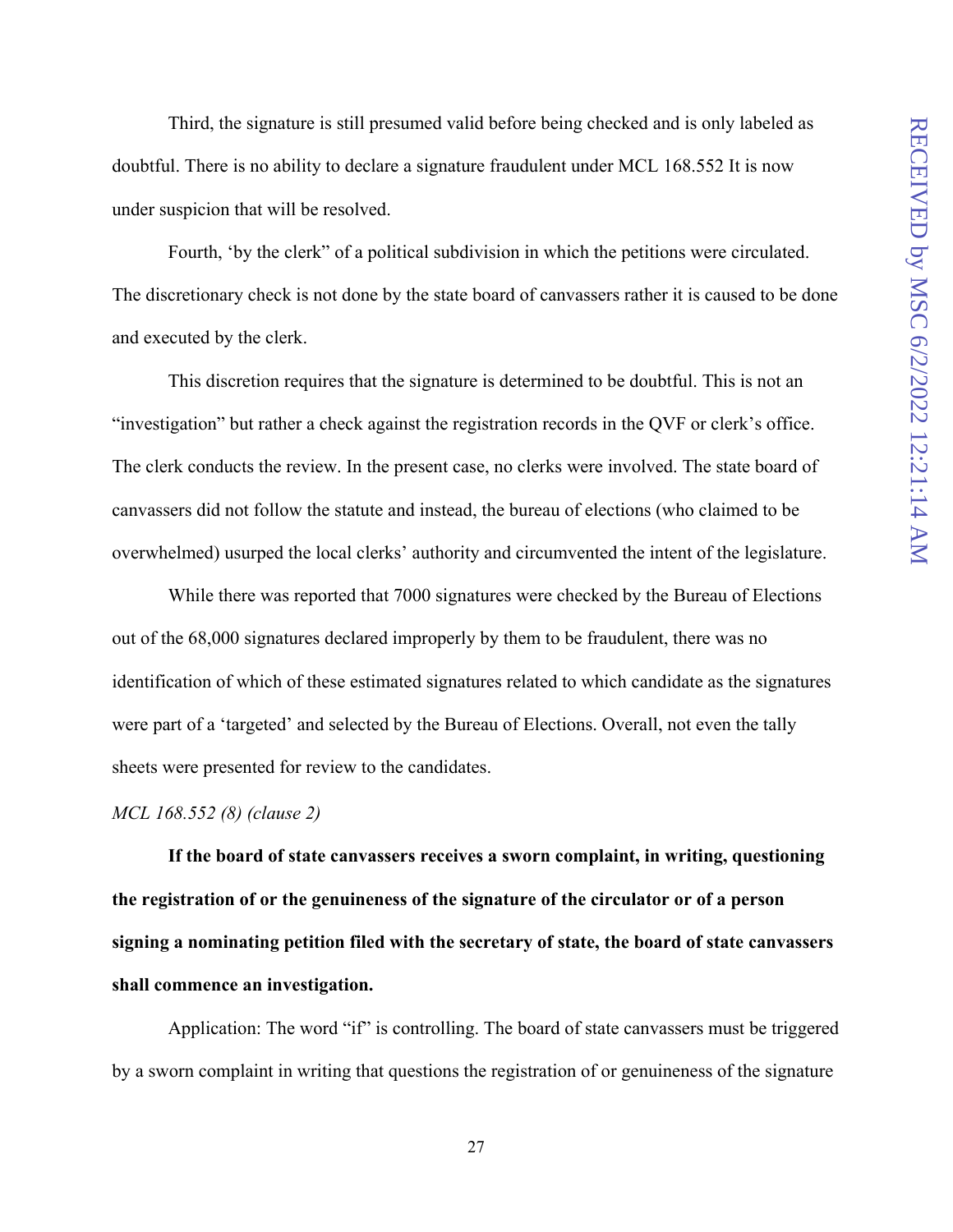or the circulator or person signing a nominating petition with the Secretary of State before the board commences a mandatory investigation.

Again, the complaint is in writing. It is sworn to which means that the challenge is made with knowledge under oath. It must question either the registration or the genuineness of the signature. The signature to be challenged is either the signature of the circulator or the signer.

There is no authority in MCL 168.542 (8) (clause 2) to conduct an investigation without a sworn complaint in writing. When there is a complaint filed it relates either to the registration or genuineness of a signature.

The Donna Brandenburg nominating petitions were not subject to a sworn complaint. There was no sworn complaint about registrations. There was no sworn complaint about the genuineness of signatures. There was no investigation. No investigation was required.

<span id="page-31-0"></span>*MCL 168.552 (8) (clause 3)* 

**Subject to subsection (13), the board of state canvassers shall verify the registration, or the genuineness of a signature as required by subsection (13).** 

This is a mandatory requirement that the state board of canvassers SHALL verify registration or the genuineness of a signature (it is understood of the canvasser or elector) as required by section 13. This is after a sworn complaint is filed.

There is an inverse inference that the verification of registration or genuineness is NOT required outside of the requirement of Section 13.

The requirement is on the state board of canvassers—there is no legislative permission to cause it to be done by a jurisdiction clerk or by the director of the bureau of elections. The legislature uses the phrase "cause to be done" when there is an intention to delegate a duty.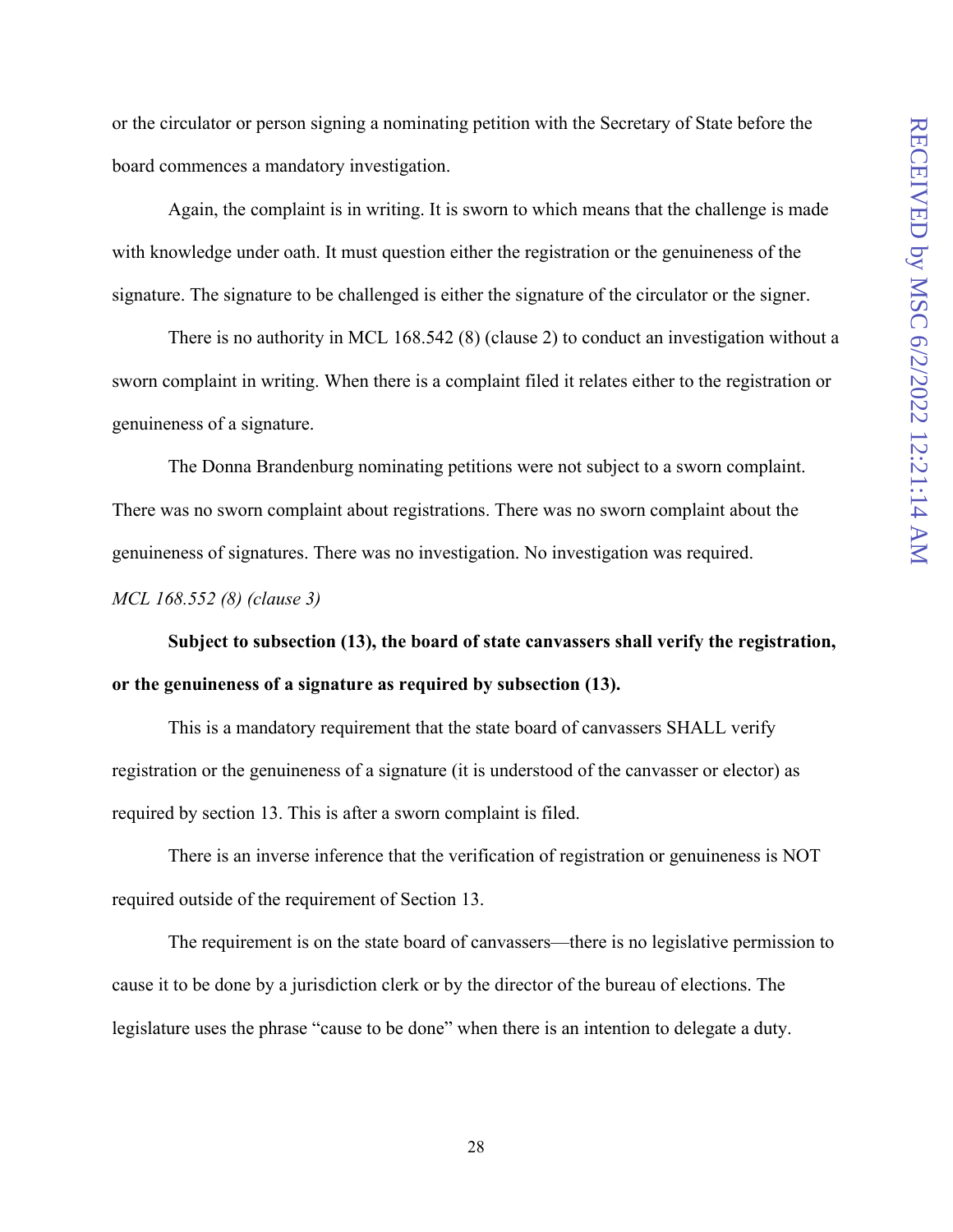This duty is on the state board of canvassers, and it is mandatory. What duty? To verify the registration. To verify the genuineness of a signature. When? When implicated by section 13. *MCL 168.552 (13)* 

<span id="page-32-0"></span>**(13) The qualified voter file may be used to determine the validity of petition signatures by verifying the registration of signers.** 

**If the qualified voter file indicates that, on the date the elector signed the petition, the elector was not registered to vote, there is a rebuttable presumption that the signature is invalid.** 

**If the qualified voter file indicates that, on the date the elector signed the petition, the elector was not registered to vote in the city or township designated on the petition, there is a rebuttable presumption that the signature is invalid.** 

**The qualified voter file shall be used to determine the genuineness of a signature on a petition.** 

**Signature comparisons shall be made with the digitized signatures in the qualified voter file.** 

**The county clerk or the board of state canvassers shall conduct the signature comparison using digitized signatures contained in the qualified voter file for their respective investigations.** 

**If the qualified voter file does not contain a digitized signature of an elector, the city or the township clerk shall compare the petition signature to the signature contained on the master card.**

Application: Section 13 provides the process review of registration and determination of the genuineness of a signature. Please be aware this is after the duties to determine it is facially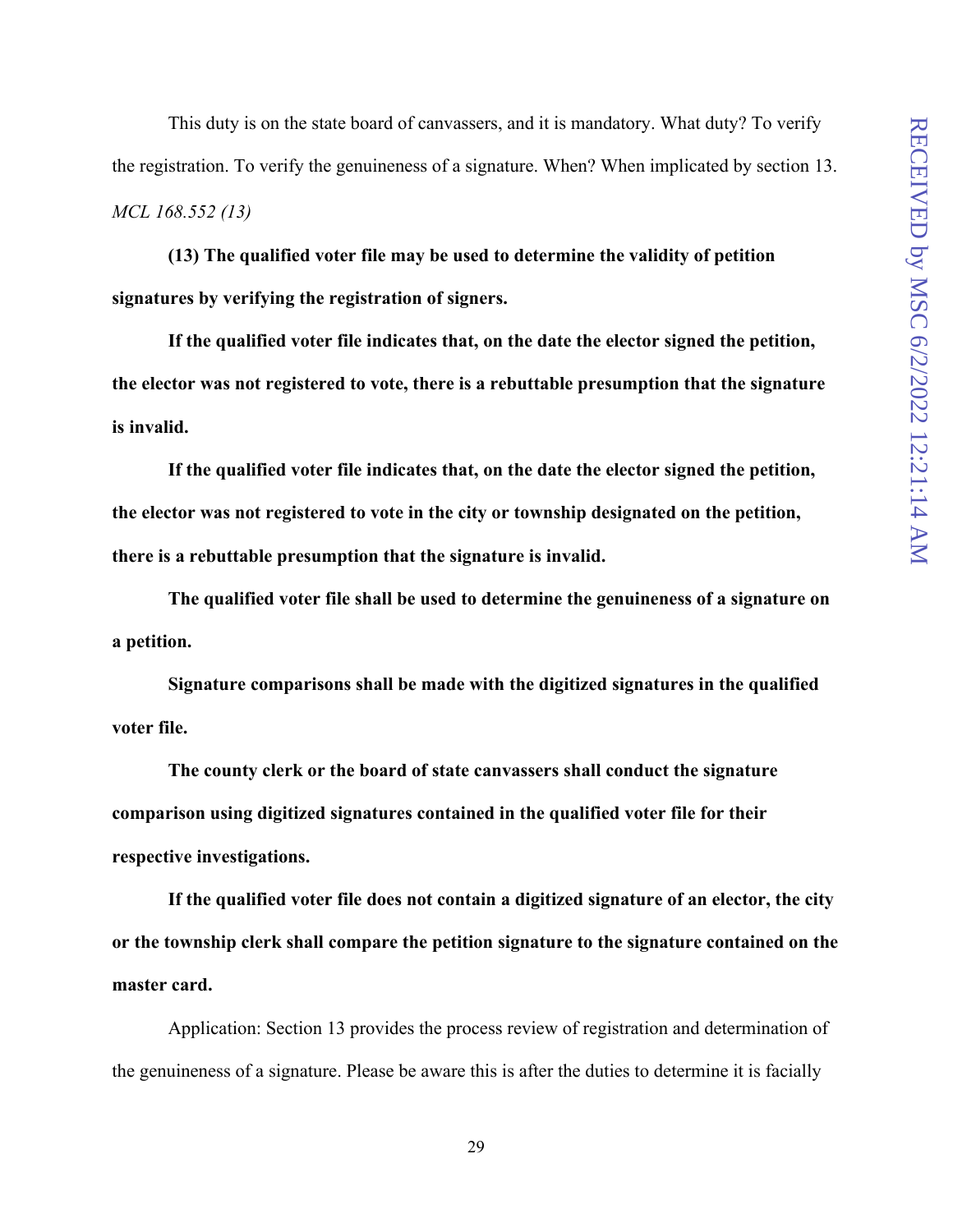valid as imposed by MCL 169.544c. Section 13 defines the process of determining if a person is registered and registered in the jurisdiction indicated. When the registration is not valid on the date and jurisdiction in the QVF as signed, the presumption is that the signature becomes invalid.

The next step is to examine the genuineness of the signature. Section 13 requires comparison to the QVF. The *Staff Report in Appendix 1* did not demonstrate a single comparison of a signature from a nominating petition to the signature on file in the QVF. Yet this is what was required. The examples instead all related to the comparison of signatures on the nominating petitions against other signatures on the nominating petition.

While the comparisons in the examples are interesting and even raise concerns, this is not what the statute process for the comparison for genuineness is to follow. While there is no prohibition on these supplemental comparisons, the statutory duty was not completed by either the state board of canvassers or in the manner in which is required when a signature is being reviewed for genuineness.

The process is only required in the face of a sworn complaint

#### <span id="page-33-0"></span>*MCL 168.552 (8) (clause 4)*

**If the board is unable to verify the genuineness of a signature on a petition, the board shall cause the petition to be forwarded to the proper city clerk or township clerk to compare the signatures on the petition with the signatures on the registration record, or in some other manner determine whether the signatures on the petition are valid and genuine.** 

This process is what happens when the state board of canvassers is *unable* to verify the genuineness of a signature (under section 13). It does not apply to registrations. It is limited to signatures. The clear understanding is that if the board of canvassers is able to verify then the matter is concluded.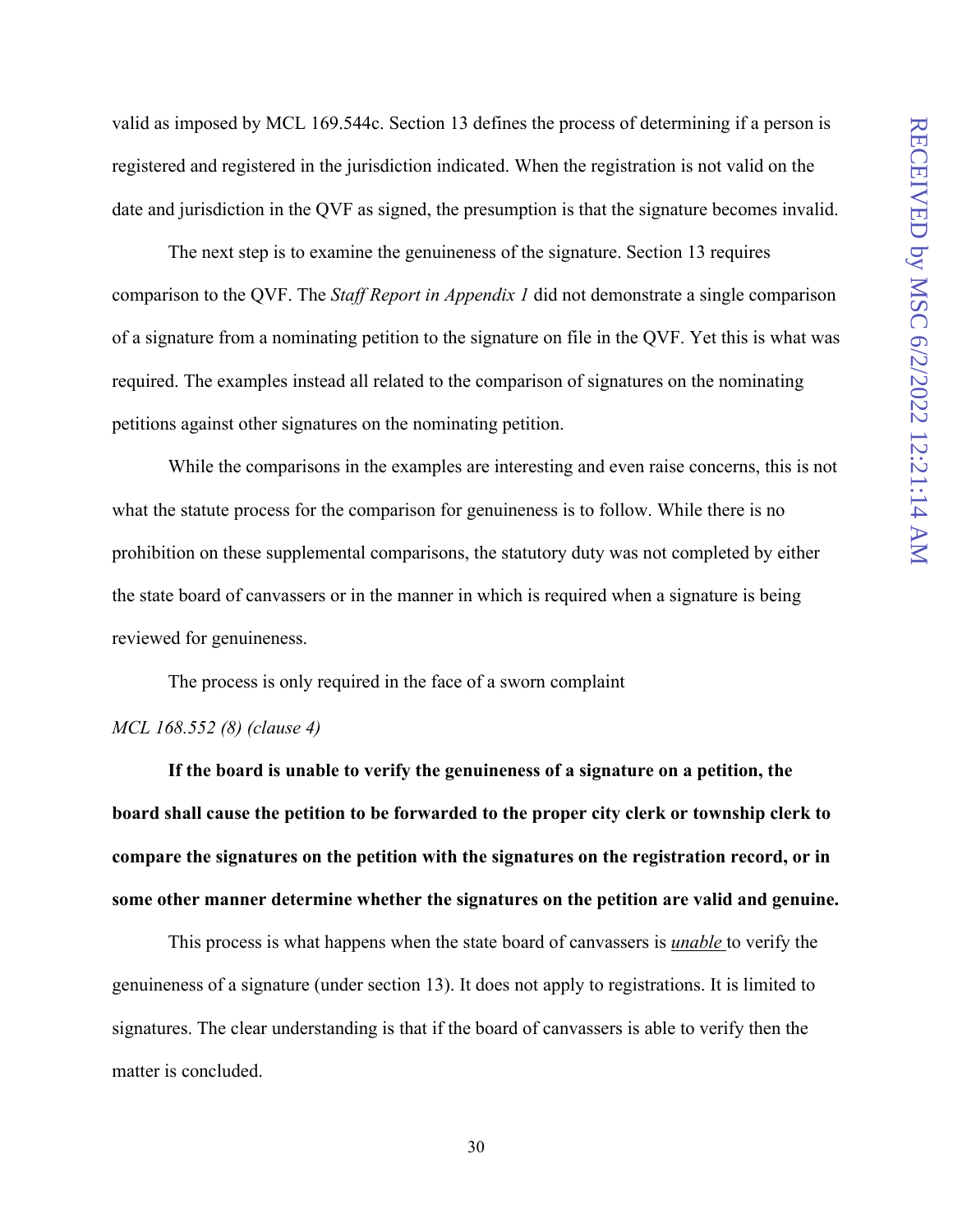This is when the board is unable to verify under section 13.

There is the word "shall." This means it is mandatory. The next step is not discretionary. The mandatory action is that the result regardless of who performs the forwarding the petition is FORWARDED to the proper city or township clerk to compare the signatures on the petition with the registration record or in some other manner determine whether the signatures on the petition are valid and genuine.

This is a big issue. The state board of canvassers when unsatisfied MUST send then petition to the jurisdiction clerk for final determination. The state board of canvassers does not have the ability to determine whether the signature is NOT VALID. The state board of canvassers may only verify genuineness or refer the determination to the jurisdictional clerk. The statute does not give authority to the Bureau of Elections to make a recommendation. It does not give the state board of canvassers the final authority. It requires the petitions SHALL be forwarded and the final determination made by the clerk in the jurisdiction. The clerk uses the registration record or another manner (maybe asking the elector).

There is no provision for any final determination of invalidity EXCEPT by the local clerk. Again, the Bureau of Elections and the Board of canvassers cannot determine the signature is fraudulent under MCL 168.552

#### <span id="page-34-0"></span>*MCL 168.552 (8) (clause 5)*

**The board of state canvassers is not required to act on a complaint respecting the validity and genuineness of signatures on a petition unless the complaint sets forth the specific signatures claimed to be invalid and the specific petition for which the complaint questions the validity and genuineness of the signature or the registration of the circulator,**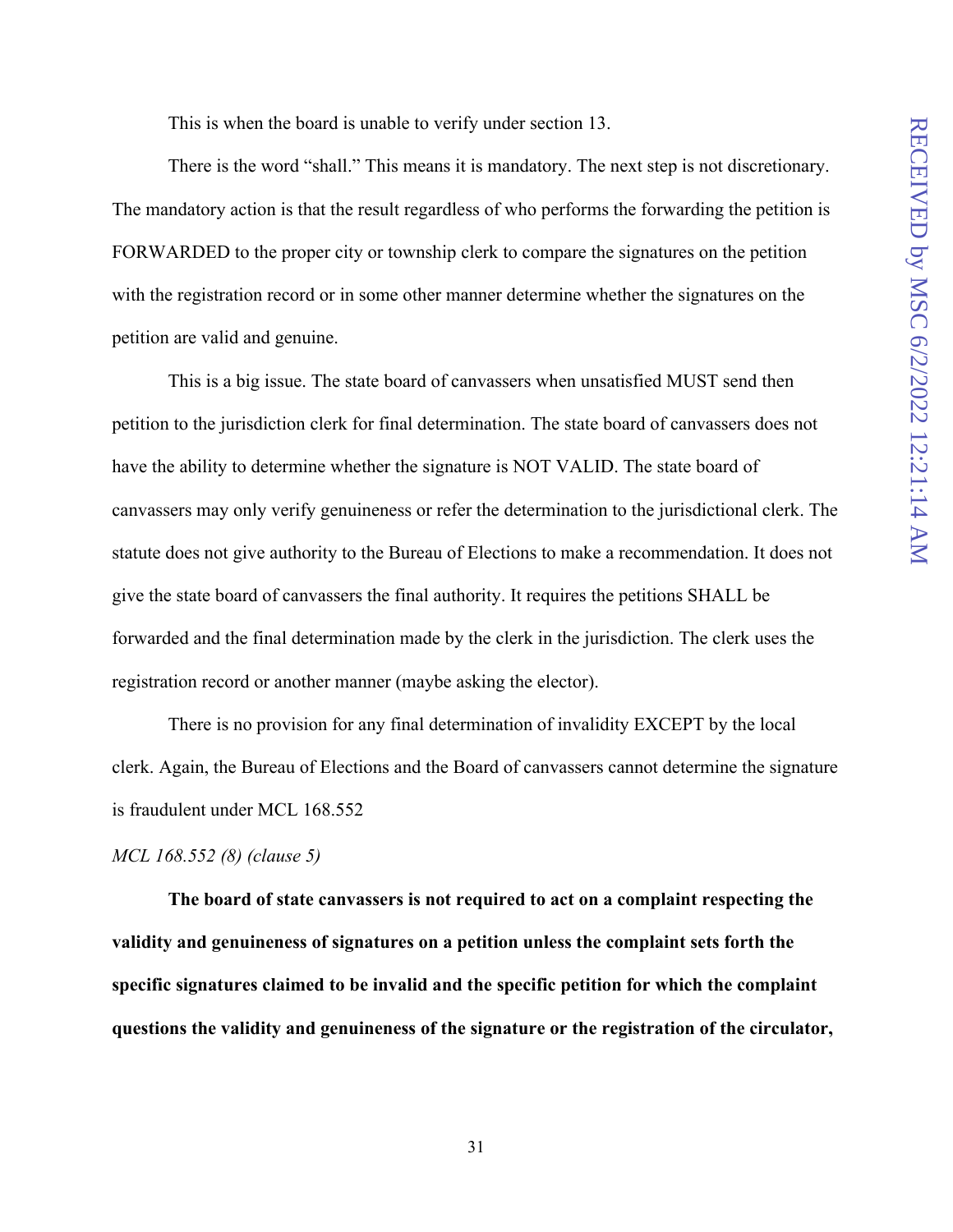**and unless the complaint is received by the board of state canvassers within 7 days after the deadline for filing the nominating petitions.** 

This section limits the duty of the state board of canvassers to act. Please note the state board of canvassers are not permitted to act absent a sworn complaint in writing. They can choose to not act when the complaint is general and unspecific or if filed outside the seven-day window. The complaint must be filed in 7 days and specify the signatures and petition subject to the complaint to trigger mandatory review.

The legislature was prepared to accept signatures that are subject to a sworn complaint in writing if the challenge was not timely filed or specific to signatures. This means that the legislature is in fact presuming validity over absolute assurance. This is important if there is not sufficient time or there is a general complaint then remember there is no legislative duty to act by the state board of canvassers which would compel mandamus. However, if there is an exercised decision to act then there is a duty to act in accordance with the substantive and procedural rules.

In the present case, there is no written sworn complaint against Donna Brandenburg's petitions and no signature identified. The seven days have long since passed by April 26, 2022. The review of the genuineness of signatures is therefore without merit.

#### <span id="page-35-0"></span>*MCL 168.552 (8) (clause 6)*

**After receiving a request from the board of state canvassers under this subsection, the clerk of a political subdivision shall cooperate fully in determining the validity of doubtful signatures by rechecking the signatures against registration records in an expeditious and proper manner.** 

This imposes a duty on the clerk to fully cooperate in the determination of the validity of doubtful signatures by rechecking in an expeditious and proper manner.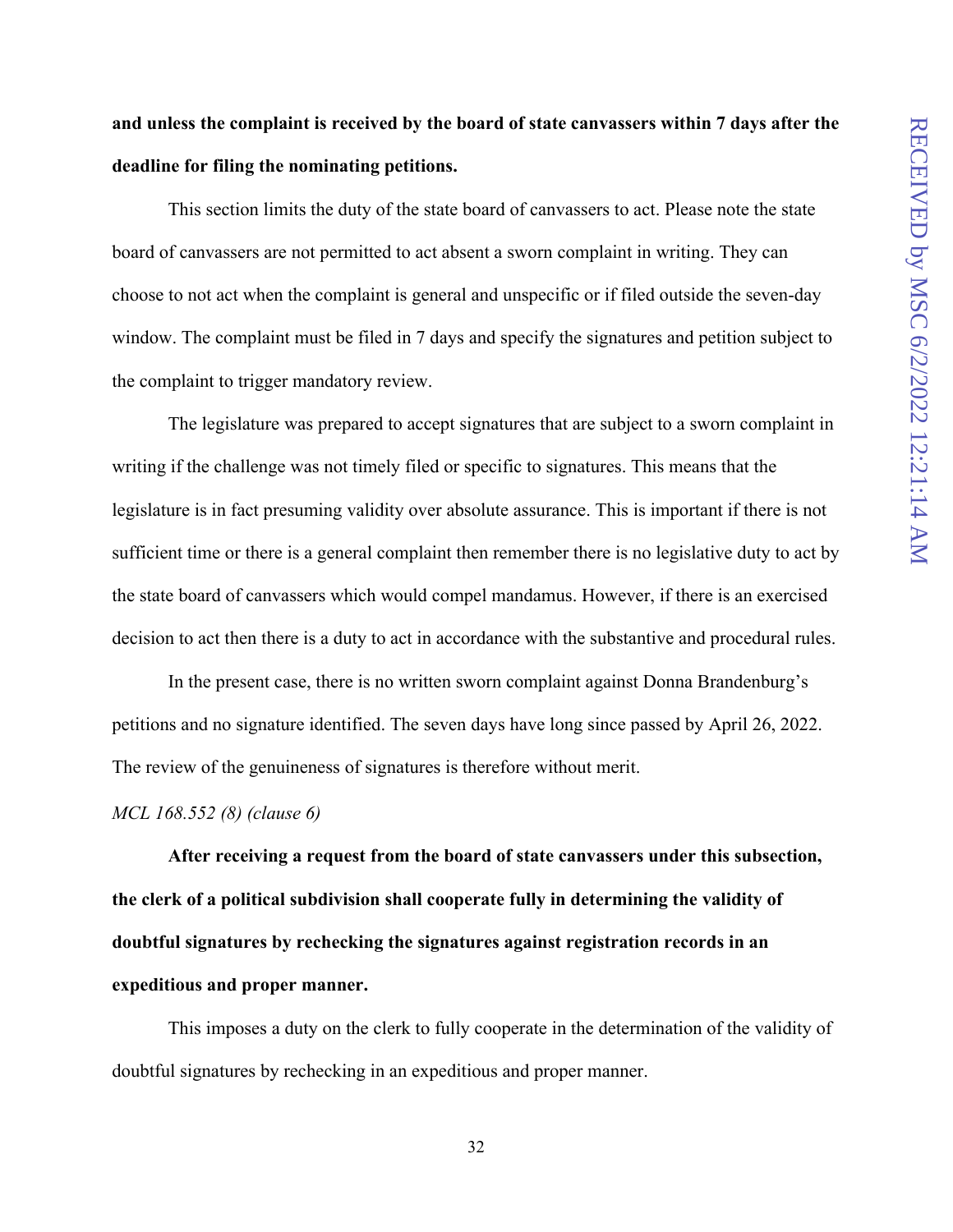This is the procedural safeguard for the candidate. The board of canvassers when they are convinced the genuineness of a signature is doubtful must still make sure that the clerk rechecks and makes the final determination. This last protection was omitted from the process in the signature verification process. In fact, the original checking of every doubtful signature was not done much less the rechecking that was required.

It is simple to understand why the legislature would require the process be returned to the local clerk when one recalls that Michigan favors decentralization of control to prevent this very partisan activity from happening.

# <span id="page-36-0"></span>*SUMMARY OF MCL 168.542(8)*

Let us review. Focus only on the genuineness of the signature of the signer. There is no issue in this contest about the signature of the circulator being genuine. There is no further discussion about the registration. Focus on the genuineness of the signature of the elector.

The law under MCL 168.542(8) provides that:

- Discretionary Process: The state board of canvassers has the ability to cause a doubtful signature to be checked against the QVF or registration record. The state board of canvassers can initiate this check only for a doubtful signature. There is specificity as to who checks the QVF or registration records and this is the clerk of the city or township. This process is NOT initiated by the Bureau of Elections. There is no sworn complaint required.
- Mandatory Process: This mandatory process only BEGINS by the sworn complaint in writing filed with the Secretary of State. This starts an investigation. The investigation does not seem limited. It can verify but it cannot conclusively determine the signature is not genuine. The investigation is then referred to the clerk who just like the discretionary process requires the same clerk to check the signature genuineness but allows the clerk to use other "manners" to investigate that are not specified. This could be by contacting the voter and it is assumed a reasonable process.
- The investigation of the state board of canvassers is controlled by section 13. But it is limited to the investigation after sworn written complaint.
- The state board of canvassers may decline a written sworn complaint that is (1) not specified as to signatures that are challenged or (2) not filed within 7 days.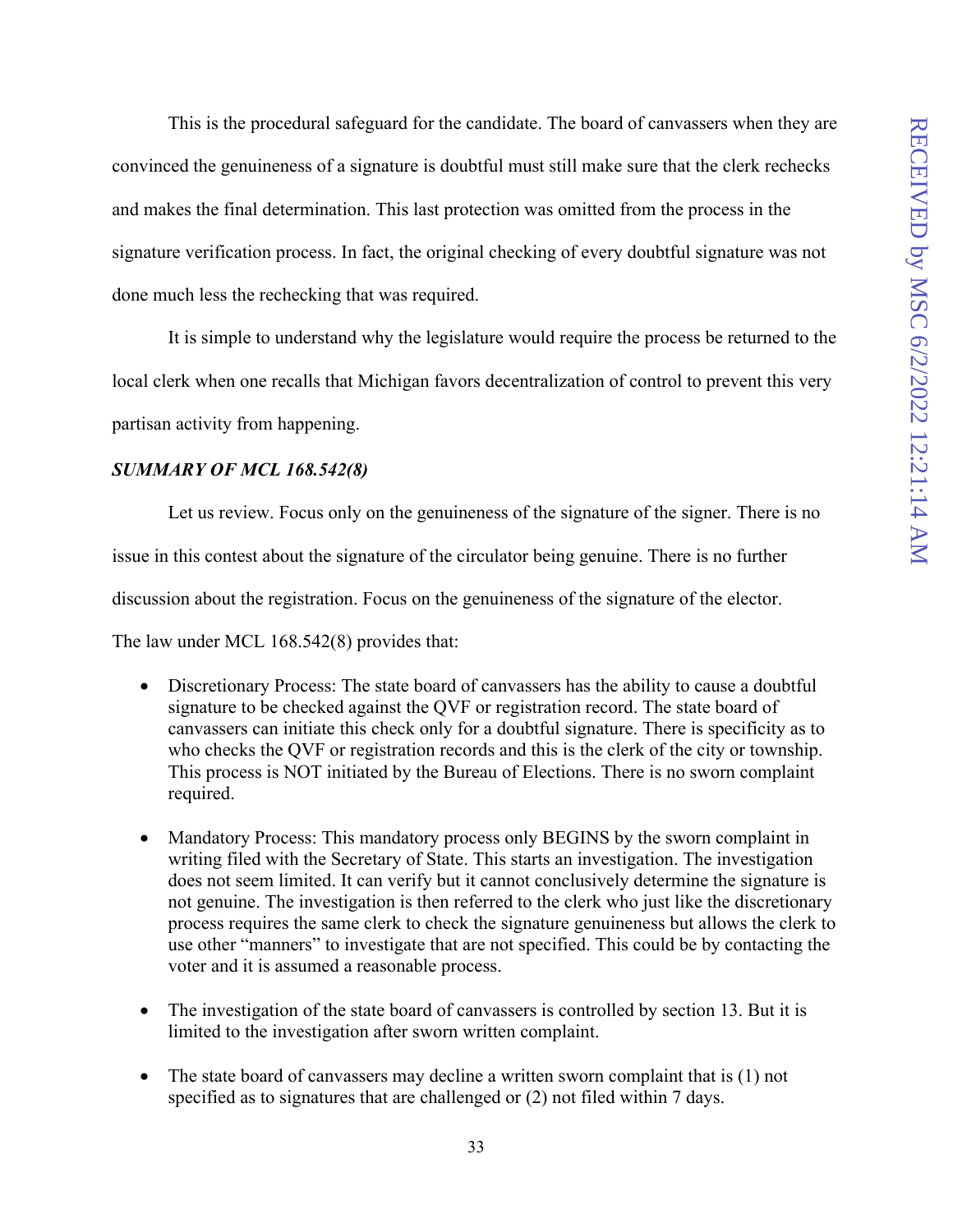• Only the clerk of the city or township can declare the signature to be ungenuine. The board of canvassers can raise doubt and only resolve doubt in favor of verification. This is one way. When they remain in doubt it is sent for the final recheck to the jurisdiction clerk.

# <span id="page-37-1"></span><span id="page-37-0"></span>*HEARINGS BEFORE THE BOARD OF CANVASSERS ON NOMINATING PETITIONS MCL 168.552 (9)*

**The board of state canvassers may hold a hearing upon a complaint filed or for a purpose considered necessary by the board of state canvassers to conduct an investigation of the petitions.** 

**In conducting a hearing, the board of state canvassers may issue subpoenas and administer oaths.** 

**The board of state canvassers may also adjourn periodically awaiting receipt of returns from investigations that are being made or for other necessary purposes but shall complete the canvass not less than 9 weeks before the primary election at which candidates are to be nominated.** 

**Before making a final determination, the board of state canvassers may consider any deficiency found on the face of the petition that does not require verification against data maintained in the qualified voter file or in the voter registration files maintained by a city or township clerk.**

Application. The first clause makes the ability to hold a hearing for two reasons: (1) upon a complaint being filed and (2) to conduct an investigation of the petitions. In the matter of the Donna Brandenburg nominating petitions, there was no complaint filed. There was no determination of necessity or statement of purpose to conduct an investigation of her petitions.

The hearing permits subpoenas and the administration of oaths. This contemplates a presentation of facts rather than conclusions and summaries. As to Donna Brandenburg there was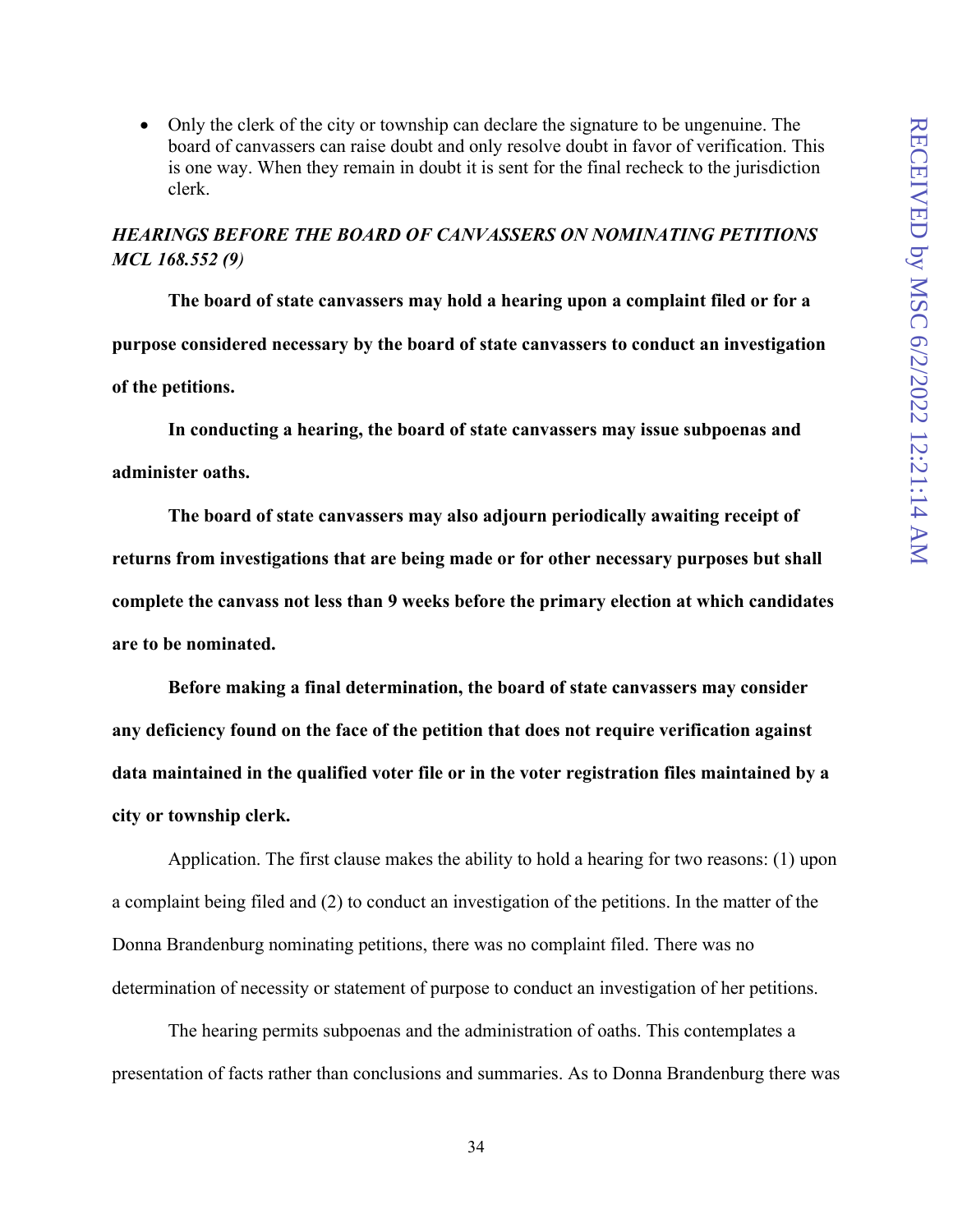no complaint to be resolved and there was no investigation of the petitions conducted. There was merely a press conference for the Bureau of Elections to make accusations and conclusions supported by speculation. Very limited evidence as to two circulators was contained in the offerings and information related to 15 signatures.

The board is permitted to consider deficiencies related to the face of the petition. These requirements are set forth in MCL 168.544c before making a final determination.

#### <span id="page-38-0"></span>*MCL 168.552 (10)*

**(10) At least 2 business days before the board of state canvassers meets to make a final determination on challenges to and sufficiency of a petition, the board shall make public its staff report concerning disposition of challenges filed against the petition.** 

**Beginning with the receipt of any document from local election officials under subsection (8), the board of state canvassers shall make that document available to candidates and challengers on a daily basis.**

Application: The second clause reaffirms that a document form local election official is expected under section (8). This is required whenever there is a question of genuineness of a signature. This was not done to challenge the genuineness of the signatures submitted by Donna Brandenburg in her nominating petitions.

As there were no challenges filed against the Brandenburg nominating petitions, clause one does not apply. A Staff Report was filed but it

- Did not accurately count the submitted petitions
- Did not report any facial challenges
- Did report that between 2-12 signatures were doubtful
- There were no challenges
- There was no referral to local election officials pursuant to MCL 168.552(8)
- There was a recommendation for disqualification of signatures which is not permitted by law to signatures on the grounds they were submitted by circulators that were questioned.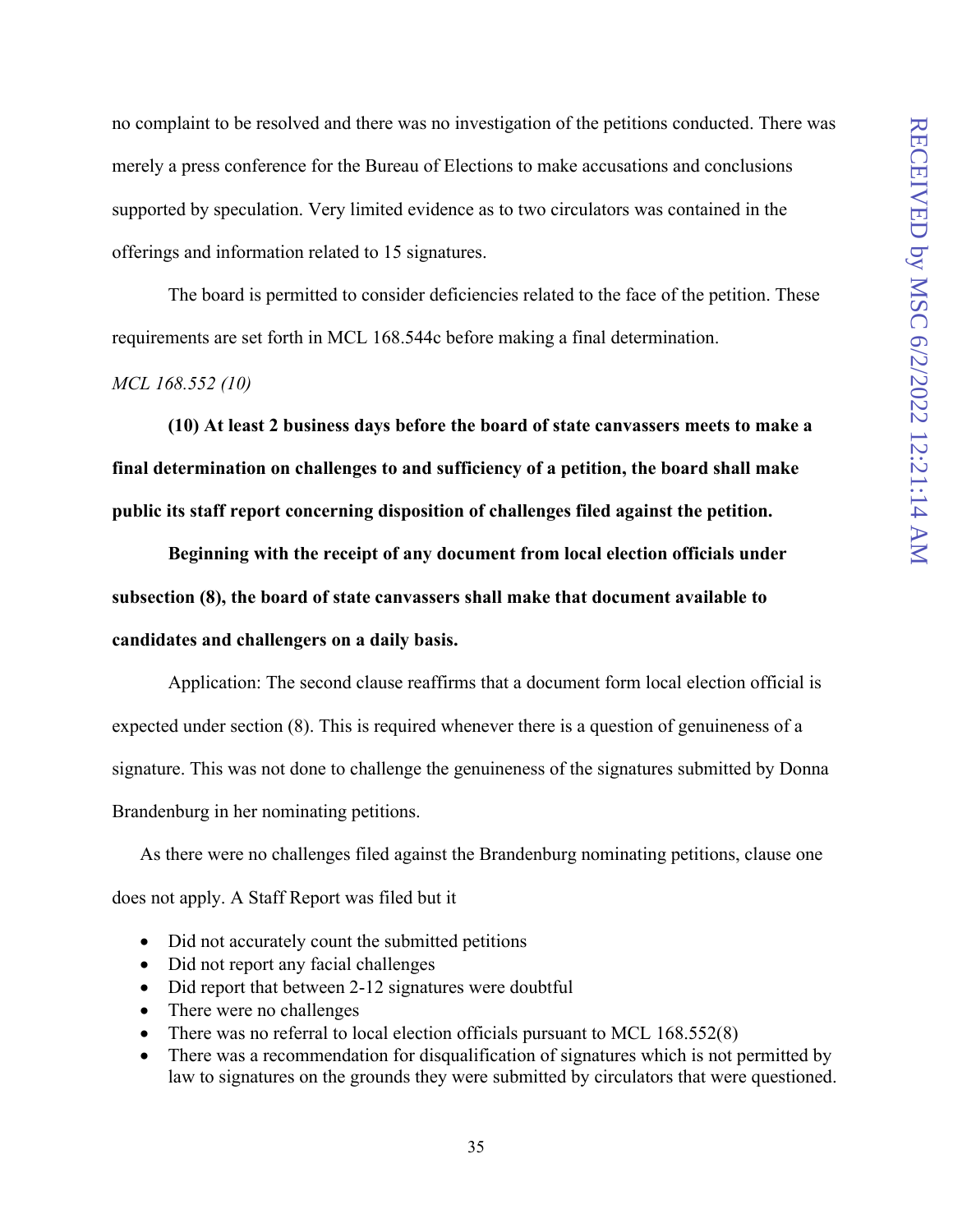#### <span id="page-39-0"></span>*MCL 168.552 (11)*

**(11) An official declaration of the sufficiency or insufficiency of a nominating petition shall be made by the board of state canvassers not less than 60 days before the primary election at which candidates are to be nominated.** 

**At the time of filing a nominating petition with the secretary of state, the person filing the petition may request a notice of the approval or rejection of the petition.** 

The state board of canvassers deadlocked. There is a question as to whether this means there was a determination. No determination was passed. The purpose of the writ of mandamus is to require the board to make a determination as to sufficiency or insufficiency. If there is deadlock about the genuineness of signatures, then the presumption of validity would control, and the petitions of Donna Brandenburg would be declared sufficient.

If there had been evidence that the signatures were by individuals not registered electors in the jurisdiction at the time of signing, then the presumption would be that the signatures would be invalid and if sufficient in number, then the board would apply the inverse presumption and determine insufficiency. This presumption does not apply.

#### <span id="page-39-1"></span>*The Role of the Board of Canvassers is ministerial and clerical*

In *McQuade v. Furgason*, 91 Mich. 438 (1892), the Michigan Supreme Court considered the role of the board of canvassers as it relates to election law and determined that their duties are 'ministerial' only. The issue presented was whether the board of canvassers had the authority to investigate or resolve claims of fraud. After holding that the Board of canvasser "duties are purely ministerial and clerical," the *McQuade* court stated at 439 "Such grave charges must be investigated in the due course of the proper legal proceedings. The law furnishes ample remedy, both civil and criminal, for the correction and punishment of election frauds." This is clear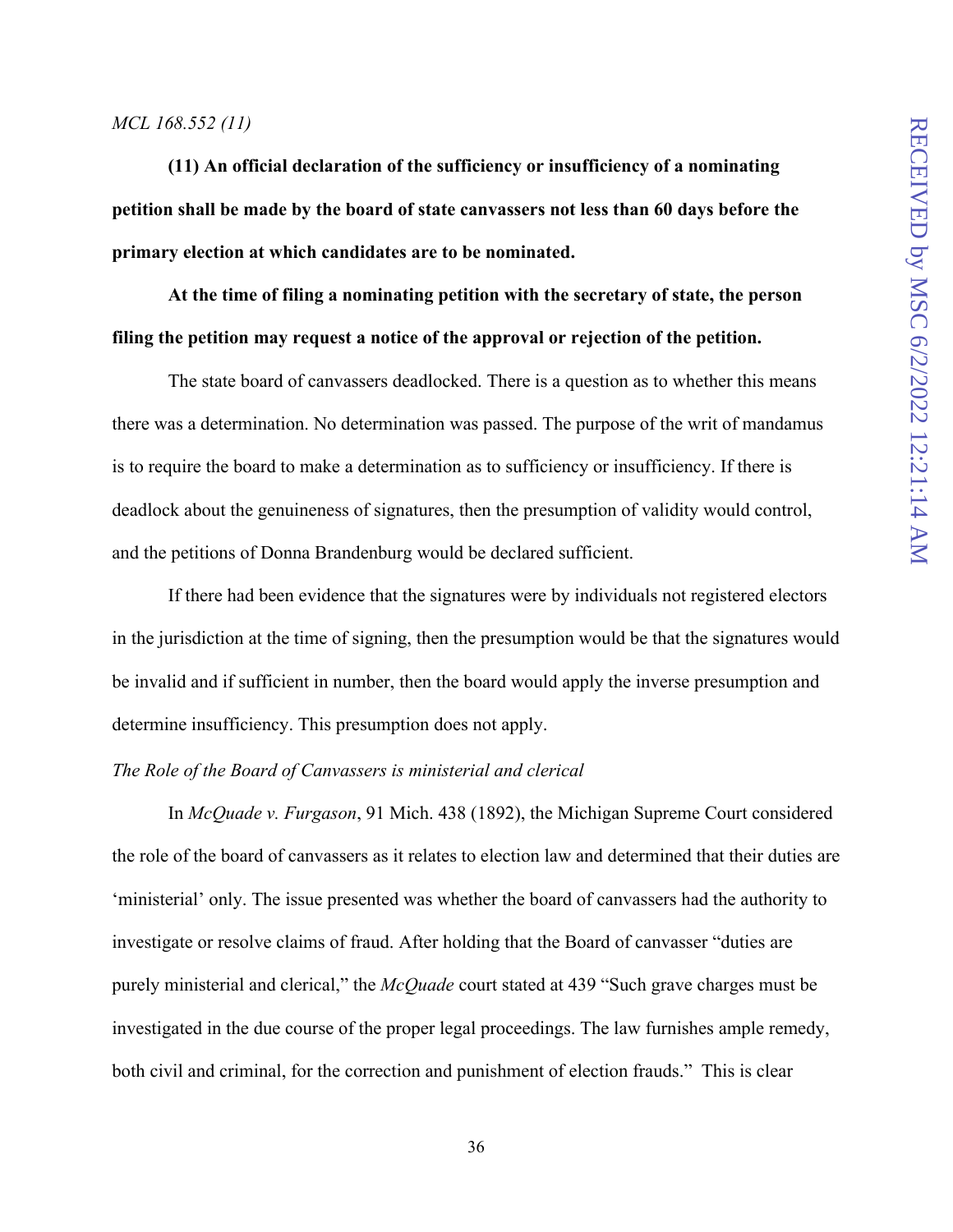overreach by the board of canvassers who seek to expand their role and influence into the election process.

#### <span id="page-40-0"></span>*The ministerial role of the board of canvassers is clearly defined and limited by Statute*

There is a legislatively passed statute that controls all of the requirements of nominating petitions to be placed upon the primary ballot. There is no ability to create new process or remedies.

The laws which govern nominating petitions are found at MCL 168.542-548.

MCL 168.554(8) [Excerpt] Upon the receipt of the nominating petitions, the board of state canvassers shall canvass the petitions to ascertain if the petitions have been signed by the *requisite number* of *qualified and registered electors*. [Emphasis added]

# <span id="page-40-1"></span>*Duty to Count: Requisite Number of Signatures*

Therefore, the board of canvassers is authorized to act in the ministerial role of counting the signatures submitted on the nominating petition to determine if the requisite number is met.

# <span id="page-40-2"></span>*Duty to determine if signer was qualified and registered*

This has been covered previously in the review of MCL 168.552. There are rules to determine if the petitions have been signed by a qualified and registered elector. These rules are clearly stated in MCL 168.552. There is no discussion of a determination of fraud anywhere in the statute. This is a finding of fact that EXCEEDS the ministerial duties of the canvass.

### <span id="page-40-3"></span>*The Michigan Administrative Code is silent as to the issue*

The Michigan Administrative Code describes in Mich Admin R 168.841-845 the procedure for the conduct of hearings. The Administrative Code is silent as to the conduct of any fraud investigation or any other actions related to determining the validity of signatures on a nominating petition.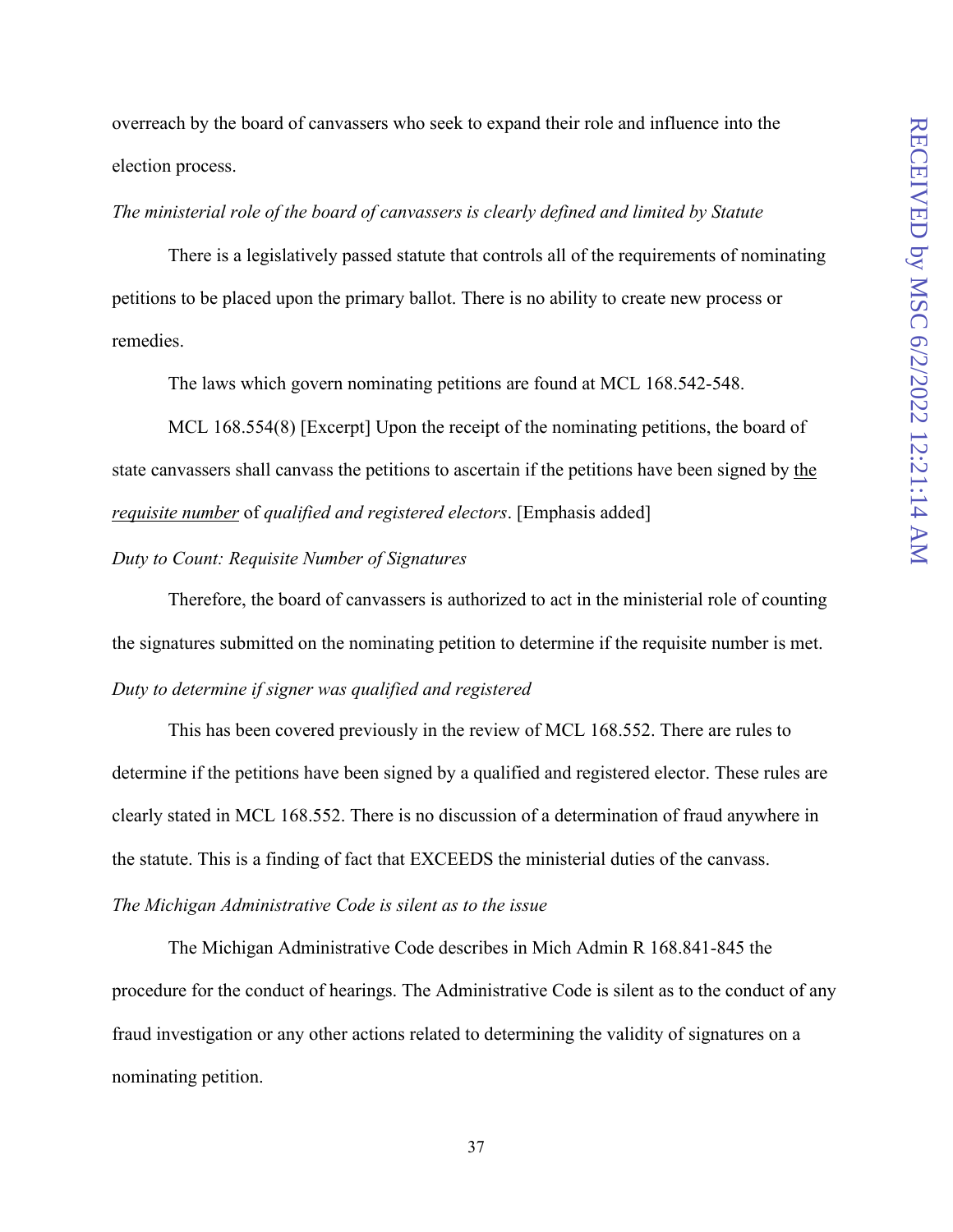#### <span id="page-41-0"></span>*The Doctrine of Separation of Powers-Unconstitutional Action*

The separation of powers doctrine does provide for an executive board or official to make determinations of fact related to the contents of a nominating petition. Those areas are limited and restricted to the determinations enumerated in the statute by the legislature. As discussed herein. However, the legislature can not intrude on the authority of the courts in assigning duties to the executive branch--just as the executive branch cannot directly intrude on the judicial branch. It is clear under both the US and Michigan Constitutions that the resolutions of cases or controversies are properly overseen by courts that have established rules for handling evidence and procedures for ensuring due process. All administrative adjudications are reviewed by administrative law judges (not boards) and are limited generally to licensing actions within the agency. The purported decision is an unconstitutional act in violation of this doctrine.

# <span id="page-41-1"></span>*Procedural Due Procedure limitations*

Whenever an executive branch conducts an investigation *when authorized by statute* the investigation is reviewed by a court or administrative law judge who reviews the evidence. There is no process in Michigan that permits any executive board to act in such a manner. It would be a violation of procedural due process. It is also ministerial and does not require adjudication or complex fact findings. Fraud determinations are limited to the judiciary branch (or in some licensing cases an administrative law judge).

#### <span id="page-41-2"></span>*The effect of criminal behavior*

There are five penal provisions in the election code related to nominating petitions. MCL 168.544c. (7), (8), (10) (12) and (15). Section (9) specifies punishment Section (16) makes the section applicable to all petitions.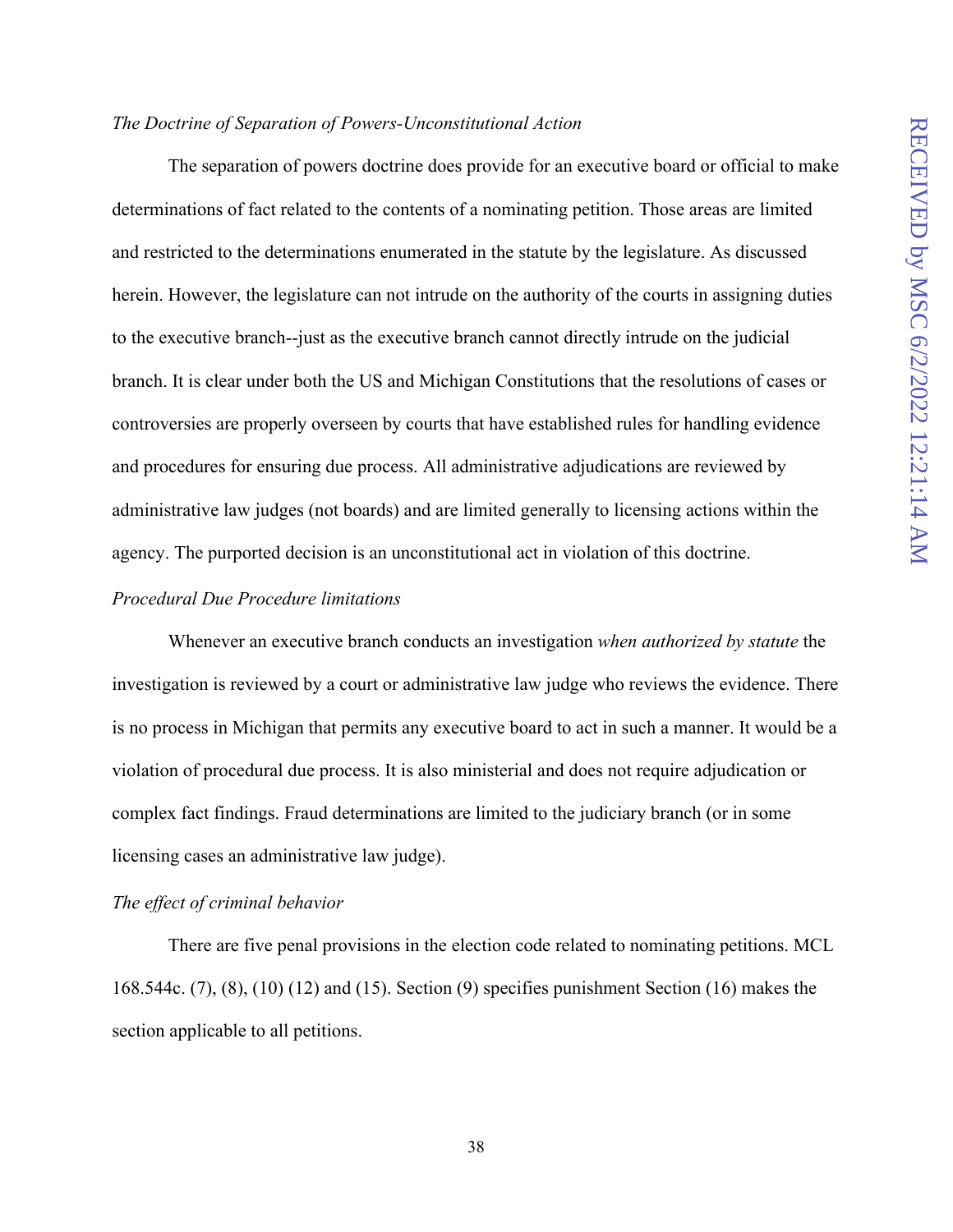(7) An individual shall not sign more nominating petitions for the same office than there are persons to be elected to the office. An individual who violates this subsection is guilty of a misdemeanor.

(8) An individual shall not do any of the following:

(a) Sign a petition with a name other than his or her own.

(b) Make a false statement in a certificate on a petition.

(c) If not a circulator, sign a petition as a circulator.

(d) Sign a name as circulator other than his or her own.

(9) Except as otherwise provided in subsection (10), an individual who violates subsection (8) is guilty of a misdemeanor punishable by a fine of not more than \$500.00 or imprisonment for not more than 93 days, or both.

(10) An individual shall not sign a petition with multiple names. An individual who violates this subsection is guilty of a felony.

(12) If an individual violates subsection (8) or (10) and the affected petition sheet is filed,

each of the following who knew of the violation of subsection (8) or (10) before the filing of the affected petition sheet and who failed to report the violation to the secretary of state, the filing official, if different, the attorney general, a law enforcement officer, or the county prosecuting attorney is guilty of a misdemeanor, punishable by a fine of not more than \$500.00 or

imprisonment for not more than 1 year, or both:

(a) The circulator of the petition, if different than the individual who violated subsection (8) or (10).

(b) If the petition is a nominating petition, the candidate whose nomination is sought. (c) If the petition is a petition for a ballot question or recall, the organization or other person sponsoring the petition drive.

(15) A person who aids or abets another in an act that is prohibited by this section is guilty of that act.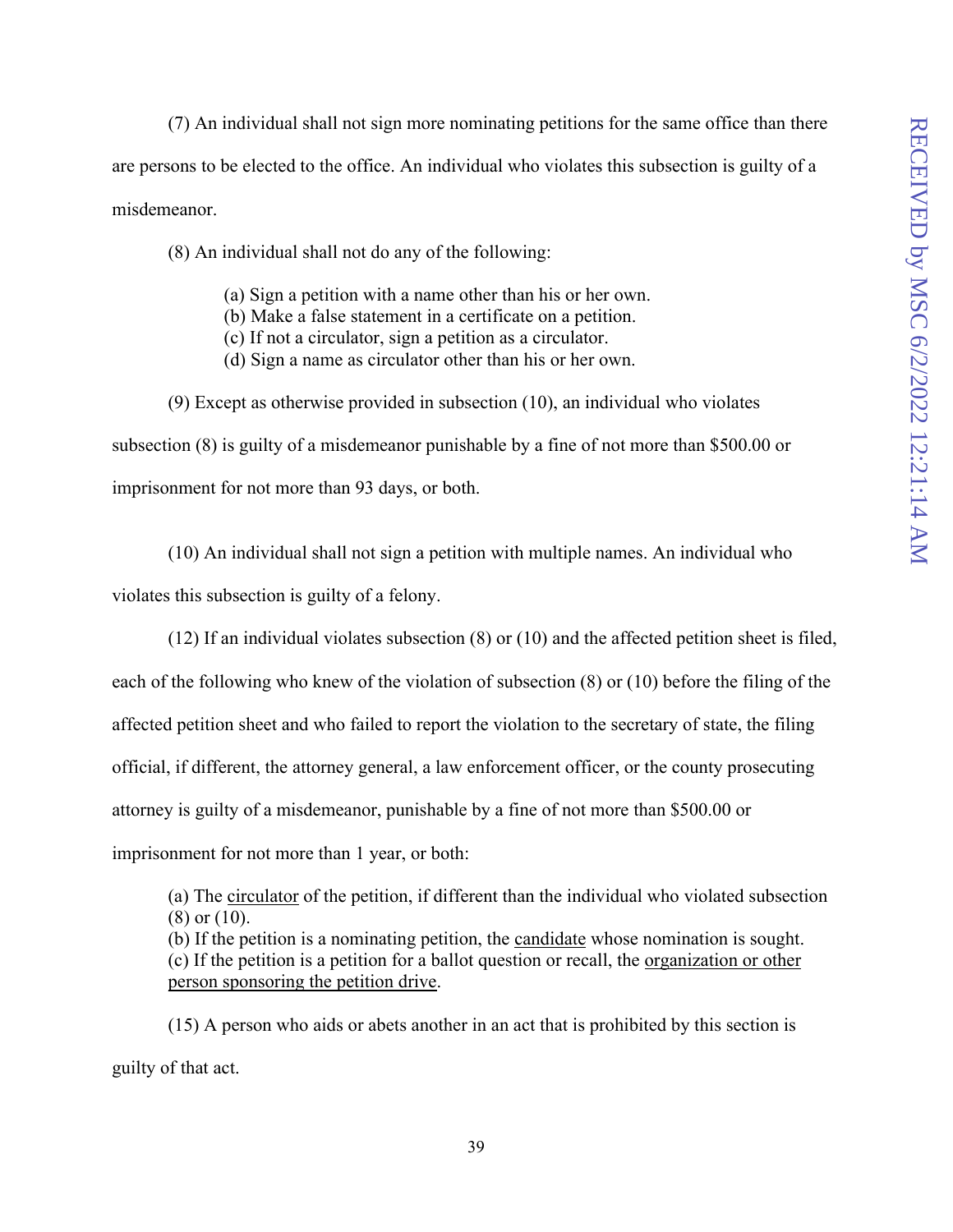(16) The provisions of this section except as otherwise expressly provided apply to all petitions circulated under authority of the election law.

A criminal statute has different rules associated with it including a presumption of innocence and a requirement of proof beyond a reasonable doubt. There is also a doctrine of statutory interpretation called the rule of leniency in that if the statute is unclear then the benefit goes to the person charged with violating the statute.

To summarize, it is a felony to sign multiple names on a petition (10) but a misdemeanor to sign a single false name (8a and 8d); make a false statement in the certificate by the circulator signature (8b and 8c).

There is a misdemeanor which targets the circulator, candidate or sponsor who files a petition knowing that it contains a violation of (8) or (10)

There is another misdemeanor for signing two petitions in the same contest (7)

These are provisions for fraud. All of the rest of the statute requires a crime has to be committed before there is application. Examine the provisions in (11), (13) and (14).

Section 11 applies only after a hearing under MCL 168.552(9) which requires a sworn complaint in writing before a hearing is conducted. The hearing is part of the investigation where evidence (not mere conclusion and speculations) is presented through sworn testimony and exercise of subpoena power.

MCL 168.544c (11) If after a canvass and a hearing on a petition under section 476 or 552 *the board of state canvassers determines that an individual has knowingly and intentionally failed to comply with subsection (8) or (10)*, the board of state canvassers may impose 1 or more of the following sanctions: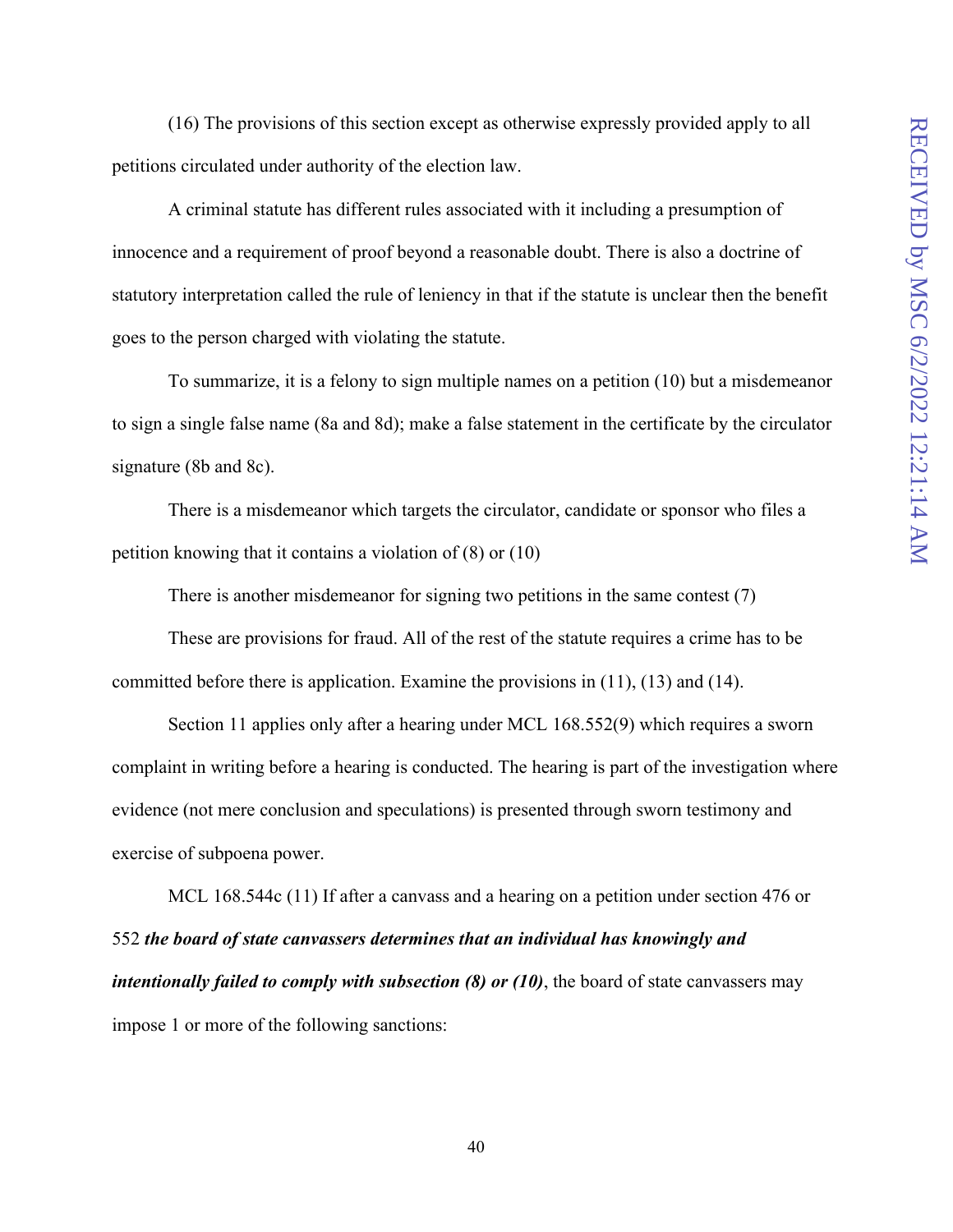(a) Disqualify obviously fraudulent signatures on a petition form on which the violation of subsection (8) or (10) occurred, without checking the signatures *against local registration records*.

(b) Disqualify from the ballot a candidate who committed, aided, or abetted, or knowingly allowed the violation of subsection (8) or (10) on a petition to nominate that candidate.

The provision of a remedy for the state board of canvassers is at the end of a train which starts with a complaint that is sworn and in writing. It likely is particular to the signatures and timely filed before seven days which expired on April 26, 2022. To date, no complaint has been filed regarding signatures on the nominating petitions of Donna Brandenburg.

Then there is evidence of fraudulent signatures in violation of sections (8) or (10). It is important to recognize that section (7) governing duplicate signatures in a single contest does not

apply here.

Then there is a determination by the state board of canvassers that the invalid signature was intentionally made, or the certification was deliberately false. There has to be a relationship to the candidate.

Then there must be obviously fraudulent signatures in addition to the fake name or fraudulent certification.

None of the parts of the train are present in the Donna Brandenburg filing—BUT that did not stop the Bureau of Elections from declaring fraud and from invoking a remedy that exceeds section  $(11)$ .

There was in fact no comparison to the QVF of any signatures as contemplated in section 11(a), but which was limited only to the obviously fraudulent signatures. There was no finding that any signatures on the Donna Brandenburg petitions were obviously fraudulent.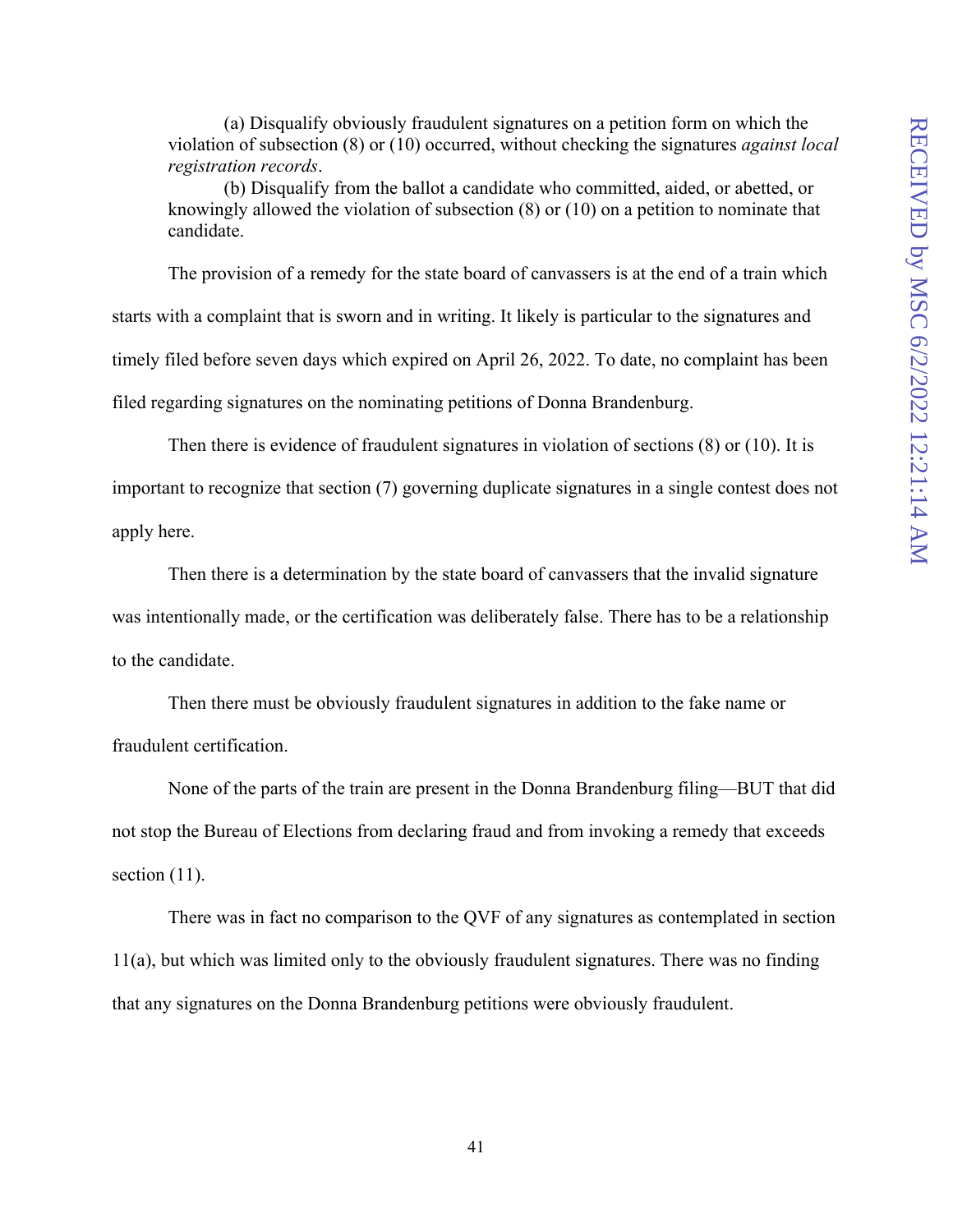The Bureau of Elections recommended that signatures that were neither obviously fraudulent nor were compared in the QVF be stricken because the Bureau of Elections had concluded that certain circulators had committed fraud.

There was no showing that circulators committed fraud under sections (8) or (10) at the hearing as to the petitions circulated in the Brandenburg nominating petitions.

The state board of canvassers did not take legitimate action on the recommendation of the Bureau of Election as to Donna Brandenburg because it was deadlocked. This is no action. Deadlocked means deadlocked leaving the presumption.

In MCL 168.544c (13) there are additional enumerated remedies for the state board of canvassers but there is another car added to the train. There still must be a hearing pursuant to MCL 168.552 (9) after a sworn complaint that is considered in the hearing as to specific signatures and timely filed. There must be a violation of sections (8) or (10) by the signer of the petition or as to the circulator. Finally, there must be a crime by the circulator, candidate, or organizer in violation of section (12). This is the second way in which a signature can be invalidated without comparison to the QVF.

(13) If after a canvass and a hearing on a petition under section 476 or 552 the board of state canvassers determines that an individual has violated subsection (12), the board of state canvassers may impose 1 or more of the following sanctions:

(a) Impose on the organization or other person sponsoring the petition drive an administrative fine of not more than \$5,000.00.

(b) Charge the organization or other person sponsoring the petition drive for the costs of canvassing a petition form on which a violation of subsection (8) or (10) occurred.

(c) Disqualify an organization or other person described in subdivision (a) from collecting signatures on a petition for a period of not more than 4 years.

(d) Disqualify obviously fraudulent signatures on a petition form on which a violation of subsection (8) or (10) occurred without checking the signatures against local registration records.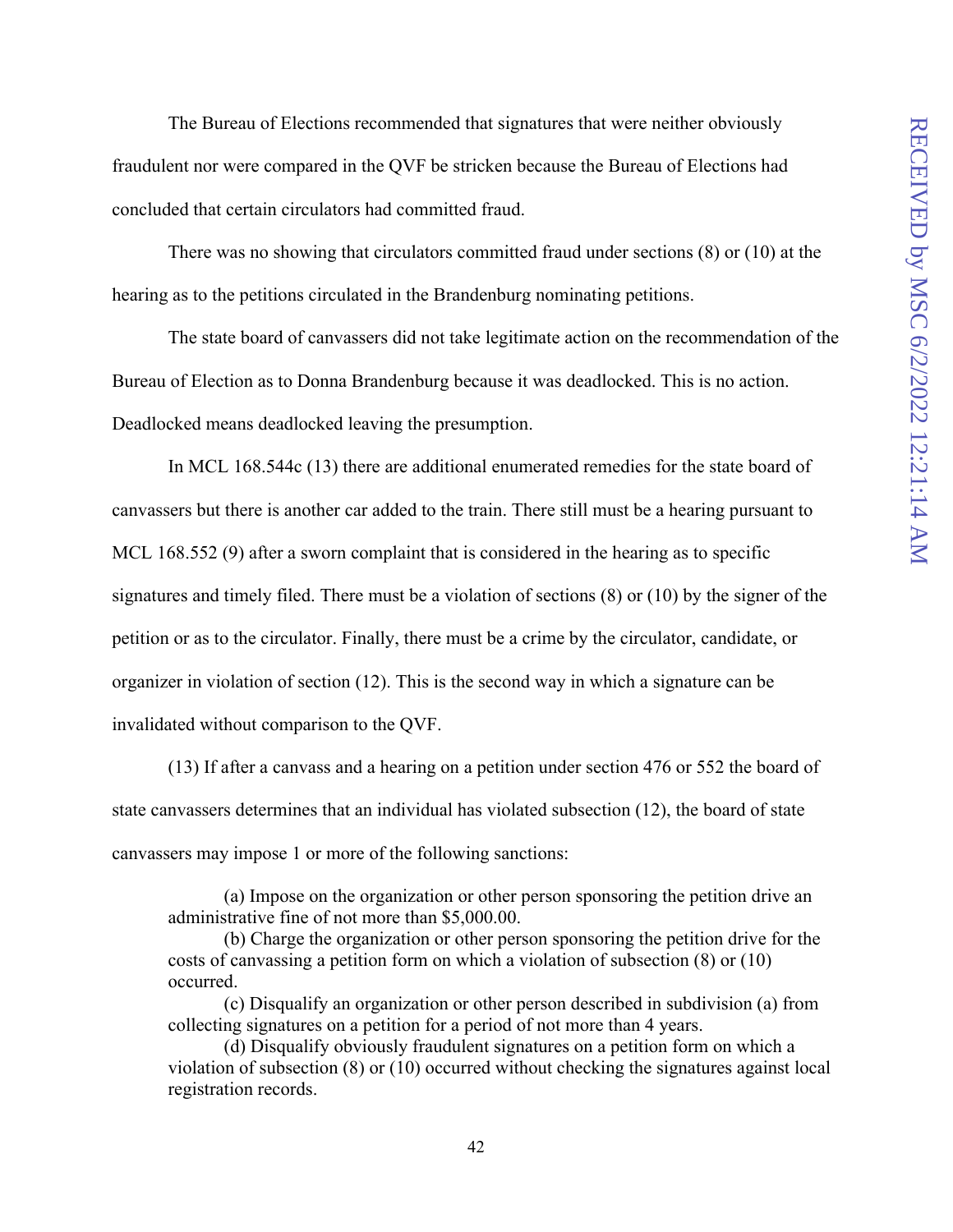(e) Disqualify from the ballot a candidate who committed, aided, or abetted, or knowingly allowed a violation of subsection (8) or (10) on a petition to nominate that candidate.

To be inclusive here is MCL 168.544c (14)

(14) If an individual refuses to comply with a subpoena of the board of state canvassers in an investigation of an alleged violation of subsection (8), (10), or (12), the board may hold the canvass of the petitions in abeyance until the individual complies.

The conclusion of this review of MCL 168.544c and the consequence of criminal activity is to demonstrate that there is even in the face of a crime no provision to strike all signatures gathered by a fraudulent criminal circulator. The issue of whether there is fraud under sections (8), (10) or (12) will only obviate the need to compare each signature when the signature meets the standard of obviously fraudulent and there is evidence that the signature is a product of a person signing another's name or falsely certifying the signatures.

The lack of a sworn complaint in writing before April 26, 2022, relieves the board from holding a hearing or investigating and in fact eliminates the possibility of doing so.

Recall there is absolutely no evidence that ANY candidate had knowledge of the circulator signatures concerns prior to filing. There is no knowledge of any fraud alleged to any candidate in violation of any of MCL 168.544c.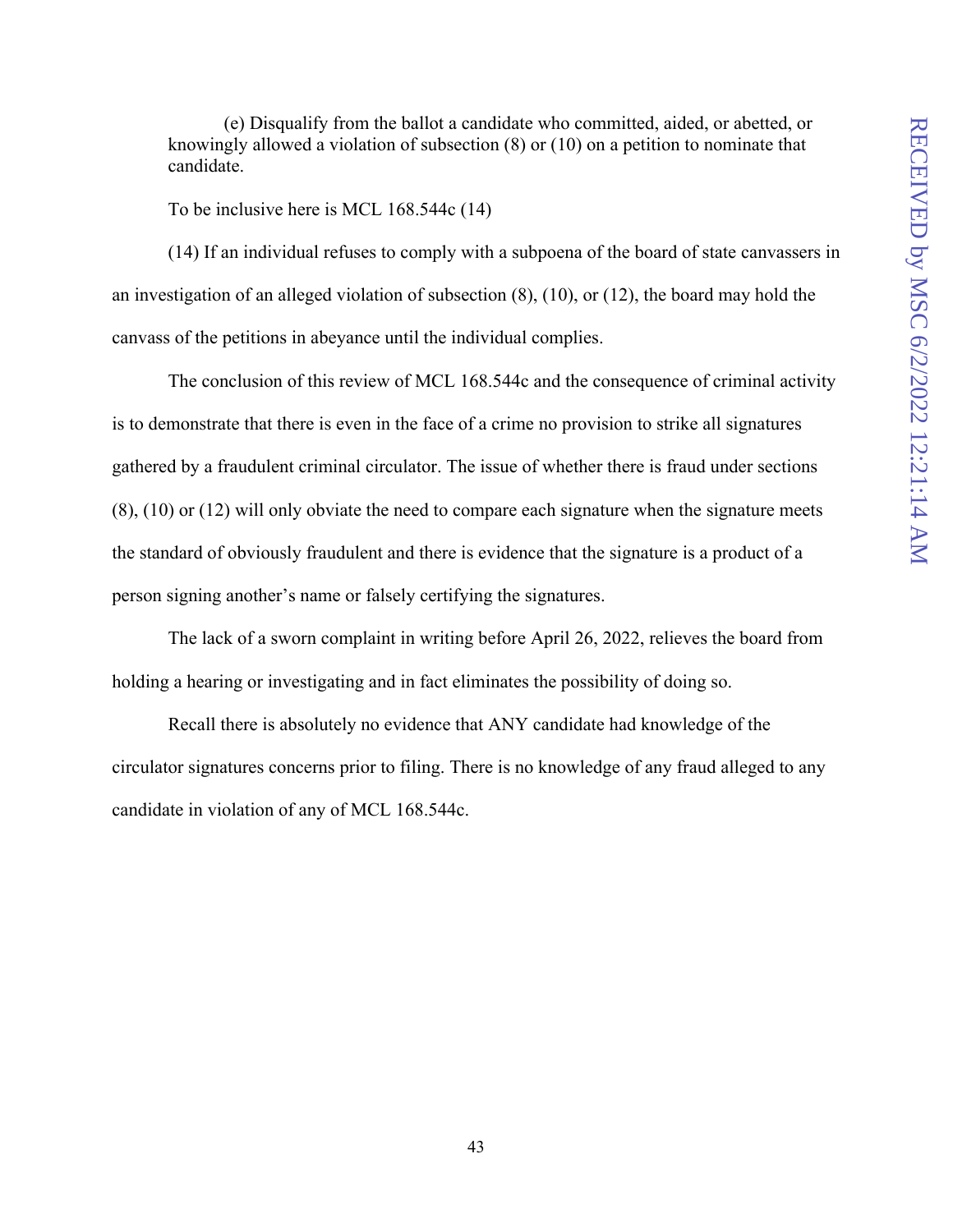# <span id="page-47-0"></span>APPENDIX 2: EXAMINATION OF THE EVIDENCE OF "FRAUD" The majority of the evidence was not specific to the nominating petitions circulated by

# Donna Brandenburg. In the *Staff Report: Appendix 1. Examples of Fraudulent Practices.*

Example I. On page 8-9 the Bureau of Election submitted two examples which the BOE stated supported their Example I entitled "Identical Sheets from multiple Drives. The example used two sheets from candidate Tricia Dare in the same race and two sheets from Amanda Shelton. The two sheets seem to have the same signatures and electors represented on one sheet of each and in the same order. This affects 20 signatures that were collected for two candidates in the same race nm the same day. The circulator was Niccolo Mastromatteo.

This is a violation of MCL 168.544c (7) which provides,

"An individual shall not sign more nominating petitions for the same office than there are persons to be elected to the office. An individual who violates this subsection is guilty of a misdemeanor."

There is no remedy provided to strike the signatures. The BOE stated that the practice is to strike both signatures despite no legislative or procedural rule permitting such action.

The example was about a circuit judge race. It is possible that the signatures were obtained by both circulators working together and that ignorance of the prohibition against signing two signatures may have been a factor as easily as fraud.

These petitions do not belong to Donna Brandenburg. The circulator Niccolo Mastromatteo was among the 19 stricken in her *Review*. He is reported to have collected 43 signatures.

Example II. On page 9-11, the Bureau of Election submitted examples of signatures who have been canceled or have not lived at the petition address for years.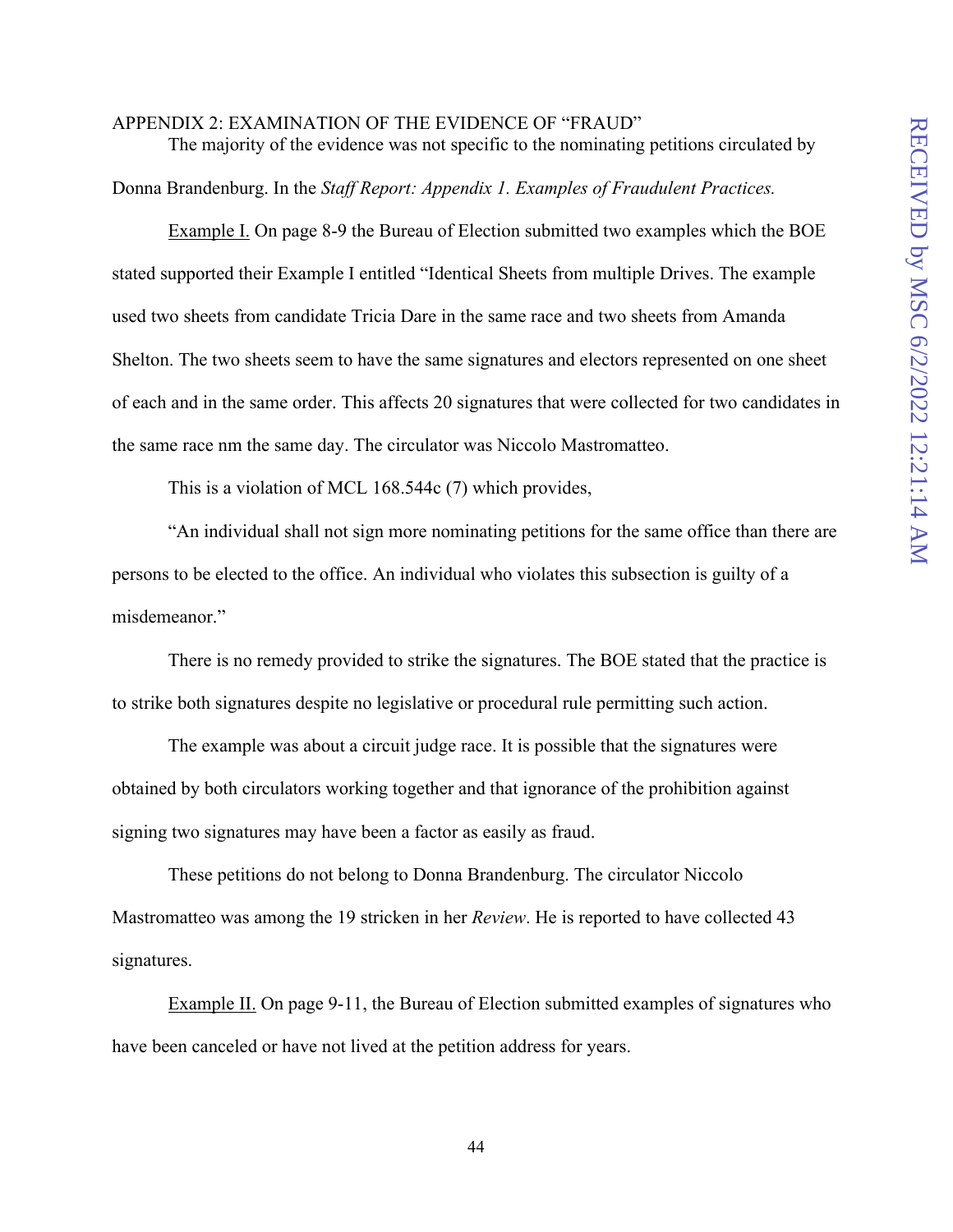In order to make this determination, a staff member reviewing the signature would have to have access to the QVF. A person submitting a signature using a canceled voter or bad address may be either committing a crime by signing for another person in violation of MCL 168.544c (8) or may have just used an old address or have been improperly canceled. It would require an investigation of the signature following a determination that the signature was doubtful. No investigation of the signature cited on pages 9-11 in Example II was reported in the Staff Report or presented at the May 26, 2022, hearing. No evidence was heard on these signatures or subpoenas for witnesses who did not appear issued on the matter therefore no hearing was conducted that comported with MCLA 168.552(9). Only the summary report identifying the signatures as doubtful was presented.

15 total examples were cited with only one related to the Brandenburg submission which reported that the signature on page 233 line 4 had died in 2016. No evidence such as a death certificate or testimony was made. It appears this relies upon the QVF. If the signature represents a person that died, there is no evidence that the circulator of that petition (who is unidentified in either the *Staff Report* or *Review*) had knowledge that the individual signing the petition was in violation of MCL 168.544c (8).

Please remember that 10 candidates submitted more than 15,000 signatures for the governor race and this minimum is 150,000. This is a rate of .01% overall used to make a claim of widespread fraud. The Bureau of Elections ultimately claimed 68,000 were circulated by persons the BOE deemed fraudulent. Of these reportedly fraudulent signatures on gubernatorial nominating petitions, the evidence provided supports .02%. In the Brandenburg submission the 1 signature cited here is 1 in 27,500 estimated submitted; 1 in 17,778 of the signatures identified by the BOE and 1 in 11,144 signatures they attempt to strike based on circulators.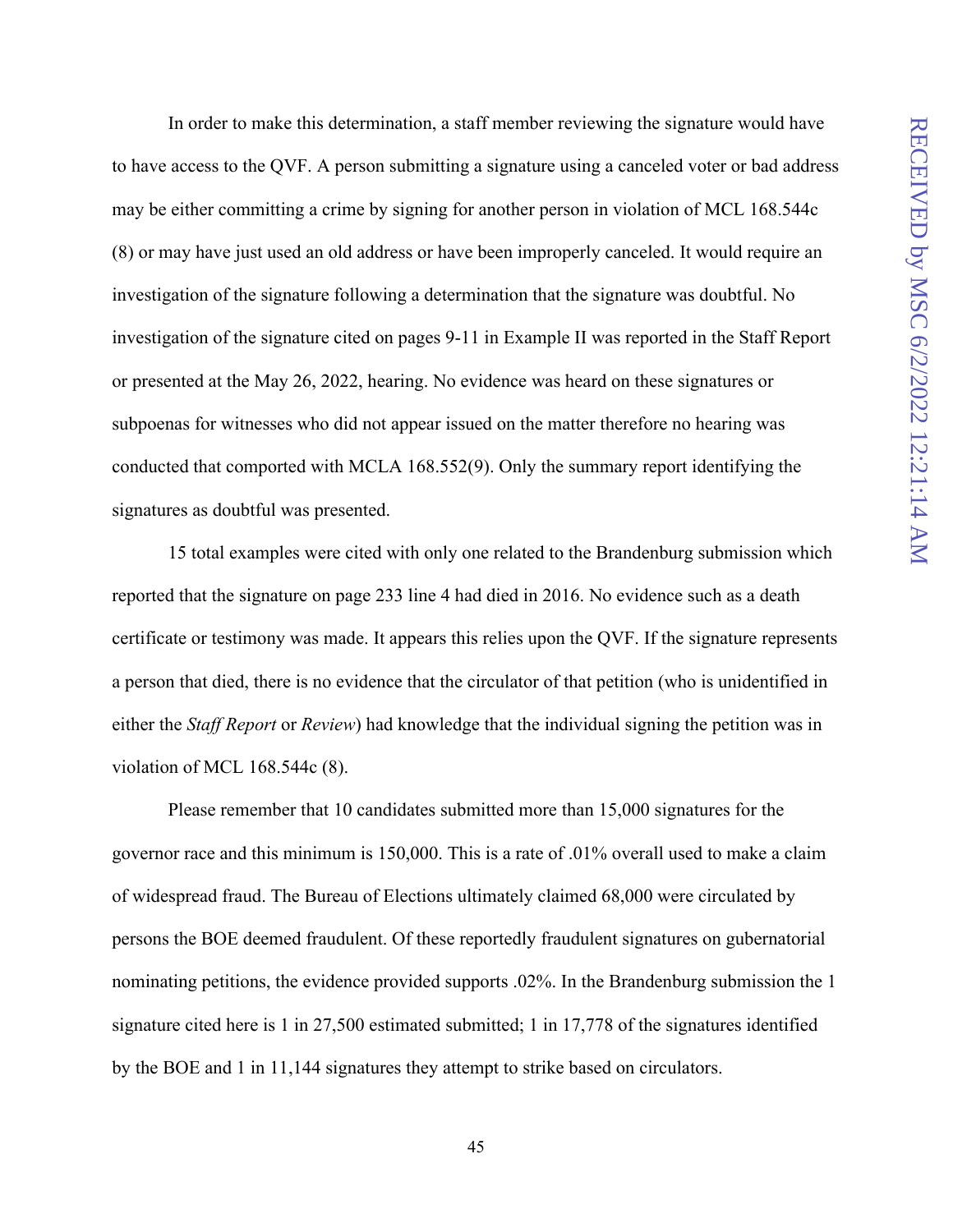Example III. On page 9-11, the Bureau of Election submitted examples where the name was misspelled, an uncommon abbreviation such as an initial in place of a name. The 21 signature examples do not include any from the Brandenburg nominating petitions. None of the signatures are associated with a circulator in the report. Again 21 examples from more than 150,000 signatures submitted by the ten candidates are not a significant ratio or compelling evidence of widespread fraud.

Example IV. On pages 12-13, the Bureau of Election submitted examples where there were misspellings in other fields or mischaracterizations of jurisdictions. The example they used was that Bloomfield Hills was reported as Bloomfield on a Johnson submission. A total of four examples were from Perry Johnson petitions without identifying the circulator. None were from Donna Brandenburg nominating Petitions.

In the final part of the example, the BOE focused on the circulator Stephen Tinnin and a few repeated misspellings of "Brownstone" in place of "Brownstown " which appeared seven times on pages 518, 160 and 342 of the Malone nominating petition submission.

The conclusion that Stephen Tinnin is a fraudulent circulator seems to be based on this evidence. There is no evidence that he signed the petition or knowingly certified the petition falsely but there is a significant reason to investigate. The BOE did not conduct an investigation. The BOE did not even subpoena the circulator to the hearing on May 26, 2022.

There is no date range for when these three pages were collected in the Staff Report. There is no correlation between these signatures which have a reason to seem doubtful and signatures collected on another day even when collected by the same circulator. There needs to be an investigation of this circulator and EACH signature gathered.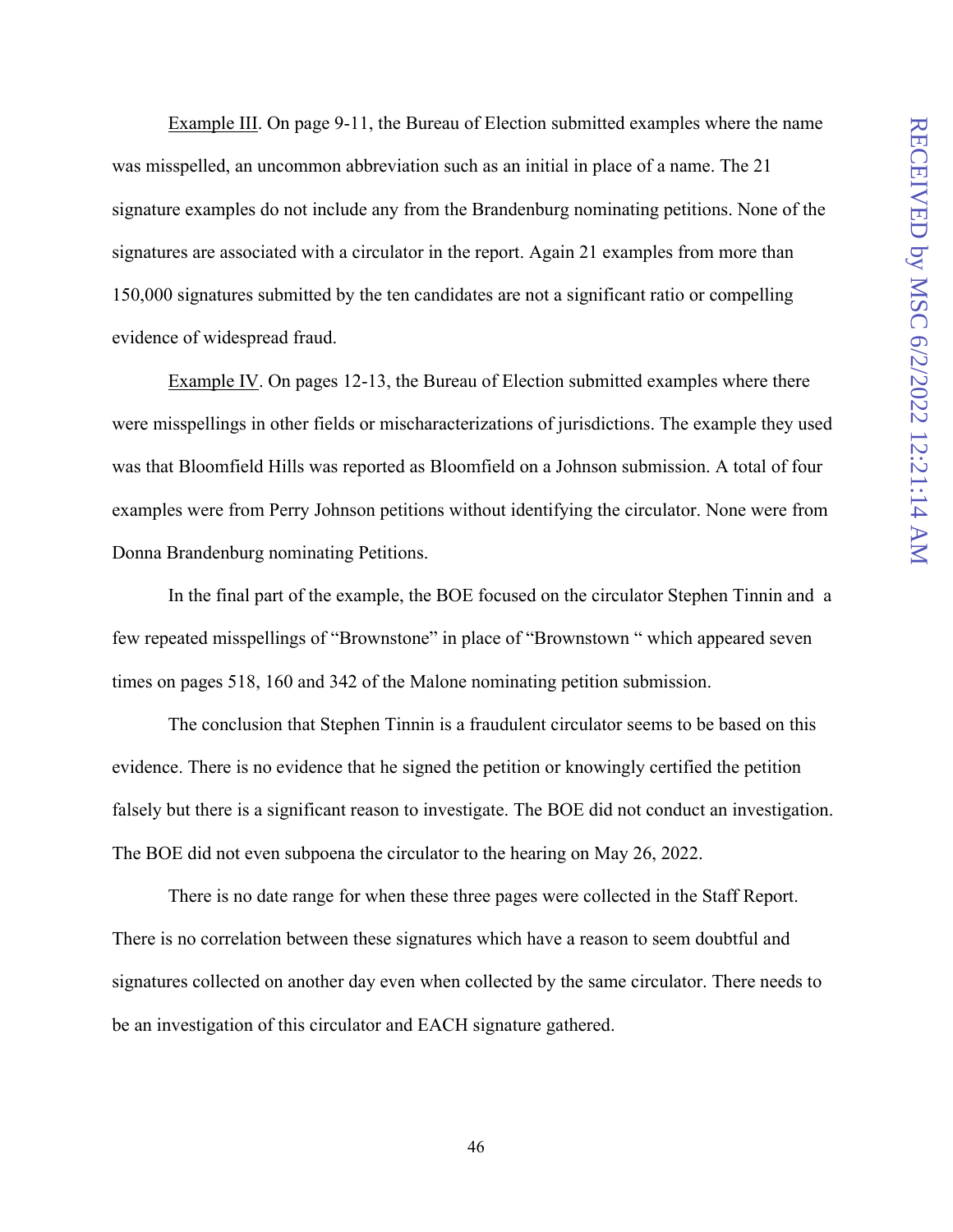Stephen Tinnen was a circulator attributed to 1,156 of the signatures on the Brandenburg nominating petition per the *Review*. There is again no evidence offered in the Review or the May 26, 2022, hearing that the signatures gathered for Donna Brandenburg had a similar misspelling on multiple pages or multiple times. *The invalidity of 1 or more signatures on a petition does not affect the validity of the remainder of the signatures on the petition. MCL 168.544c(6).* 

Donna Brandenburg was not made aware of the problems with circulator Stephen Tinnin prior to her submission and no similar problem was detected in her signatures he gathered. There is no evidence of whether this was before or after or that every signature was fraudulent-if any. Donna demands a canvass of her signatures or an investigation of the circulator before declaring all her signatures are invalid in defiance of law and the presumption of validity.

Example V. On pages 13-14 the Bureau of Election submitted examples of "distinctive" writing characteristics." Only one signature was from the Brandenburg Nominating Petitions and without context the example is meaningless. None of the signatures in Example V are related to circulators. While a signature identified as being on the Brandenburg Nominating Petition sheet 875 line 5 does have a circle over the letter 'i' twice in the name Patricia there are no comparisons on her petitions that would put her or a circulator on notice. Presumptively, the signature is unique and does not appear as the signature in the QVF. As this is not explained in the report, it may be evidence of a person who violated MCL 168.544c (8) or (10) or the signature could have an alternative explanation. There was no investigation or hearing on the signature.

As to the other candidates, one indicator of concern used to publicize widespread fraud was the circles above the "i" in the printed name. This seems nefarious until one reads the statute.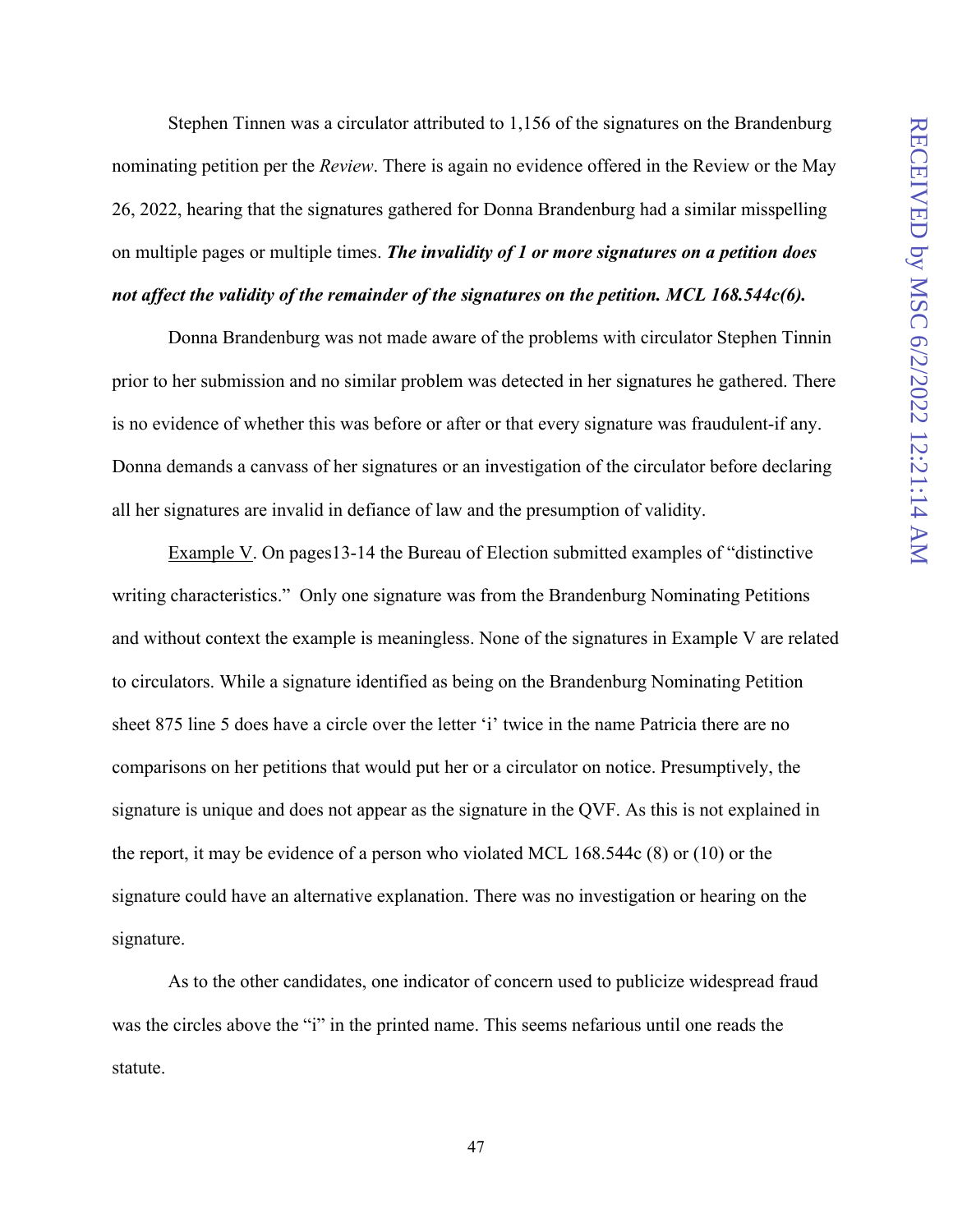MCL 168.544c(2) does not require that the PRINTED NAME to be written on the form by the person who signs the petition. There is nothing wrong with a circulator looking at an ID and filling out the information in the petition and offering the form for signature. This is one of many reasonable explanations as to how the printed name will look similar on a petition collected by a circulator.

MCL 168.544c(2) The petition must be in a form providing a space for the circulator and each elector who signs the petition to print his or her name. The secretary of state shall prescribe the location of the space for the printed name. *The failure* of the circulator or *an elector who signs the petition to print his or her name,* to print his or her name in the location prescribed by the secretary of state, or to enter a zip code or his or her correct zip code *does not affect the validity* of the signature of the circulator or the elector who signs the petition.

Another candidate Craig had submitted nominating petitions in which the signatures were a consistent unidentifiable scrawl that did not remotely resemble the signature in the QVF. The circulator was not identified. No examples were found submitted from the Brandenburg petitions. Again, if these signatures were doubtful then the process of an investigation should have commenced. Notice should have been given to the campaigns prior to April 19, 2022, identifying any circulator that was suspicious.

There is nothing that refutes the basic human nature that a person who cut corners on one petition may not have cut corners on every petition. This is important and codified into the law. *The invalidity of 1 or more signatures on a petition does not affect the validity of the remainder of the signatures on the petition. MCL 168.544c(6).*

Example 6. The Bureau of Elections submitted examples on pages 14-15 of what they identified as petitions in the 'same hand'. The examples were from three petitions from two other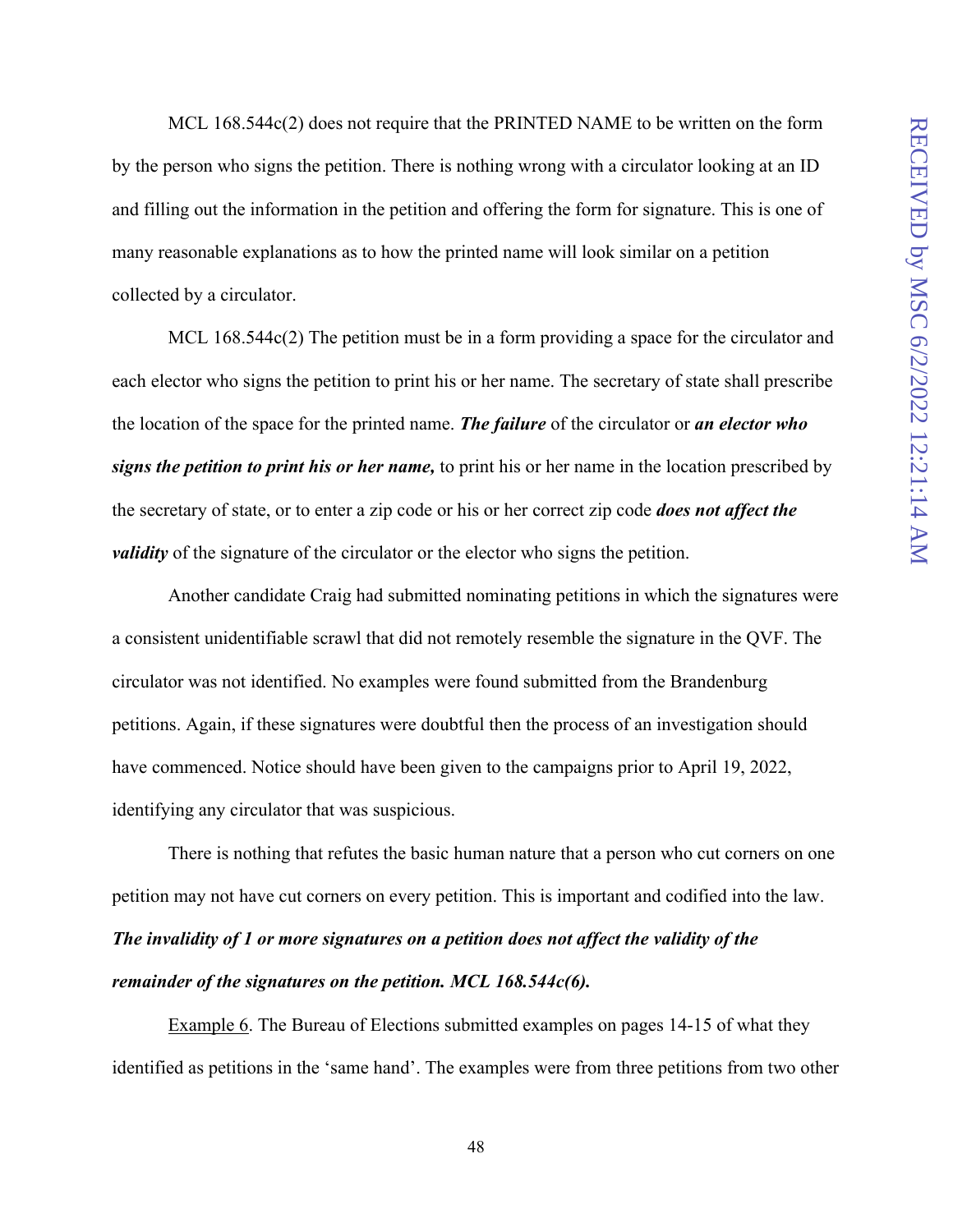campaigns. No circulator was identified. The conduct that raised the concern was not reported as being found in a review of the Brandenburg petitions. No signature expert was called and on a fair viewing of the limited three examples raises a concern but is not conclusive. The handwriting on the form in places other than the signature varies--but the signature is what is the determining factor, and some seem dissimilar. Again, no exemplars from the QVF appear. The largest issue is again the circulator is not identified and nothing is attributed as evidence as to the Brandenburg campaign.

Example 7. The Bureau of Election submitted examples that was labeled Round Tabled sheets on pages 15 and 16. The two sheets that are used as an example are from another campaign. Both are from the Craig campaign. No circulator of this example is identified. No nominating petitions from Donna Brandenburg are included or reported to have this problem.

Example 8. The Bureau of Elections submitted examples that were labeled Examples from Other Circulators. The title implies that the first examples were from the same or a limited number of circulators…but there is an insufficient record. This section has three pages from a candidate identified as Cox which the pages were unnumbered as the signatures exceeded the threshold. The candidate and office are insufficiently identified.

There is a damning admission on Page 17 of the *Staff Report*. The statement by the Bureau of Election is that there are staff tally sheets. These were not provided. These are artifacts from the analysis. Estimates were given that 7000 signatures were checked in the QVF of 68,000 and none were found to be verified. The number checked per campaign was not identified.

In general, fraud may have occurred. There may be fraud by a circulator. There is no evidence that every signature collected by a circulator was fraudulent. Time pressures may have varied. Supervision by others may have varied. While a person who fakes a signature is a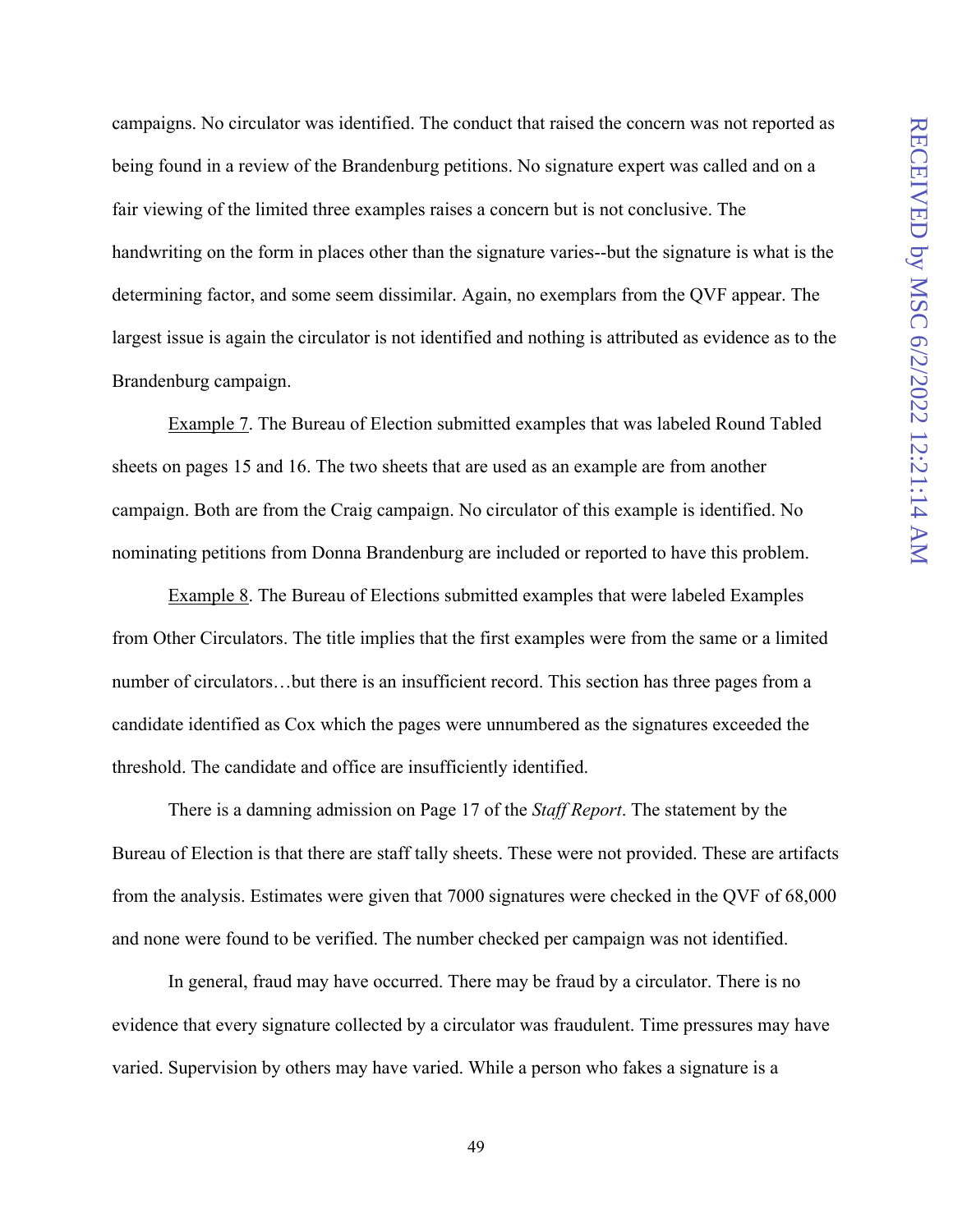criminal, they do not have to fake every signature. In fact, it is highly unlikely that every signature is invalid. How many of the examples were from the same circulator? There is no evidence or record documenting this conclusion. Multiple examples supporting all 8 could have come from the same circulator.

At the end of reviewing all these examples in the *Staff Report Appendix 1*, there are only two Brandenburg nominating signatures that are doubtful and twos circulators that would trigger a close scrutiny of a mere 1,156 signatures and 43 signatures, respectively.

#### *REVIEW*

The only other report on the signature genuineness was the *Review*.

Only one circulation sheet was submitted as an example which was submitted by Stephen Tinnen and attested to on 3/7/2022. This claimed that 10 signatures appeared to have similar handwriting. While that is not conceded these ten signatures are not sufficient and may be classified as doubtful (signatures can only be determined after full validation efforts to not be genuine) to make her submission insufficient.

An additional signature was from sheet 233 was previously discussed in the *Staff Report Example 2 and* attributed to Stephen Tinnin.

A final signature from an unknown circulator (could be Stephen Tinnin) sheet 302 as being unqualified as having moved.

In all 12 signatures were contested in the *Review* and in the combination of the review and the *Staff Report* a total of 16 signatures were discussed and contested.

The sheet 233 signature at line 4 was reported to be deceased. Donna Brandenburg has not confirmed that but reports that if a deceased voter is reported to have signed her nominating petition, then the circulator should be subpoenaed and examined as that is a crime. This is an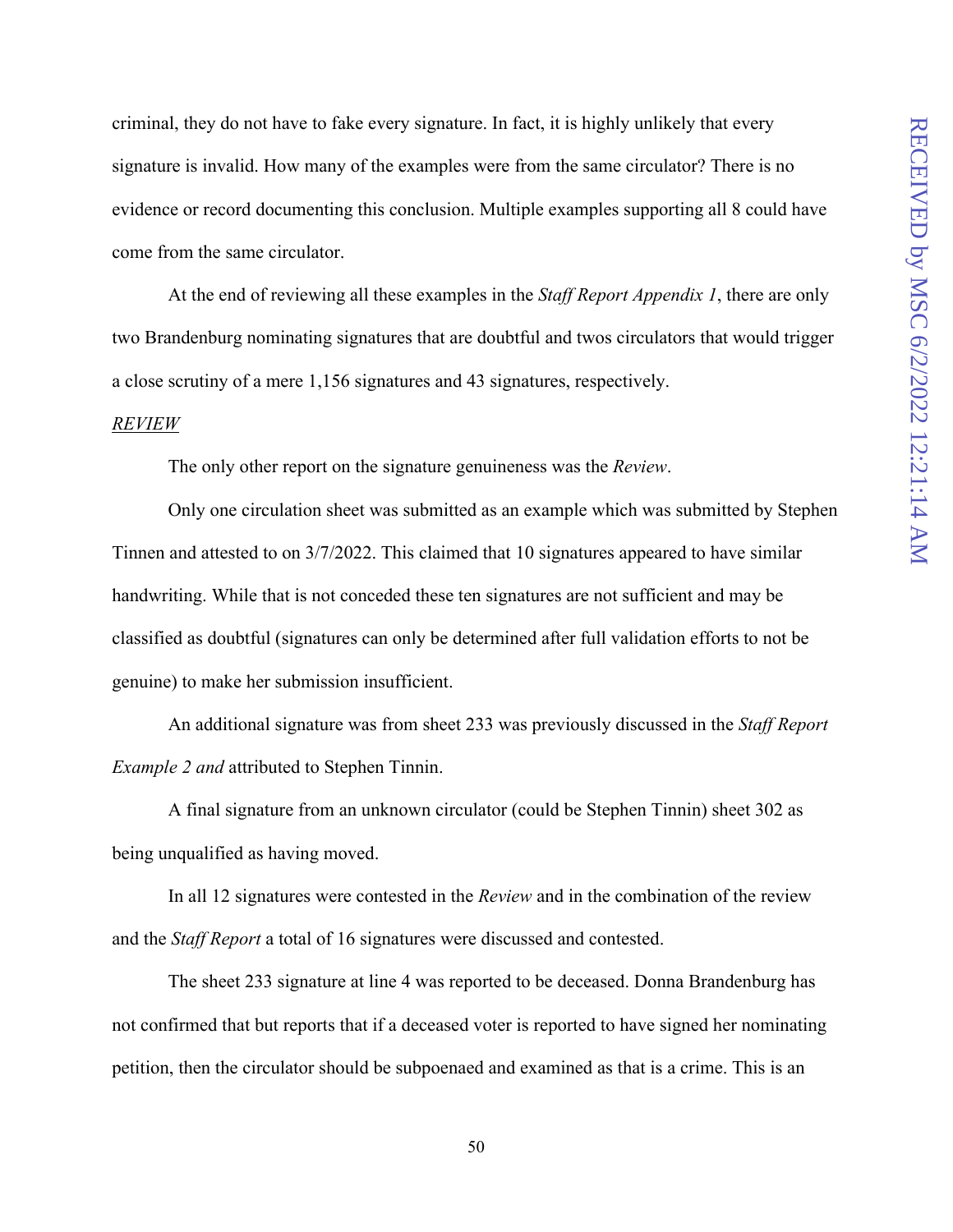example of a person not qualified to sign a petition and as ID is not required then this signature assumes facts are true and confirmed by the QVF or local election officials in the precinct stricken. This is a proper inquiry for the BOE and Board of Canvassers. For purposes of the mandamus as insufficient signatures was not *qualified* the particulars of this case are not controlling. One has to contemplate if a deceased voter in the 2020 election renders the entire election invalid.

The sheet 302 at line 7 signer was reported to have moved. This is a question of a person not being validly *registered* in the jurisdiction. This is also a proper inquiry by the BOE and Board of Canvassers.

The Brandenburg campaign which lacks access to the QVF has no way to verify either QUALIFICATION or REGISTRATION after circulators present completed nominating petitions. The law puts the burden on the signer and circulator to attest under penalty of perjury with warnings on the face sheet of the nominating petition. The suggestion was made by the director of the Bureau of Elections that the burden was on the candidate or campaign. This is nonsense as there is no basis in law. The law does provide an opportunity for challengers to contest signatures and a duty for the Board of Canvassers to verify qualifications and registrations.

The canvass as to the facial validity of the signatures of nominating petitions submitted by Donna Brandenburg was never made, or if made, the record of which signatures were compared was never reported--except for the two examples from the nominating pages 233 and 302 as reported in the *Review of Nominating Petition of Donna Brandenburg.*

• There is no evidence in the *Review* of any duplicate signatures or claims asserted at the May 26, 2022, state board of canvassers hearing which would affect Brandenburg Nominating signatures.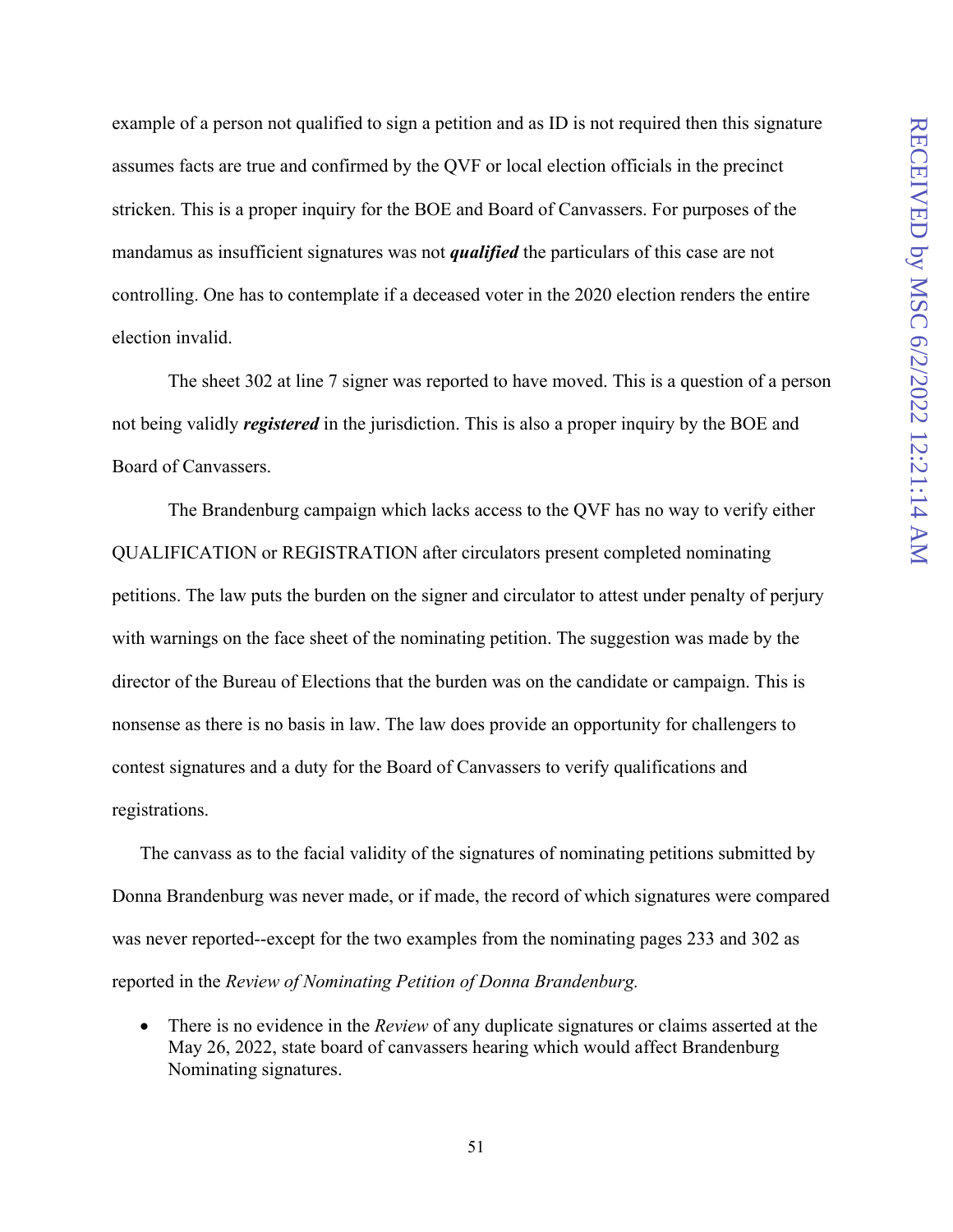- There is no other record of signatures being stricken for being unregistered or for being registered in another jurisdiction except the one in the *Review*.
- There is no staff recommendation as to any individual signatures or sheets of signatures disqualified for any reason other than the board of canvassers determined that the circulator committed fraud and chose a unique remedy to disallow all signatures submitted for the listed circulators.
- In all only two circulators form the Brandenburg Nominating Petitions were even identified in the *Staff Report Appendix I Examples* and the total maximum affected signatures that would be scrutinized were 1156 for circulator Stephen Tinnin and 43 for circulator Niccolo Mastromatteo. These 1199 signatures were not individually examined (excepting 15).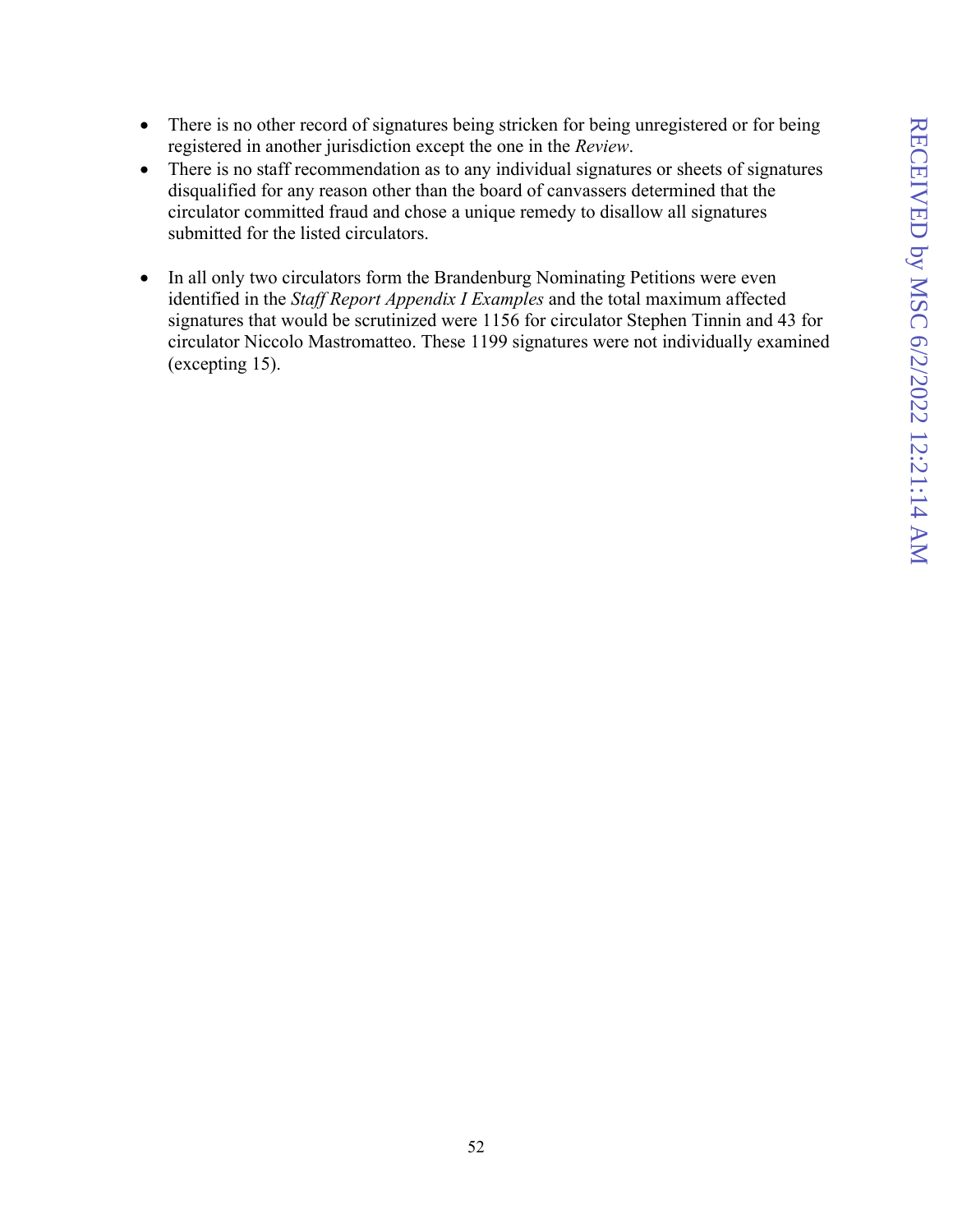# <span id="page-56-0"></span>APPENDIX 3: A BRIEF CONTEXTUAL REVIEW OF OTHER REQUIREMENTS FOR FACIAL VALIDITY

# <span id="page-56-1"></span>*MCL 168.542 Nominating petitions; provisions governing.*

The printing of the name of any person as a candidate for nomination by any political party for any office except a city or village under the particular party heading upon the official ballots for any primary election held in this state shall be obtained by following the provisions as set forth in the chapters of this act relative to the respective offices.

# NOTE: The Office of Governor requirement is inserted here as this is the reference from MCL 168.53

# <span id="page-56-2"></span>*168.53 Office of governor; nominating petitions; signatures; form; filing.*

To obtain the printing of the name of a person as a candidate for nomination by a political party for the office of governor under a particular party heading upon the official primary ballots, *there shall be filed with the secretary of state nominating petitions signed by a number of qualified and registered electors residing in this state as determined under section 544f*. Nominating petitions shall be signed by at least 100 registered resident electors in each of at least 1/2 of the congressional districts of the state. Nominating petitions shall be in the form as prescribed in section 544c. Until December 31, 2013, nominating petitions shall be received by the secretary of state for filing in accordance with this act up to 4 p.m. of the twelfth Tuesday before the August primary.

# *Beginning January 1, 2014, nominating petitions shall be received by the secretary of state for filing in accordance with this act up to 4 p.m. of the fifteenth Tuesday before the August primary.*

[NOTE: The deadline in 2022 was April 19, 2022. The receipt from Donna Brandenburg for her second submission was stamped as filed as of 11:48 AM on April 19, 2022, and therefore they were filed timely. Now returning to Chapter 24 of the Election Code]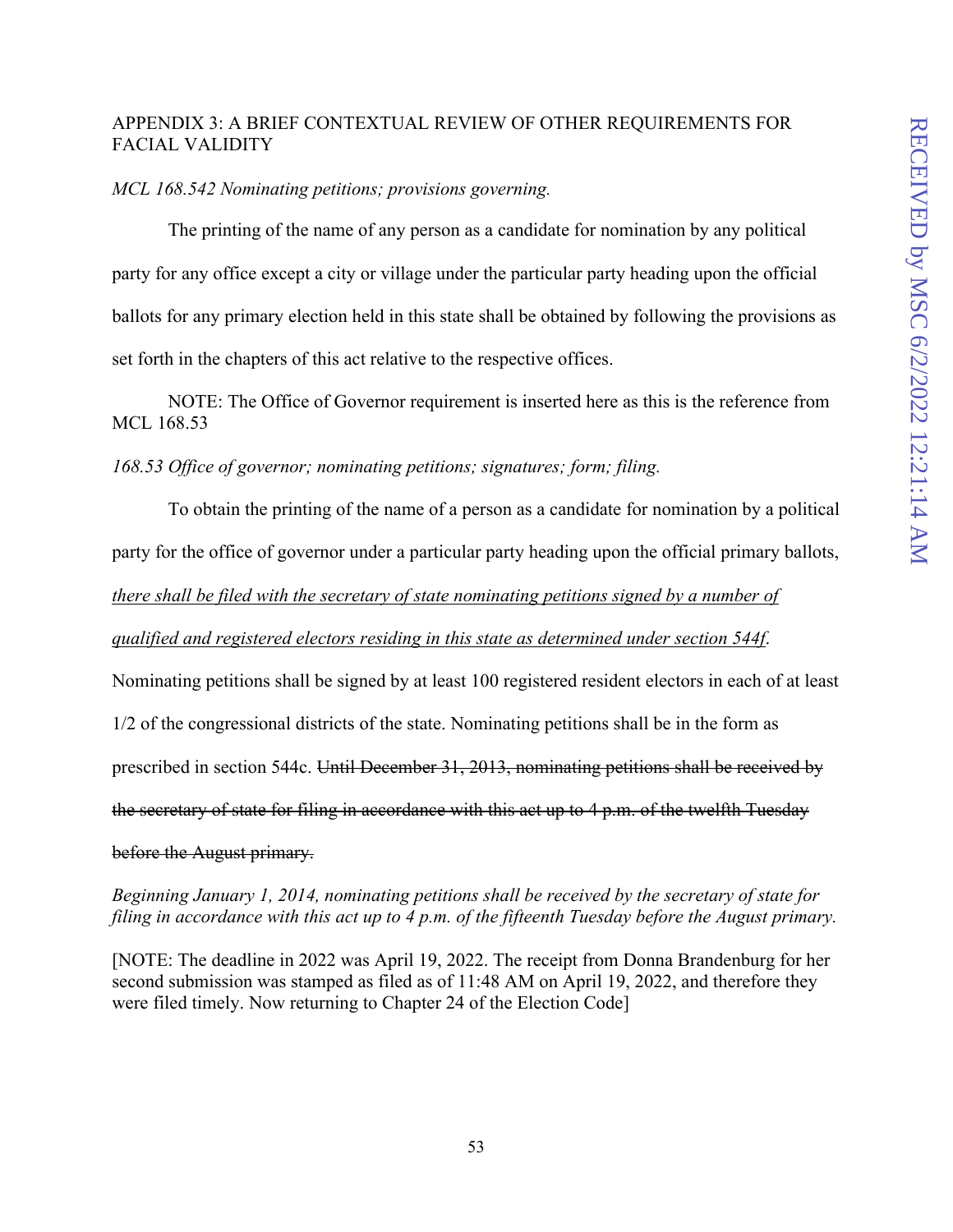<span id="page-57-0"></span>*168.544c Nominating petition; type size; form; contents; circulation and signing; validity of elector's signature; agreement of circulator to accept jurisdiction; service with legal process; violations; misdemeanor; felony; sanctions; refusal of individual to comply with subpoena; applicability of section to all sections.*

Sec. 544c.

[NOTE Section (1) is not reproduced because there is no issue raised related to the technical requirements of the petition.}

(2) The petition must be in a form providing a space for the circulator and each elector who signs the petition to print his or her name. The secretary of state shall prescribe the location of the space for the printed name.

The failure of the circulator or an elector who signs the petition to print his or her name,

to print his or her name in the location prescribed by the secretary of state, or to enter a zip code or his or her correct zip code *does not affect the validity* of the signature of the circulator or the elector who signs the petition.

A printed name located in the space prescribed for printed names does not constitute the signature of the circulator or elector.

# *If an elector does not include his or her signature, his or her street address or rural route, or the date of signing on the petition as required under subsection (1), the elector's*

#### *signature is invalid and must not be counted by a filing official.*

[NOTE: there are two requirements which are zip code and name printing which are required for a valid signature; HOWEVER; the signature, the street address or rural route and the signing date are three requirements that in the ministerial review for facially valid signatures MUST be present to be counted.]

(3) *If the circulator of a petition* under section 482, a qualifying petition for an office named in section 590b(4), or a petition to form a new political party under section 685 *is not a resident of this state*, the circulator shall indicate where provided on the certificate of circulator that he or she agrees to accept the jurisdiction of this state for the purpose of any legal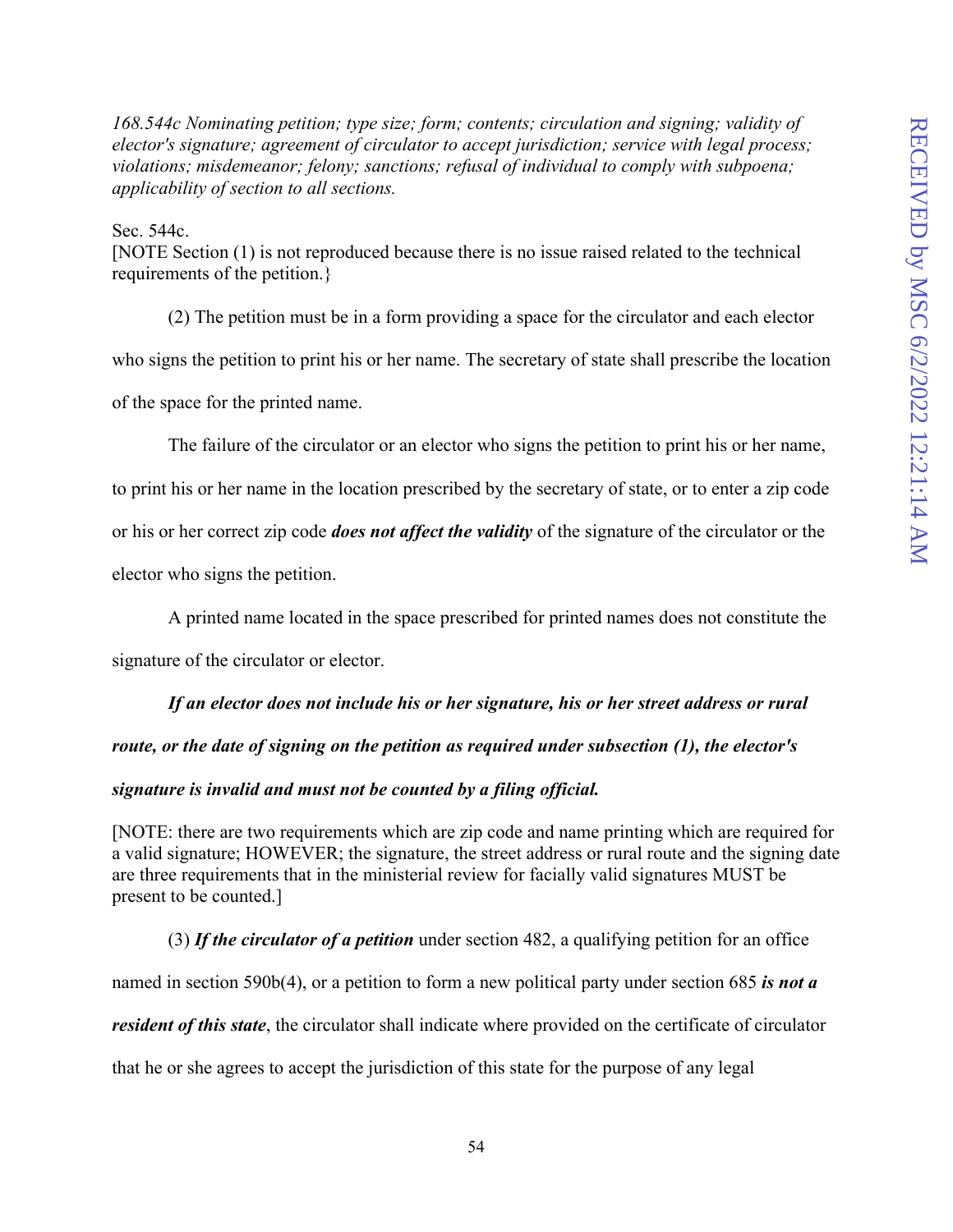proceeding or hearing initiated under section 476, 552, 590f(2), or 685 that concerns a petition sheet executed by the circulator and agrees that legal process served on the secretary of state or a designated agent of the secretary of state has the same effect as if personally served on the circulator.

[NOTE: This issue was not raised]

(4) If the secretary of state or a designated agent of the secretary of state is served with legal process as described in subsection (3), the secretary of state shall promptly notify the circulator by personal service or certified mail at the circulator's residential address as indicated in the certificate of circulator.

 (5) *The circulator of a petition shall sign and date the certificate of circulator before the petition is filed.* A circulator shall not obtain electors' signatures after the circulator has signed and dated the certificate of circulator. A filing official shall not count electors' signatures that were obtained after the date the circulator signed the certificate or that are contained in a petition that the circulator did not sign and date.

[Note: This provides rules related to disqualifying an entire petition (sheet as referred to by the chairman of the state board of canvassers) and is when the circulator fails to sign and date. Signatures after the certificate are also facially invalid.]

(6) Except as provided in section 544d, a *petition sheet must not be circulated in more* 

*than 1 city or township* and *each signer of a petition sheet must be a registered elector of the* 

*city or township indicated* in the heading of the petition sheet. *The invalidity of 1 or more* 

*signatures on a petition does not affect the validity of the remainder of the signatures on the* 

#### *petition.*

[Note: This provides a requirement that a petition sheet is limited to one political subdivision of a city or township. Obviously, this makes it easy for when the election clerk in that jurisdiction is required to verify genuineness and is likely the legislative intent behind the requirement. The requirement that the signer be a registered elector in the township or precinct indicated in the heading is the requirement that a person be qualified and registered to be facially valid. THE NEXT RULE that states that invalidity of 1 or more signatures does not affect the invalidity of the remainder of the signatures on the petition CAN NOT BE OVERSTATED as its importance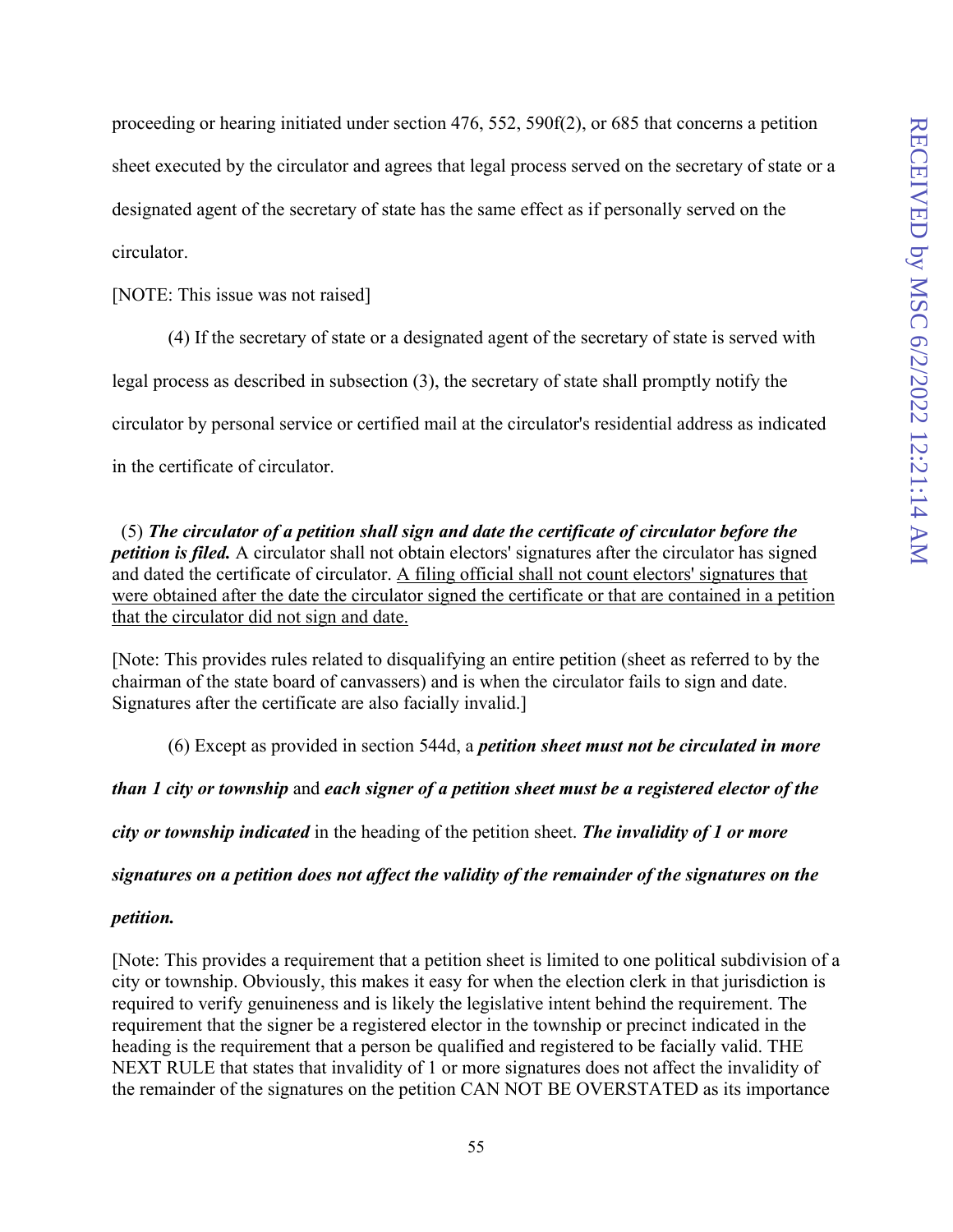to this dispute. Each signature is judged on its own comparison. A sample cannot be used. One elector who died or moved was used as the only two examples in the disqualification of 11,144 other signatures by extrapolation.

(7) An individual shall not sign more nominating petitions for the same office than there

are persons to be elected to the office. An individual who violates this subsection is guilty of a

misdemeanor.

[Note: the duty is on the individual signing more than one petition. This is a misdemeanor. There is no provision to strike the duplicate signature. While this was not an issue in the nominating petitions submitted by Donna Brandenburg, an oblique reference was made during the lead-up to the agenda items during the State Board of Canvasser hearing on May 26, 2022.

(8) An individual shall not do any of the following:

- (a) Sign a petition with a name other than his or her own.
- (b) Make a false statement in a certificate on a petition.
- (c) If not a circulator, sign a petition as a circulator.
- (d) Sign a name as circulator other than his or her own.

[Note: the duty is again on the individual signing that they own their name and that there is no false statement in the certificate. Section (9) states this is a misdemeanor unless section (10) applies when the person signs multiple names. These are penal statutes as they impose a criminal penalty even though they are outside the penal code. This is observed only because a statute such as section 7-10 has different rules of statutory interpretation]

(9) Except as otherwise provided in subsection (10), an individual who violates

subsection (8) is guilty of a misdemeanor punishable by a fine of not more than \$500.00 or

imprisonment for not more than 93 days, or both.

(10) An individual shall not sign a petition with multiple names. An individual who

violates this subsection is guilty of a felony.

(11) If after a canvass and a hearing on a petition under section 476 or 552 the board of

state canvassers determines that an individual has knowingly and intentionally failed to comply

with subsection (8) or (10), the board of state canvassers *may* impose 1 or more of the following

sanctions: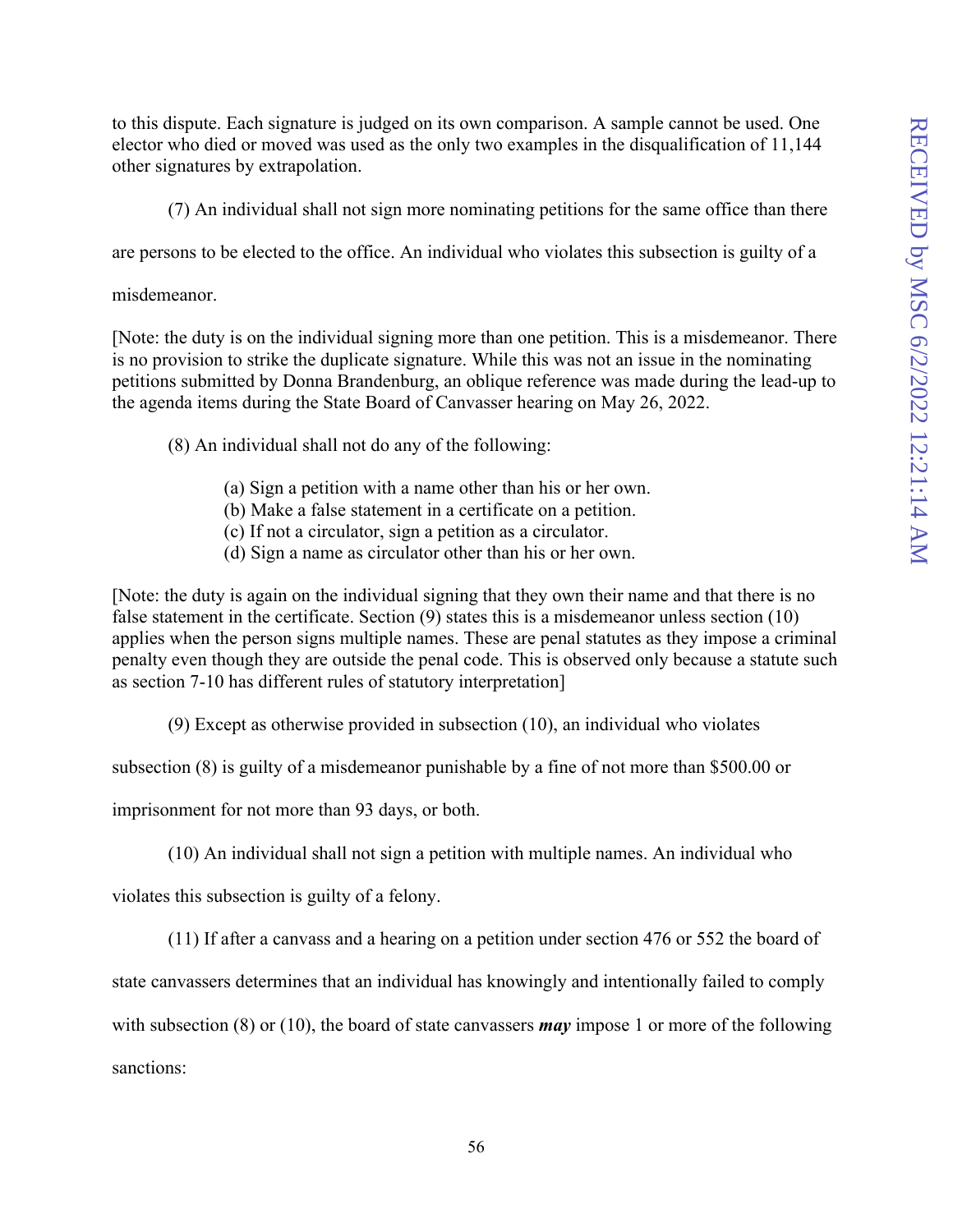(a) Disqualify obviously fraudulent signatures on a petition form on which the violation of subsection (8) or (10) occurred, without checking the signatures against local registration records.

(b) Disqualify from the ballot a candidate who committed, aided, or abetted, or knowingly allowed the violation of subsection (8) or (10) on a petition to nominate that candidate.

[Note: This provision only applies after a hearing on a nominating petition (MCL 168.552) and the administrative code rules. There is a procedure and a remedy in the statute. First, there is the ability of the board of canvassers to (MAY) which is not required to take an action. It would be assumed that a majority of the board would be required to act and that a deadlock would prevent discretionary action from happening.

- (a) The board MAY disqualify obviously fraudulent signatures on a petition form which is the subject of a violation of (8) or (10) without checking the signatures against local registration records. This again is discretionary action triggered by a condition precedent. The condition is a violation of section 8 or 10. This is the commission of a crime. The crime in section 8 is specified as a person signing a name other than their own or a false certification. The crime in section 10 is specified as one person signing multiple names.
- (b) The board May disqualify a candidate if they are also culpable in the crime. This is NOT alleged and is therefore not discussed except to note that the board essentially disqualified the candidate Donna Brandenburg even after finding there was no evidence linking her to the alleged fraudulent signatures.

Question Presented is what constitutes "obviously fraudulent signatures on a petition form on

which the violation of subsection (8) or (10) occurred"?

The statute is probable overbroad if it is applied as there is no defined standard that can be objectively viewed. An executive branch administrative board must have specific guidance or there will be an unequal application that is arbitrary and capricious.

However, the language is limited in this application because it does not apply on its face. The finding by the state board of elections was not determined when deadlocked 2-2 to establish any finding of fact. Moreover, the board did not specifically find that the "signatures" were "obviously fraudulent." To be clear, without there being a finding on the record that there were 'obviously fraudulent signatures there is no application of the overbroad language without standards sufficient to meet the constitutional requirement for administrative action. Without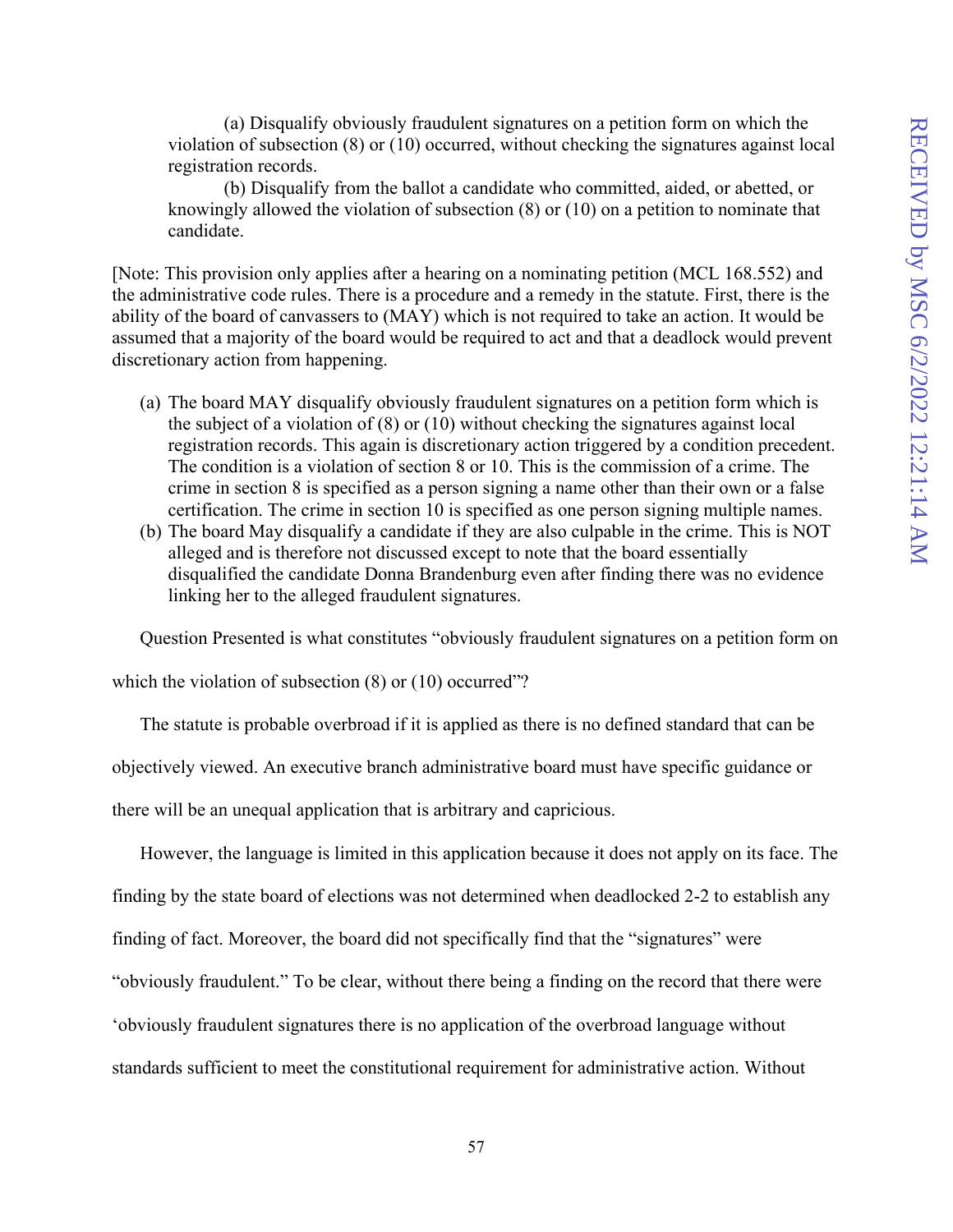application then the statute is just overbroad on its face rather than as applied. Again, there is no determination by a majority of the board that there was any signature that was 'obviously fraudulent."

There is a limitation beyond the determination of "obvious fraud" which is that there must be a violation of section 8 or 10. An allegation was made that the certification was false. This was based upon a belief that there is evidence that a person signed more than one name in violation of section (10). This would be a felony for the person who signed IF established. A person who certified those signatures is only guilty of a misdemeanor in violation of section (8). A person who signed once a name other than their own is also guilty of a misdemeanor under section  $(8)$ .

These are part of a penal statute. There is a presumption of innocence and a requirement of proof beyond a reasonable doubt to establish these acts occurred. This is pending. No witness was supplied under oath. No witness was subpoenaed. No affidavit was filed with an admission of guilt. There is a certificate and some suspicion that could be reasonable. There may be probable cause. There is not yet a finding. The Donna Brandenburg campaign has not conducted an investigation and left the Bureau of Elections to its proof at the hearing and was prepared to examine any witness. No witness was produced except a report filled with conjecture, innuendo, and speculations about what may have happened. New reports which vary also added to the confusion acting as though it was an indisputably proven fact. Donna Brandenburg is still waiting to view additional evidence and has not conceded that there is obvious fraud or that there was a false certification of a person signed a petition other than their name.

Note that signing more than one governor nominating petition is a misdemeanor under section (7) but does NOT trigger the remedy.

58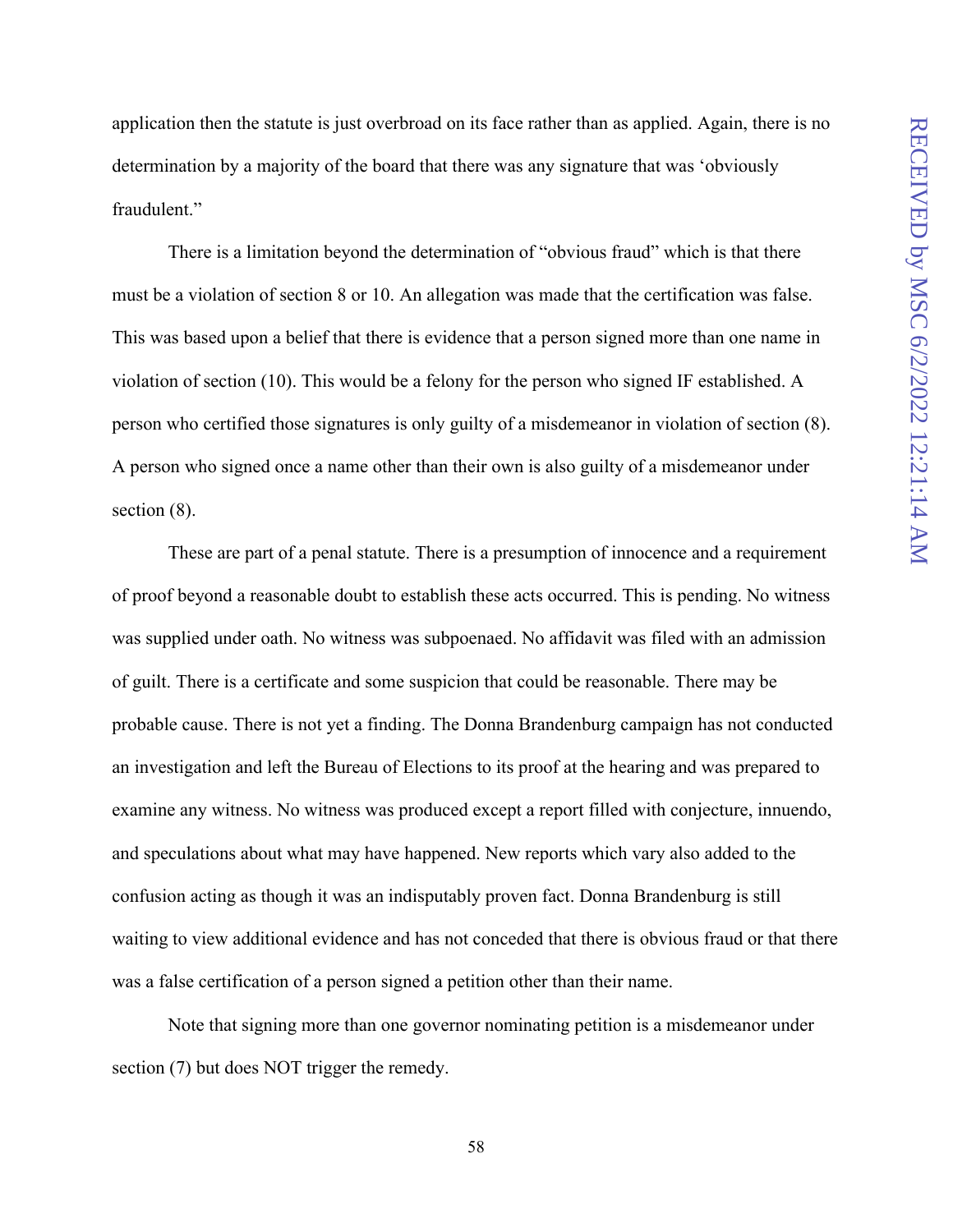Finally, there is the question of a discretionary remedy. There is no requirement to strike the signatures without comparison even if there had been a finding.

In conclusion, the remedy of striking signatures is at the discretion of the state board of canvassers but only after there is a finding that a person either (1) actually signed a name other than their own; (2) actually signed more than one name or (3) made a false certification. The burden of proof to establish the fraud in a penal code when not set by the statute is beyond a reasonable doubt with a presumption of innocence to a standard that the signatures must meet the nebulous standard of obvious fraudulent signatures—not all of the pages collected by a circulator. The state board of canvassers failed to satisfy the statutory requirements and appears to have accepted the bureau of elections recommendation despite being deadlocked to strike all signatures rather than the obviously fraudulent ones thereby creating a novel remedy.

(12) If an individual violates subsection (8) or (10) and the affected petition sheet is filed, each of the following who *knew* of the violation of subsection (8) or (10) *before* the filing of the affected petition sheet and who failed to report the violation to the secretary of state, the filing official, if different, the attorney general, a law enforcement officer, or the county prosecuting attorney is guilty of a misdemeanor, punishable by a fine of not more than \$500.00 or imprisonment for not more than 1 year, or both:

(a) The circulator of the petition, if different than the individual who violated subsection (8) or (10).

(b) If the petition is a nominating petition, the candidate whose nomination is sought.

(c) If the petition is a petition for a ballot question or recall, the organization or other person sponsoring the petition drive.

[Note: there is scienter or *mens rea* requirement that requires actual knowledge. There is a timing of the knowledge being BEFORE the filing of the affected petition sheet and a failure to report (the actus reus). This is also a penal statute and provides a punishment as a misdemeanor. It applies to the circulator and the candidate who has committed the crime by failing to report with knowledge. This crime was not alleged during the hearing to any candidate and while it was alleged to a company and by inference circulators, it has relevance only as it defines section 13.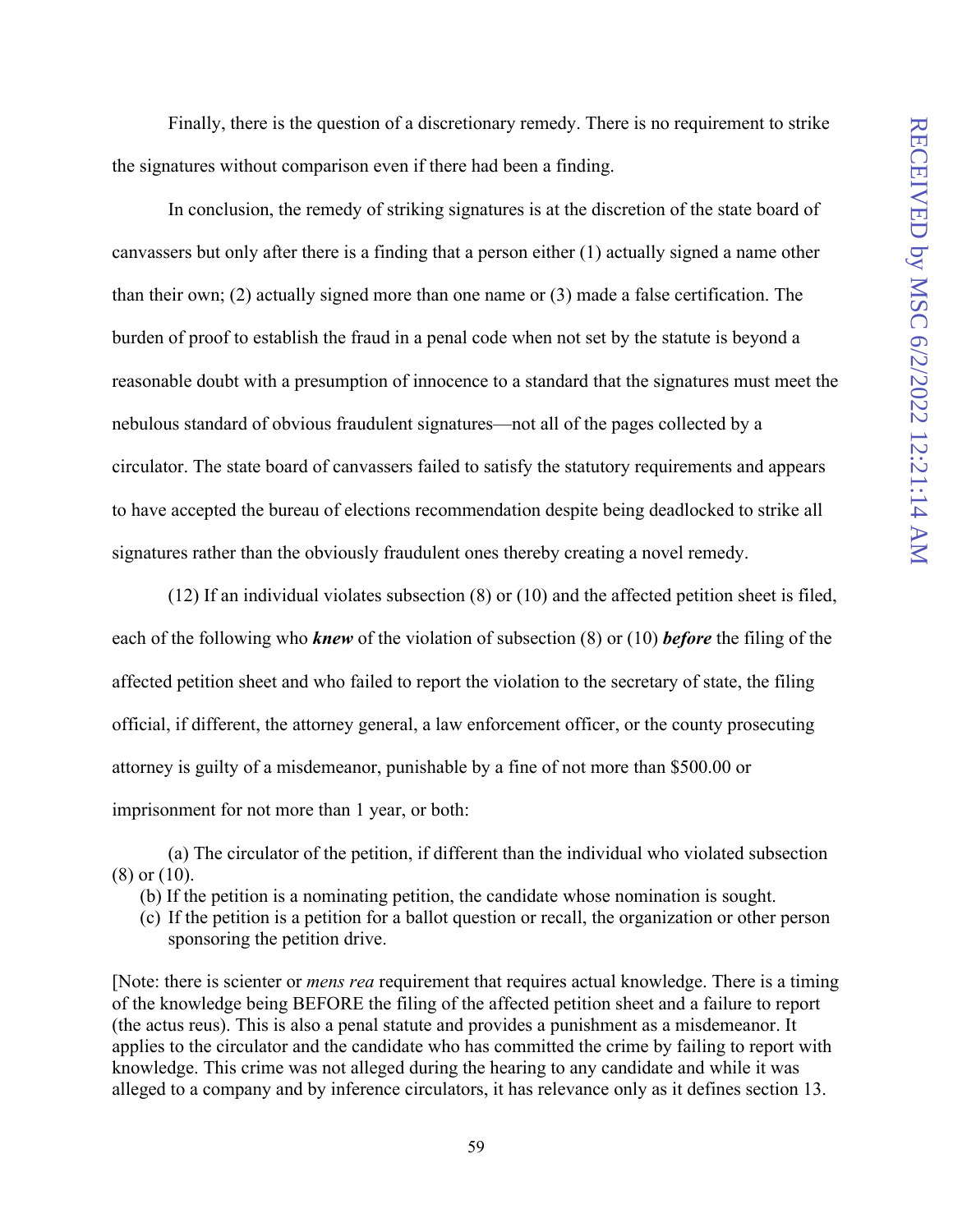(13) If after a canvass and a hearing on a petition under section 476 or 552 the board of

state canvassers determines that an individual has violated subsection (12), the board of state

canvassers may impose 1 or more of the following sanctions:

(a) Impose on the organization or other person sponsoring the petition drive an administrative fine of not more than \$5,000.00.

(b) Charge the organization or other person sponsoring the petition drive for the costs of canvassing a petition form on which a violation of subsection (8) or (10) occurred.

(c) Disqualify an organization or other person described in subdivision (a) from collecting signatures on a petition for a period of not more than 4 years.

(d) Disqualify obviously fraudulent signatures on a petition form on which a violation of subsection (8) or (10) occurred without checking the signatures against local registration records.

(e) Disqualify from the ballot a candidate who committed, aided, or abetted, or knowingly allowed a violation of subsection (8) or (10) on a petition to nominate that candidate.

[Note: the state board of canvassers did not really conduct a hearing pursuant to section 552 as will be discussed below. The state board of canvassers clearly did not make the finding that there was a violation of subsection 12. The state board of canvassers did not propose a remedy under section 13. The indirect effect of selecting a remedy to disqualify all signatures submitted by a circulator and to disqualify 11,144 signatures from 19 circulators for Donna Brandenburg had the effect of disqualifying the candidate which is the most extreme sanction reserved for when the candidate committed a crime by direct participation, by aiding and abetting or knowingly allowing a violation of law in subsection 12. There was no allegation or finding so this entire remedy is not applicable under section 13. Likewise, the references in section 8 to paragraph 13 are dependent upon a finding after hearing of a violation of section 12 and are hence unavailable.

(14) If an individual refuses to comply with a subpoena of the board of state canvassers in

an investigation of an alleged violation of subsection (8), (10), or (12), the board may hold the

canvass of the petitions in abeyance until the individual complies.

(15) A person who aids or abets another in an act that is prohibited by this section is

guilty of that act.

(16) The provisions of this section except as otherwise expressly provided apply to all

petitions circulated under authority of the election law.